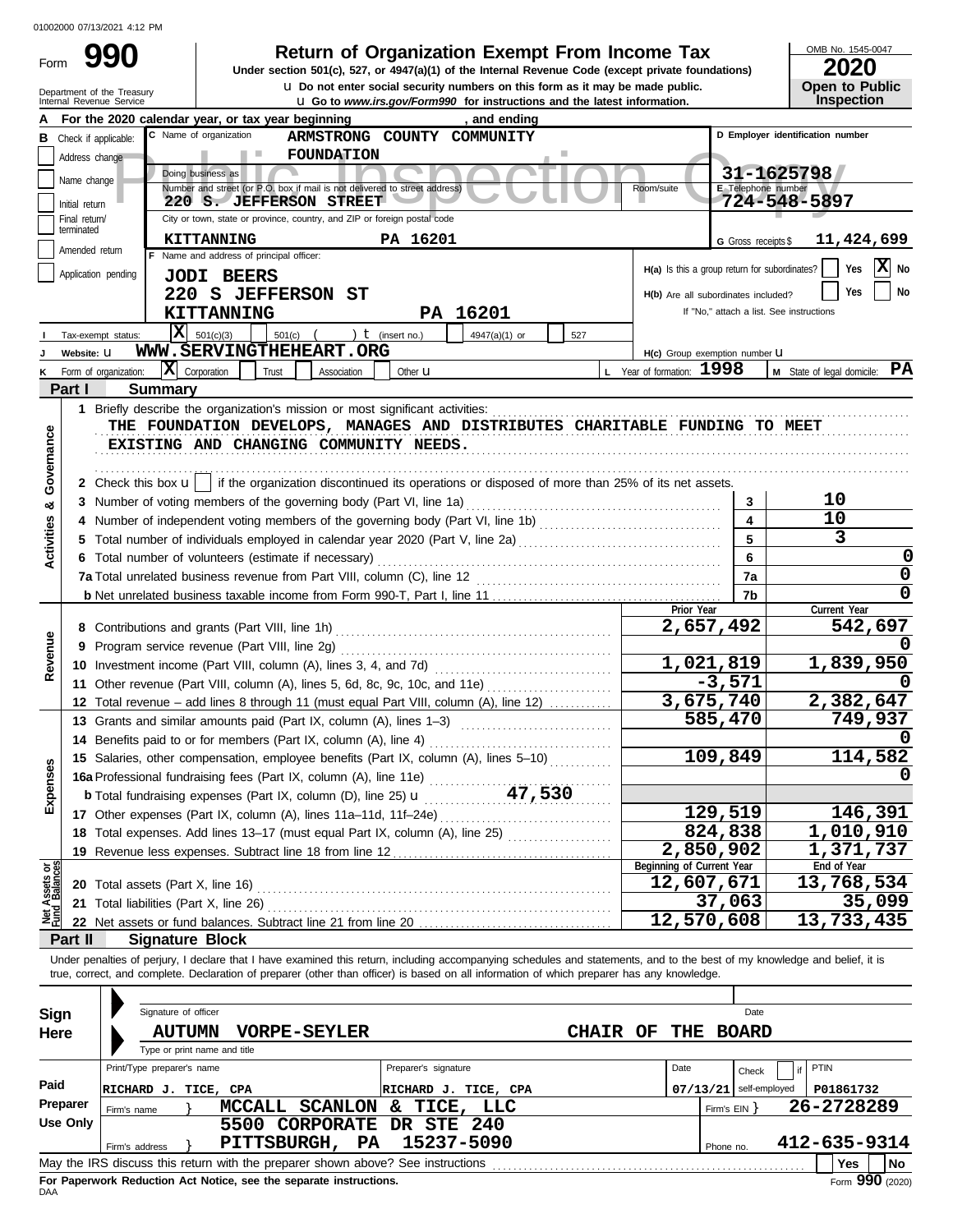|              | 31-1625798<br>Form 990 (2020) ARMSTRONG COUNTY COMMUNITY                                                                                                                                                                                                                                                                                                                                                                                                                                    | Page 2                |
|--------------|---------------------------------------------------------------------------------------------------------------------------------------------------------------------------------------------------------------------------------------------------------------------------------------------------------------------------------------------------------------------------------------------------------------------------------------------------------------------------------------------|-----------------------|
|              | Part III<br><b>Statement of Program Service Accomplishments</b>                                                                                                                                                                                                                                                                                                                                                                                                                             |                       |
|              | Check if Schedule O contains a response or note to any line in this Part III                                                                                                                                                                                                                                                                                                                                                                                                                |                       |
| 1            | Briefly describe the organization's mission:                                                                                                                                                                                                                                                                                                                                                                                                                                                |                       |
|              | THE FOUNDATION DEVELOPS, MANAGES AND DISTRIBUTES CHARITABLE FUNDING                                                                                                                                                                                                                                                                                                                                                                                                                         | TO MEET               |
|              | EXISTING AND CHANGING COMMUNITY NEEDS.                                                                                                                                                                                                                                                                                                                                                                                                                                                      |                       |
|              | .                                                                                                                                                                                                                                                                                                                                                                                                                                                                                           |                       |
|              |                                                                                                                                                                                                                                                                                                                                                                                                                                                                                             |                       |
| $\mathbf{2}$ | Did the organization undertake any significant program services during the year which were not listed on the                                                                                                                                                                                                                                                                                                                                                                                |                       |
|              | prior Form 990 or 990-EZ?                                                                                                                                                                                                                                                                                                                                                                                                                                                                   | Yes $\overline{X}$ No |
|              | If "Yes," describe these new services on Schedule O.                                                                                                                                                                                                                                                                                                                                                                                                                                        |                       |
| 3            | Did the organization cease conducting, or make significant changes in how it conducts, any program                                                                                                                                                                                                                                                                                                                                                                                          |                       |
|              | $\sqrt{}$ Yes $\boxed{\text{X}}$ No<br>services?                                                                                                                                                                                                                                                                                                                                                                                                                                            |                       |
|              | If "Yes," describe these changes on Schedule O.                                                                                                                                                                                                                                                                                                                                                                                                                                             |                       |
| 4            | Describe the organization's program service accomplishments for each of its three largest program services, as measured by                                                                                                                                                                                                                                                                                                                                                                  |                       |
|              | expenses. Section 501(c)(3) and 501(c)(4) organizations are required to report the amount of grants and allocations to others,                                                                                                                                                                                                                                                                                                                                                              |                       |
|              | the total expenses, and revenue, if any, for each program service reported.                                                                                                                                                                                                                                                                                                                                                                                                                 |                       |
|              |                                                                                                                                                                                                                                                                                                                                                                                                                                                                                             |                       |
|              | $894, 174$ including grants of \$<br>$749,937$ ) (Revenue \$<br>4a (Code:<br>) (Expenses \$                                                                                                                                                                                                                                                                                                                                                                                                 | 363,828               |
|              | ARMSTRONG COUNTY COMMUNITY FOUNDATION IS A NONPROFIT CORPORATION<br>INCORPORATED TO MEET THE NEEDS OF INDIVIDUALS AND CHARITABLE AGENCIES<br>WITHIN THE COUNTY AND SURROUNDING REGION.<br>SINCE INCEPTION, THE FOUNDATION<br>HAS ALLOWED DONORS AND NONPROFIT ORGANIZATIONS TO WORK TOGETHER TO IMPROVE<br>THE QUALITY OF LIFE IN THE AREA.<br>THE PURPOSE OF THE ORGANIZATION IS TO<br>DEVELOP, MANAGE AND DISTRIBUTE CHARITABLE FUNDING TO MEET EXISTING AND<br>CHANGING COMMUNITY NEEDS. |                       |
|              |                                                                                                                                                                                                                                                                                                                                                                                                                                                                                             |                       |
|              |                                                                                                                                                                                                                                                                                                                                                                                                                                                                                             |                       |
|              |                                                                                                                                                                                                                                                                                                                                                                                                                                                                                             |                       |
|              |                                                                                                                                                                                                                                                                                                                                                                                                                                                                                             |                       |
|              |                                                                                                                                                                                                                                                                                                                                                                                                                                                                                             |                       |
|              | 4b (Code:                                                                                                                                                                                                                                                                                                                                                                                                                                                                                   |                       |
|              | N/A                                                                                                                                                                                                                                                                                                                                                                                                                                                                                         |                       |
|              |                                                                                                                                                                                                                                                                                                                                                                                                                                                                                             |                       |
|              |                                                                                                                                                                                                                                                                                                                                                                                                                                                                                             |                       |
|              |                                                                                                                                                                                                                                                                                                                                                                                                                                                                                             |                       |
|              |                                                                                                                                                                                                                                                                                                                                                                                                                                                                                             |                       |
|              |                                                                                                                                                                                                                                                                                                                                                                                                                                                                                             |                       |
|              |                                                                                                                                                                                                                                                                                                                                                                                                                                                                                             |                       |
|              |                                                                                                                                                                                                                                                                                                                                                                                                                                                                                             |                       |
|              |                                                                                                                                                                                                                                                                                                                                                                                                                                                                                             |                       |
|              |                                                                                                                                                                                                                                                                                                                                                                                                                                                                                             |                       |
|              |                                                                                                                                                                                                                                                                                                                                                                                                                                                                                             |                       |
|              |                                                                                                                                                                                                                                                                                                                                                                                                                                                                                             |                       |
|              | including grants of \$<br>4c (Code:<br>) (Expenses \$<br>) (Revenue \$                                                                                                                                                                                                                                                                                                                                                                                                                      |                       |
|              | N/A                                                                                                                                                                                                                                                                                                                                                                                                                                                                                         |                       |
|              |                                                                                                                                                                                                                                                                                                                                                                                                                                                                                             |                       |
|              |                                                                                                                                                                                                                                                                                                                                                                                                                                                                                             |                       |
|              |                                                                                                                                                                                                                                                                                                                                                                                                                                                                                             |                       |
|              |                                                                                                                                                                                                                                                                                                                                                                                                                                                                                             |                       |
|              |                                                                                                                                                                                                                                                                                                                                                                                                                                                                                             |                       |
|              |                                                                                                                                                                                                                                                                                                                                                                                                                                                                                             |                       |
|              |                                                                                                                                                                                                                                                                                                                                                                                                                                                                                             |                       |
|              |                                                                                                                                                                                                                                                                                                                                                                                                                                                                                             |                       |
|              |                                                                                                                                                                                                                                                                                                                                                                                                                                                                                             |                       |
|              |                                                                                                                                                                                                                                                                                                                                                                                                                                                                                             |                       |
|              |                                                                                                                                                                                                                                                                                                                                                                                                                                                                                             |                       |
|              | 4d Other program services (Describe on Schedule O.)                                                                                                                                                                                                                                                                                                                                                                                                                                         |                       |
|              | (Revenue \$<br>(Expenses \$<br>including grants of \$                                                                                                                                                                                                                                                                                                                                                                                                                                       |                       |
|              | 894,174<br>4e Total program service expenses u                                                                                                                                                                                                                                                                                                                                                                                                                                              |                       |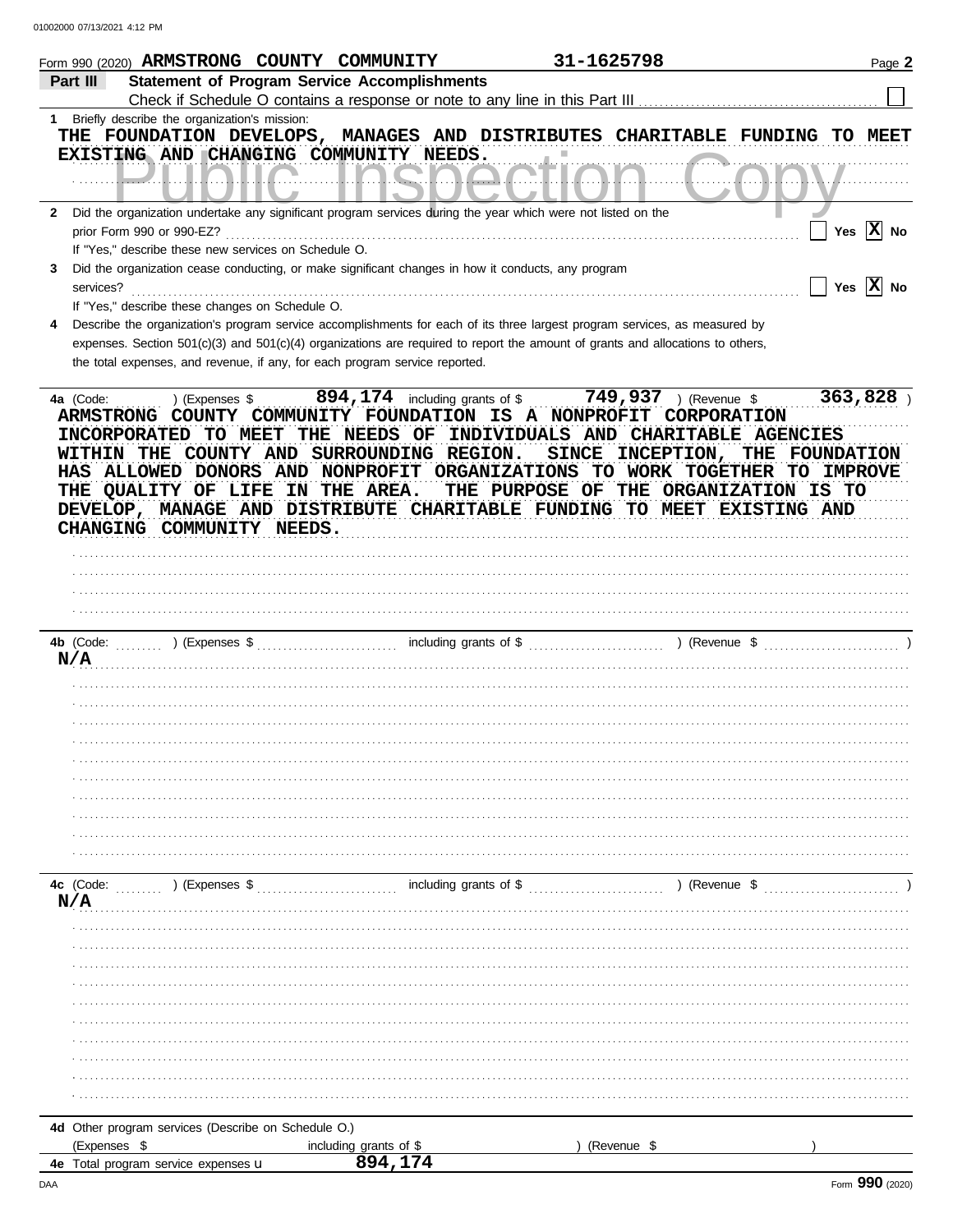| Form 990 (2020) | <b>ARMSTRONG</b>                       | <b>COUNTY</b> | COMMUNITY | 1625798- | $P$ aqe $\ddot{\phantom{2}}$ |
|-----------------|----------------------------------------|---------------|-----------|----------|------------------------------|
| <b>Part IV</b>  | <b>Checklist of Required Schedules</b> |               |           |          |                              |

|     |                                                                                                                                                                                                                                     |                 | Yes         | No          |
|-----|-------------------------------------------------------------------------------------------------------------------------------------------------------------------------------------------------------------------------------------|-----------------|-------------|-------------|
| 1   | Is the organization described in section $501(c)(3)$ or $4947(a)(1)$ (other than a private foundation)? If "Yes,"                                                                                                                   |                 |             |             |
|     | complete Schedule A                                                                                                                                                                                                                 | 1               | X           |             |
| 2   | Is the organization required to complete Schedule B, Schedule of Contributors (see instructions)?                                                                                                                                   | $\mathbf{2}$    | $\mathbf x$ |             |
| 3   | Did the organization engage in direct or indirect political campaign activities on behalf of or in opposition to                                                                                                                    |                 |             |             |
|     | candidates for public office? If "Yes," complete Schedule C, Part I                                                                                                                                                                 | 3               |             | X           |
| 4   | Section 501(c)(3) organizations. Did the organization engage in lobbying activities, or have a section 501(h)                                                                                                                       |                 |             |             |
|     |                                                                                                                                                                                                                                     | 4               |             | X           |
| 5   | Is the organization a section $501(c)(4)$ , $501(c)(5)$ , or $501(c)(6)$ organization that receives membership dues,                                                                                                                |                 |             |             |
|     | assessments, or similar amounts as defined in Revenue Procedure 98-19? If "Yes," complete Schedule C, Part III                                                                                                                      | 5               |             | x           |
| 6   | Did the organization maintain any donor advised funds or any similar funds or accounts for which donors                                                                                                                             |                 |             |             |
|     | have the right to provide advice on the distribution or investment of amounts in such funds or accounts? If                                                                                                                         |                 |             |             |
|     | "Yes," complete Schedule D, Part I                                                                                                                                                                                                  | 6               | X           |             |
| 7   | Did the organization receive or hold a conservation easement, including easements to preserve open space,                                                                                                                           |                 |             |             |
|     | the environment, historic land areas, or historic structures? If "Yes," complete Schedule D, Part II                                                                                                                                | 7               |             | X           |
| 8   | Did the organization maintain collections of works of art, historical treasures, or other similar assets? If "Yes,"                                                                                                                 |                 |             |             |
|     | complete Schedule D, Part III                                                                                                                                                                                                       | 8               |             | x           |
| 9   | Did the organization report an amount in Part X, line 21, for escrow or custodial account liability, serve as a                                                                                                                     |                 |             |             |
|     | custodian for amounts not listed in Part X; or provide credit counseling, debt management, credit repair, or                                                                                                                        |                 |             |             |
|     | debt negotiation services? If "Yes," complete Schedule D, Part IV                                                                                                                                                                   | 9               |             | x           |
| 10  | Did the organization, directly or through a related organization, hold assets in donor-restricted endowments                                                                                                                        |                 |             |             |
|     | or in quasi endowments? If "Yes," complete Schedule D, Part V                                                                                                                                                                       | 10              | х           |             |
| 11  | If the organization's answer to any of the following questions is "Yes," then complete Schedule D, Parts VI,                                                                                                                        |                 |             |             |
|     | VII, VIII, IX, or X as applicable.                                                                                                                                                                                                  |                 |             |             |
| a   | Did the organization report an amount for land, buildings, and equipment in Part X, line 10? If "Yes,"                                                                                                                              |                 |             |             |
|     | complete Schedule D, Part VI                                                                                                                                                                                                        | 11a             | х           |             |
| b   | Did the organization report an amount for investments—other securities in Part X, line 12, that is 5% or more                                                                                                                       |                 |             |             |
|     | of its total assets reported in Part X, line 16? If "Yes," complete Schedule D, Part VII                                                                                                                                            | 11b             |             | x           |
| C   | Did the organization report an amount for investments—program related in Part X, line 13, that is 5% or more                                                                                                                        |                 |             | x           |
|     | of its total assets reported in Part X, line 16? If "Yes," complete Schedule D, Part VIII [[[[[[[[[[[[[[[[[[[[<br>Did the organization report an amount for other assets in Part X, line 15, that is 5% or more of its total assets | 11c             |             |             |
| d   | reported in Part X, line 16? If "Yes," complete Schedule D, Part IX                                                                                                                                                                 | 11d             |             | X           |
| е   | Did the organization report an amount for other liabilities in Part X, line 25? If "Yes," complete Schedule D, Part X                                                                                                               | 11e             |             | $\mathbf x$ |
| f   | Did the organization's separate or consolidated financial statements for the tax year include a footnote that addresses                                                                                                             |                 |             |             |
|     | the organization's liability for uncertain tax positions under FIN 48 (ASC 740)? If "Yes," complete Schedule D, Part X                                                                                                              | 11f             |             | x           |
| 12a | Did the organization obtain separate, independent audited financial statements for the tax year? If "Yes," complete                                                                                                                 |                 |             |             |
|     |                                                                                                                                                                                                                                     | 12a             | x           |             |
| b   | Was the organization included in consolidated, independent audited financial statements for the tax year? If                                                                                                                        |                 |             |             |
|     | "Yes," and if the organization answered "No" to line 12a, then completing Schedule D, Parts XI and XII is optional                                                                                                                  | 12 <sub>b</sub> |             | х           |
| 13  |                                                                                                                                                                                                                                     | 13              |             | $\mathbf x$ |
| 14a |                                                                                                                                                                                                                                     | 14a             |             | $\mathbf x$ |
| b   | Did the organization have aggregate revenues or expenses of more than \$10,000 from grantmaking,                                                                                                                                    |                 |             |             |
|     | fundraising, business, investment, and program service activities outside the United States, or aggregate                                                                                                                           |                 |             |             |
|     |                                                                                                                                                                                                                                     | 14b             |             | X           |
| 15  | Did the organization report on Part IX, column (A), line 3, more than \$5,000 of grants or other assistance to or                                                                                                                   |                 |             |             |
|     | for any foreign organization? If "Yes," complete Schedule F, Parts II and IV                                                                                                                                                        | 15              |             | X           |
| 16  | Did the organization report on Part IX, column (A), line 3, more than \$5,000 of aggregate grants or other                                                                                                                          |                 |             |             |
|     | assistance to or for foreign individuals? If "Yes," complete Schedule F, Parts III and IV [[[[[[[[[[[[[[[[[[[                                                                                                                       | 16              |             | X           |
| 17  | Did the organization report a total of more than \$15,000 of expenses for professional fundraising services on                                                                                                                      |                 |             |             |
|     |                                                                                                                                                                                                                                     | 17              |             | X           |
| 18  | Did the organization report more than \$15,000 total of fundraising event gross income and contributions on                                                                                                                         |                 |             |             |
|     |                                                                                                                                                                                                                                     | 18              |             | X           |
| 19  | Did the organization report more than \$15,000 of gross income from gaming activities on Part VIII, line 9a?                                                                                                                        |                 |             |             |
|     |                                                                                                                                                                                                                                     | 19              |             | х           |
| 20a |                                                                                                                                                                                                                                     | <b>20a</b>      |             | $\mathbf x$ |
| b   |                                                                                                                                                                                                                                     | 20 <sub>b</sub> |             |             |
| 21  | Did the organization report more than \$5,000 of grants or other assistance to any domestic organization or                                                                                                                         |                 |             |             |
|     |                                                                                                                                                                                                                                     | 21              | X           |             |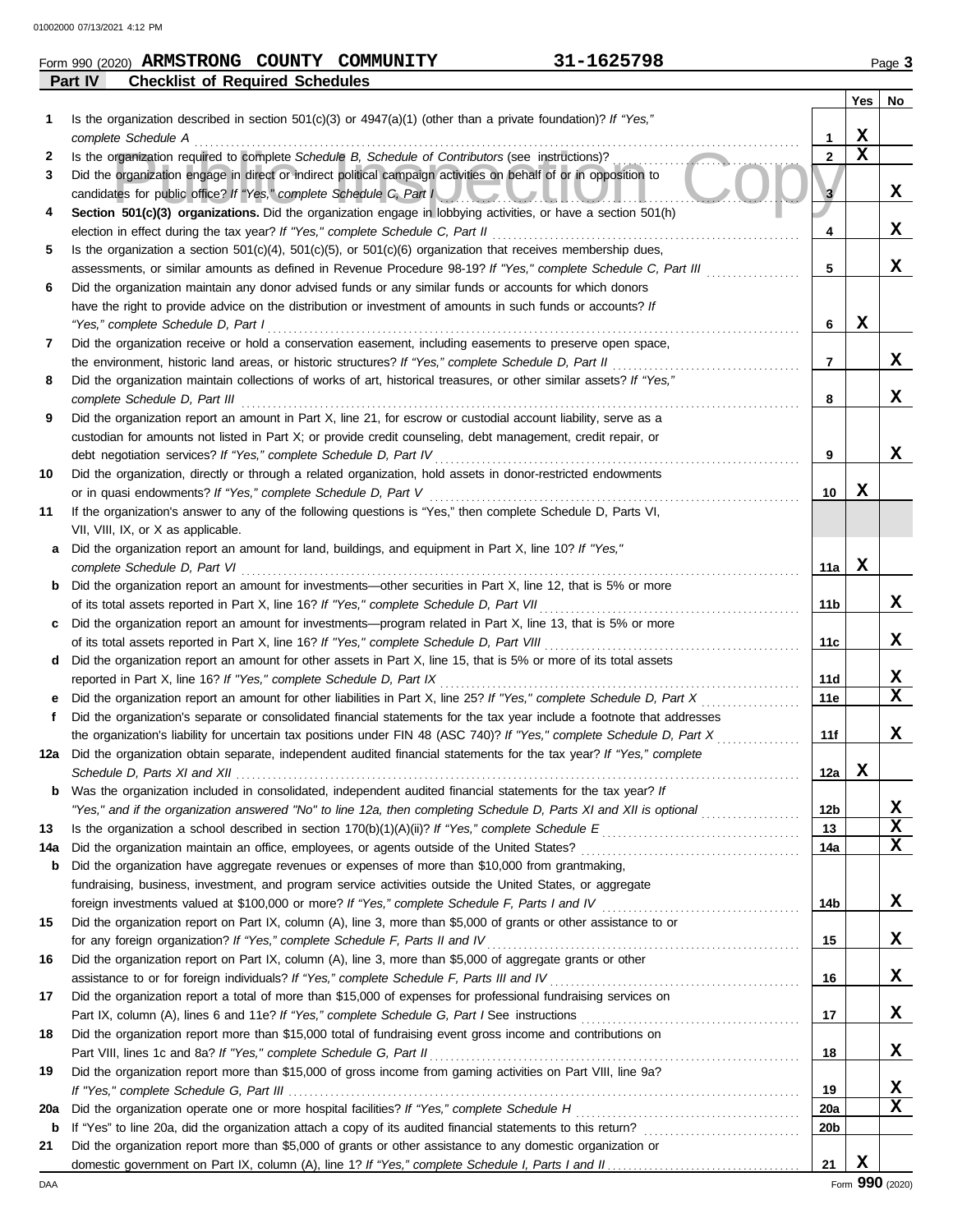|     | <b>Checklist of Required Schedules (continued)</b><br><b>Part IV</b>                                               |                 |     |                              |
|-----|--------------------------------------------------------------------------------------------------------------------|-----------------|-----|------------------------------|
|     |                                                                                                                    |                 | Yes | No                           |
| 22  | Did the organization report more than \$5,000 of grants or other assistance to or for domestic individuals on      |                 |     |                              |
|     | Part IX, column (A), line 2? If "Yes," complete Schedule I, Parts I and III                                        | 22              | x   |                              |
| 23  | Did the organization answer "Yes" to Part VII, Section A, line 3, 4, or 5 about compensation of the                |                 |     |                              |
|     | organization's current and former officers, directors, trustees, key employees, and highest compensated            |                 |     |                              |
|     | employees? If "Yes," complete Schedule J<br><u>LIJUVJUHV</u>                                                       | 23              |     | x                            |
| 24a | Did the organization have a tax-exempt bond issue with an outstanding principal amount of more than                |                 |     |                              |
|     | \$100,000 as of the last day of the year, that was issued after December 31, 2002? If "Yes," answer lines 24b      |                 |     |                              |
|     | through 24d and complete Schedule K. If "No," go to line 25a                                                       | 24a             |     | x                            |
| b   | Did the organization invest any proceeds of tax-exempt bonds beyond a temporary period exception?                  | 24b             |     |                              |
| c   | Did the organization maintain an escrow account other than a refunding escrow at any time during the year          |                 |     |                              |
|     | to defease any tax-exempt bonds?                                                                                   | 24c             |     |                              |
|     |                                                                                                                    |                 |     |                              |
| d   | Did the organization act as an "on behalf of" issuer for bonds outstanding at any time during the year?            | 24d             |     |                              |
| 25a | Section 501(c)(3), 501(c)(4), and 501(c)(29) organizations. Did the organization engage in an excess benefit       |                 |     |                              |
|     | transaction with a disqualified person during the year? If "Yes," complete Schedule L, Part I                      | 25a             |     | x                            |
| b   | Is the organization aware that it engaged in an excess benefit transaction with a disqualified person in a prior   |                 |     |                              |
|     | year, and that the transaction has not been reported on any of the organization's prior Forms 990 or 990-EZ?       |                 |     |                              |
|     | If "Yes," complete Schedule L, Part I                                                                              | 25 <sub>b</sub> |     | x                            |
| 26  | Did the organization report any amount on Part X, line 5 or 22, for receivables from or payables to any current    |                 |     |                              |
|     | or former officer, director, trustee, key employee, creator or founder, substantial contributor, or 35%            |                 |     |                              |
|     | controlled entity or family member of any of these persons? If "Yes," complete Schedule L, Part II                 | 26              |     | x                            |
| 27  | Did the organization provide a grant or other assistance to any current or former officer, director, trustee, key  |                 |     |                              |
|     | employee, creator or founder, substantial contributor or employee thereof, a grant selection committee             |                 |     |                              |
|     | member, or to a 35% controlled entity (including an employee thereof) or family member of any of these             |                 |     |                              |
|     | persons? If "Yes," complete Schedule L, Part III                                                                   | 27              |     | x                            |
| 28  | Was the organization a party to a business transaction with one of the following parties (see Schedule L, Part     |                 |     |                              |
|     | IV instructions, for applicable filing thresholds, conditions, and exceptions):                                    |                 |     |                              |
| а   | A current or former officer, director, trustee, key employee, creator or founder, or substantial contributor? If   |                 |     |                              |
|     | "Yes," complete Schedule L, Part IV                                                                                | 28a             |     | x                            |
| b   | A family member of any individual described in line 28a? If "Yes," complete Schedule L, Part IV                    | 28b             |     | $\mathbf x$                  |
| c   | A 35% controlled entity of one or more individuals and/or organizations described in lines 28a or 28b? If          |                 |     |                              |
|     | "Yes," complete Schedule L, Part IV                                                                                | 28c             |     | X                            |
| 29  | Did the organization receive more than \$25,000 in non-cash contributions? If "Yes," complete Schedule M           | 29              |     | $\mathbf x$                  |
| 30  | Did the organization receive contributions of art, historical treasures, or other similar assets, or qualified     |                 |     |                              |
|     | conservation contributions? If "Yes," complete Schedule M                                                          | 30              |     | X                            |
| 31  | Did the organization liquidate, terminate, or dissolve and cease operations? If "Yes," complete Schedule N, Part I | 31              |     | $\overline{\mathbf{x}}$      |
|     | Did the organization sell, exchange, dispose of, or transfer more than 25% of its net assets? If "Yes,"            |                 |     |                              |
|     | complete Schedule N, Part II                                                                                       | 32              |     | X                            |
| 33  | Did the organization own 100% of an entity disregarded as separate from the organization under Regulations         |                 |     |                              |
|     |                                                                                                                    |                 |     | X                            |
|     | sections 301.7701-2 and 301.7701-3? If "Yes," complete Schedule R, Part I                                          | 33              |     |                              |
| 34  | Was the organization related to any tax-exempt or taxable entity? If "Yes," complete Schedule R, Part II, III,     |                 |     |                              |
|     | or IV, and Part V, line 1                                                                                          | 34              |     | X<br>$\overline{\mathbf{x}}$ |
| 35a |                                                                                                                    | 35a             |     |                              |
| b   | If "Yes" to line 35a, did the organization receive any payment from or engage in any transaction with a            |                 |     |                              |
|     | controlled entity within the meaning of section 512(b)(13)? If "Yes," complete Schedule R, Part V, line 2          | 35b             |     |                              |
| 36  | Section 501(c)(3) organizations. Did the organization make any transfers to an exempt non-charitable               |                 |     |                              |
|     | related organization? If "Yes," complete Schedule R, Part V, line 2                                                | 36              |     | X.                           |
| 37  | Did the organization conduct more than 5% of its activities through an entity that is not a related organization   |                 |     |                              |
|     | and that is treated as a partnership for federal income tax purposes? If "Yes," complete Schedule R, Part VI       | 37              |     | x                            |
| 38  | Did the organization complete Schedule O and provide explanations in Schedule O for Part VI, lines 11b and         |                 |     |                              |
|     | 19? Note: All Form 990 filers are required to complete Schedule O.                                                 | 38              | x   |                              |
|     | Statements Regarding Other IRS Filings and Tax Compliance<br>Part V                                                |                 |     |                              |
|     |                                                                                                                    |                 |     |                              |
|     |                                                                                                                    |                 | Yes | No                           |
| 1а  | 1<br>Enter the number reported in Box 3 of Form 1096. Enter -0- if not applicable<br>1a                            |                 |     |                              |
| b   | $\mathbf 0$<br>1 <sub>b</sub><br>Enter the number of Forms W-2G included in line 1a. Enter -0- if not applicable   |                 |     |                              |
| c   | Did the organization comply with backup withholding rules for reportable payments to vendors and                   |                 |     |                              |
|     |                                                                                                                    | 1c              |     |                              |
| DAA |                                                                                                                    |                 |     | Form 990 (2020)              |

| Form 990 (2020) ARMSTRONG COUNTY | COMMUNITY | 31-1625798 | Page |
|----------------------------------|-----------|------------|------|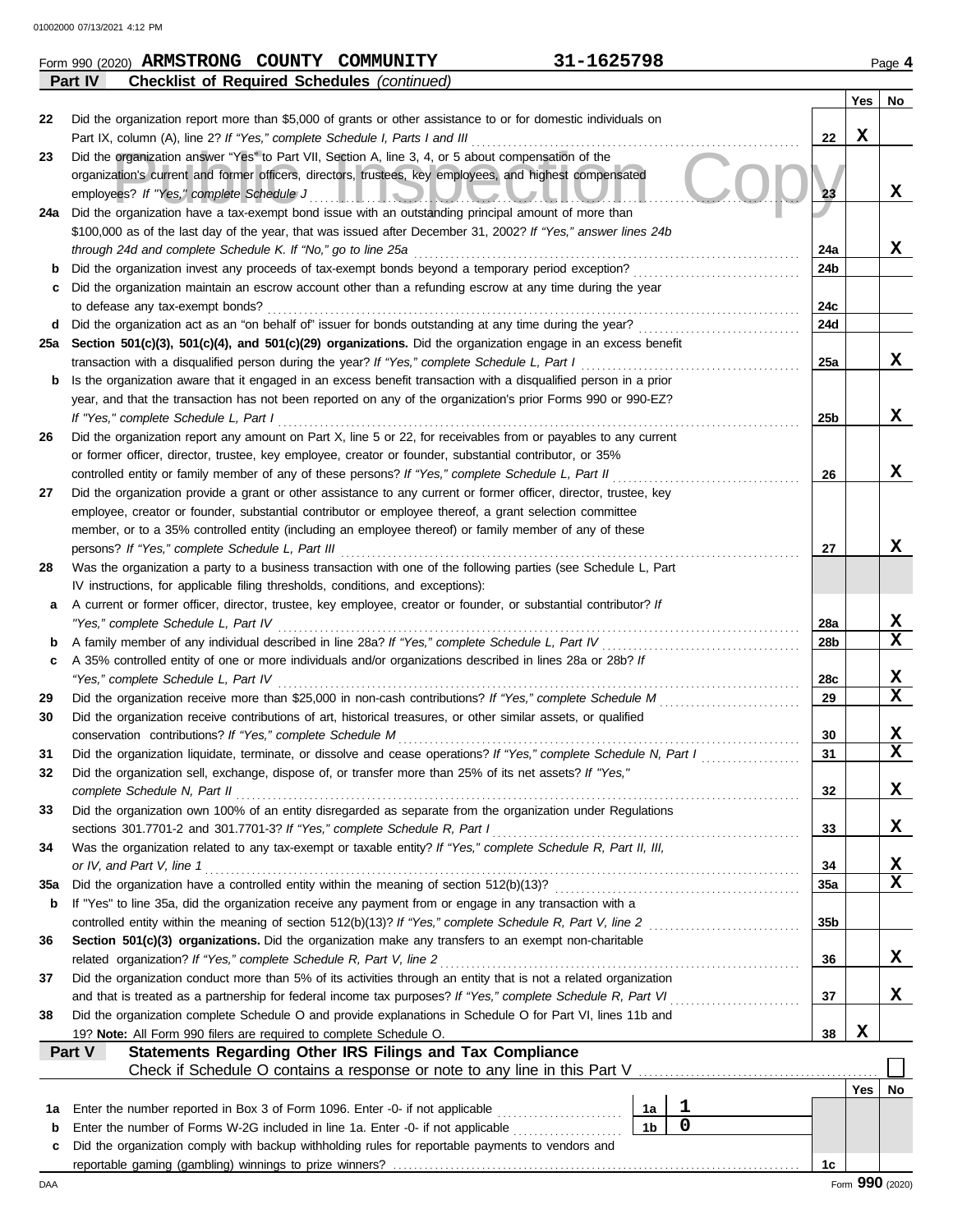|             | Part V<br>Statements Regarding Other IRS Filings and Tax Compliance (continued)                                                                                                                                                                                             |                |     |                         |  |  |  |
|-------------|-----------------------------------------------------------------------------------------------------------------------------------------------------------------------------------------------------------------------------------------------------------------------------|----------------|-----|-------------------------|--|--|--|
|             |                                                                                                                                                                                                                                                                             |                | Yes | No                      |  |  |  |
| 2a          | Enter the number of employees reported on Form W-3, Transmittal of Wage and Tax                                                                                                                                                                                             |                |     |                         |  |  |  |
|             | 3<br>Statements, filed for the calendar year ending with or within the year covered by this return<br>2a                                                                                                                                                                    |                |     |                         |  |  |  |
| b           | If at least one is reported on line 2a, did the organization file all required federal employment tax returns?                                                                                                                                                              | 2b             | х   |                         |  |  |  |
|             | Note: If the sum of lines 1a and 2a is greater than 250, you may be required to e-file (see instructions)                                                                                                                                                                   |                |     |                         |  |  |  |
| за          | Did the organization have unrelated business gross income of \$1,000 or more during the year?                                                                                                                                                                               | Зa             |     | x                       |  |  |  |
| b           | If "Yes," has it filed a Form 990-T for this year? If "No" to line 3b, provide an explanation on Schedule O                                                                                                                                                                 | 3 <sub>b</sub> |     |                         |  |  |  |
| 4a          | At any time during the calendar year, did the organization have an interest in, or a signature or other authority over,                                                                                                                                                     |                |     |                         |  |  |  |
|             | a financial account in a foreign country (such as a bank account, securities account, or other financial account)?                                                                                                                                                          | 4a             |     | x                       |  |  |  |
| b           | If "Yes," enter the name of the foreign country $\mathbf u$                                                                                                                                                                                                                 |                |     |                         |  |  |  |
|             | See instructions for filing requirements for FinCEN Form 114, Report of Foreign Bank and Financial Accounts (FBAR).                                                                                                                                                         |                |     |                         |  |  |  |
| 5а          | Was the organization a party to a prohibited tax shelter transaction at any time during the tax year?                                                                                                                                                                       | 5a             |     | X                       |  |  |  |
| b           | Did any taxable party notify the organization that it was or is a party to a prohibited tax shelter transaction?                                                                                                                                                            | 5 <sub>b</sub> |     | $\overline{\mathbf{x}}$ |  |  |  |
| c           | If "Yes" to line 5a or 5b, did the organization file Form 8886-T?                                                                                                                                                                                                           | 5c             |     |                         |  |  |  |
| 6а          | Does the organization have annual gross receipts that are normally greater than \$100,000, and did the                                                                                                                                                                      |                |     |                         |  |  |  |
|             | organization solicit any contributions that were not tax deductible as charitable contributions?                                                                                                                                                                            | 6a             |     | x                       |  |  |  |
| b           | If "Yes," did the organization include with every solicitation an express statement that such contributions or                                                                                                                                                              |                |     |                         |  |  |  |
|             | gifts were not tax deductible?                                                                                                                                                                                                                                              | 6b             |     |                         |  |  |  |
| 7           | Organizations that may receive deductible contributions under section 170(c).                                                                                                                                                                                               |                |     |                         |  |  |  |
| а           | Did the organization receive a payment in excess of \$75 made partly as a contribution and partly for goods                                                                                                                                                                 |                |     |                         |  |  |  |
|             | and services provided to the payor?                                                                                                                                                                                                                                         | 7a             |     | x                       |  |  |  |
| b           | If "Yes," did the organization notify the donor of the value of the goods or services provided?                                                                                                                                                                             | 7b             |     |                         |  |  |  |
| c           | Did the organization sell, exchange, or otherwise dispose of tangible personal property for which it was                                                                                                                                                                    |                |     |                         |  |  |  |
|             | required to file Form 8282?                                                                                                                                                                                                                                                 | 7c             |     | X                       |  |  |  |
| d           | 7d                                                                                                                                                                                                                                                                          |                |     | X                       |  |  |  |
| е           | Did the organization receive any funds, directly or indirectly, to pay premiums on a personal benefit contract?                                                                                                                                                             | 7е<br>7f       |     | $\overline{\mathbf{x}}$ |  |  |  |
| f           | Did the organization, during the year, pay premiums, directly or indirectly, on a personal benefit contract?                                                                                                                                                                | 7g             |     | $\overline{\mathbf{x}}$ |  |  |  |
| h           | If the organization received a contribution of qualified intellectual property, did the organization file Form 8899 as required?<br>g<br>If the organization received a contribution of cars, boats, airplanes, or other vehicles, did the organization file a Form 1098-C? |                |     |                         |  |  |  |
| 8           | Sponsoring organizations maintaining donor advised funds. Did a donor advised fund maintained by the                                                                                                                                                                        | 7h             |     | $\mathbf x$             |  |  |  |
|             | sponsoring organization have excess business holdings at any time during the year?                                                                                                                                                                                          | 8              |     |                         |  |  |  |
| 9           | Sponsoring organizations maintaining donor advised funds.                                                                                                                                                                                                                   |                |     |                         |  |  |  |
| a           | Did the sponsoring organization make any taxable distributions under section 4966?                                                                                                                                                                                          | 9a             |     |                         |  |  |  |
| $\mathbf b$ | Did the sponsoring organization make a distribution to a donor, donor advisor, or related person?                                                                                                                                                                           | 9b             |     |                         |  |  |  |
| 10          | Section 501(c)(7) organizations. Enter:                                                                                                                                                                                                                                     |                |     |                         |  |  |  |
| a           | 10a<br>Initiation fees and capital contributions included on Part VIII, line 12 [11][11][11][11][11][11][11][11][11][                                                                                                                                                       |                |     |                         |  |  |  |
|             | 10b <br>Gross receipts, included on Form 990, Part VIII, line 12, for public use of club facilities                                                                                                                                                                         |                |     |                         |  |  |  |
| 11          | Section 501(c)(12) organizations. Enter:                                                                                                                                                                                                                                    |                |     |                         |  |  |  |
| а           | 11a<br>Gross income from members or shareholders                                                                                                                                                                                                                            |                |     |                         |  |  |  |
| b           | Gross income from other sources (Do not net amounts due or paid to other sources                                                                                                                                                                                            |                |     |                         |  |  |  |
|             | 11 <sub>b</sub>                                                                                                                                                                                                                                                             |                |     |                         |  |  |  |
| 12a         | Section 4947(a)(1) non-exempt charitable trusts. Is the organization filing Form 990 in lieu of Form 1041?                                                                                                                                                                  | 12a            |     |                         |  |  |  |
| b           | If "Yes," enter the amount of tax-exempt interest received or accrued during the year<br>  12b                                                                                                                                                                              |                |     |                         |  |  |  |
| 13          | Section 501(c)(29) qualified nonprofit health insurance issuers.                                                                                                                                                                                                            |                |     |                         |  |  |  |
| а           | Is the organization licensed to issue qualified health plans in more than one state?                                                                                                                                                                                        | 13a            |     |                         |  |  |  |
|             | Note: See the instructions for additional information the organization must report on Schedule O.                                                                                                                                                                           |                |     |                         |  |  |  |
| b           | Enter the amount of reserves the organization is required to maintain by the states in which                                                                                                                                                                                |                |     |                         |  |  |  |
|             | 13b                                                                                                                                                                                                                                                                         |                |     |                         |  |  |  |
| c           | 13 <sub>c</sub><br>Enter the amount of reserves on hand                                                                                                                                                                                                                     |                |     |                         |  |  |  |
| 14a         | Did the organization receive any payments for indoor tanning services during the tax year?                                                                                                                                                                                  | 14a            |     | X                       |  |  |  |
| b           | If "Yes," has it filed a Form 720 to report these payments? If "No," provide an explanation on Schedule O                                                                                                                                                                   | 14b            |     |                         |  |  |  |
| 15          | Is the organization subject to the section 4960 tax on payment(s) of more than \$1,000,000 in remuneration or                                                                                                                                                               |                |     |                         |  |  |  |
|             | excess parachute payment(s) during the year?                                                                                                                                                                                                                                | 15             |     | X                       |  |  |  |
|             | If "Yes," see instructions and file Form 4720, Schedule N.                                                                                                                                                                                                                  |                |     |                         |  |  |  |
| 16          | Is the organization an educational institution subject to the section 4968 excise tax on net investment income?                                                                                                                                                             | 16             |     | X                       |  |  |  |
|             | If "Yes," complete Form 4720, Schedule O.                                                                                                                                                                                                                                   |                |     |                         |  |  |  |

**Form 990 (2020) ARMSTRONG COUNTY COMMUNITY** 221-1625798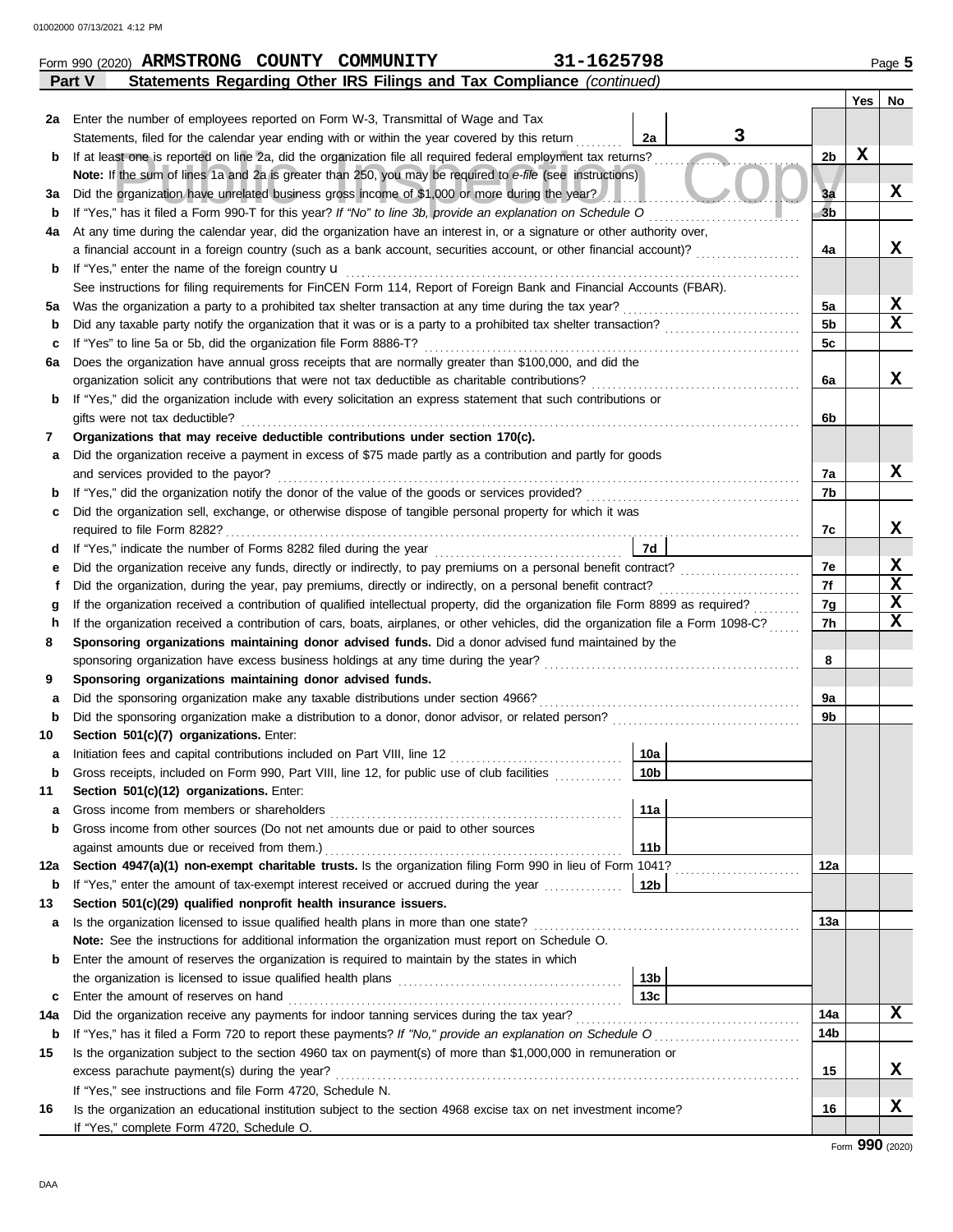|     | 31-1625798<br>Form 990 (2020) ARMSTRONG COUNTY COMMUNITY                                                                                 |                 |             | Page 6          |
|-----|------------------------------------------------------------------------------------------------------------------------------------------|-----------------|-------------|-----------------|
|     | Part VI<br>Governance, Management, and Disclosure For each "Yes" response to lines 2 through 7b below, and for a "No"                    |                 |             |                 |
|     | response to line 8a, 8b, or 10b below, describe the circumstances, processes, or changes on Schedule O. See instructions.                |                 |             |                 |
|     |                                                                                                                                          |                 |             |                 |
|     | Section A. Governing Body and Management                                                                                                 |                 |             |                 |
|     |                                                                                                                                          |                 | Yes         | No              |
| 1а  | Enter the number of voting members of the governing body at the end of the tax year<br>1a                                                |                 |             |                 |
|     | If there are material differences in voting rights among members of the governing body, or                                               |                 |             |                 |
|     | if the governing body delegated broad authority to an executive committee or similar                                                     |                 |             |                 |
|     | committee, explain on Schedule O.                                                                                                        |                 |             |                 |
| b   | 10<br>1 <sub>b</sub><br>Enter the number of voting members included on line 1a, above, who are independent                               |                 |             |                 |
| 2   | Did any officer, director, trustee, or key employee have a family relationship or a business relationship with                           |                 |             |                 |
|     | any other officer, director, trustee, or key employee?                                                                                   | 2               |             | X               |
| 3   | Did the organization delegate control over management duties customarily performed by or under the direct                                |                 |             |                 |
|     | supervision of officers, directors, trustees, or key employees to a management company or other person?                                  | 3               |             | X               |
| 4   | .<br>Did the organization make any significant changes to its governing documents since the prior Form 990 was filed?                    | 4               |             | $\mathbf x$     |
| 5   | Did the organization become aware during the year of a significant diversion of the organization's assets?                               | 5               |             | X               |
| 6   | Did the organization have members or stockholders?                                                                                       | 6               |             | $\mathbf x$     |
| 7a  | Did the organization have members, stockholders, or other persons who had the power to elect or appoint                                  |                 |             |                 |
|     | one or more members of the governing body?                                                                                               | 7a              |             | X               |
|     | Are any governance decisions of the organization reserved to (or subject to approval by) members,                                        |                 |             |                 |
| b   | stockholders, or persons other than the governing body?                                                                                  | 7b              |             | x               |
|     | Did the organization contemporaneously document the meetings held or written actions undertaken during the year by the following:        |                 |             |                 |
| 8   |                                                                                                                                          |                 | X           |                 |
| а   | The governing body?                                                                                                                      | 8a              | X           |                 |
| b   | Each committee with authority to act on behalf of the governing body?                                                                    | 8b              |             |                 |
| 9   | Is there any officer, director, trustee, or key employee listed in Part VII, Section A, who cannot be reached at                         |                 |             | x               |
|     |                                                                                                                                          | 9               |             |                 |
|     | Section B. Policies (This Section B requests information about policies not required by the Internal Revenue Code.)                      |                 |             |                 |
|     |                                                                                                                                          |                 | Yes         | No<br>x         |
| 10a | Did the organization have local chapters, branches, or affiliates?                                                                       | 10a             |             |                 |
| b   | If "Yes," did the organization have written policies and procedures governing the activities of such chapters,                           |                 |             |                 |
|     | affiliates, and branches to ensure their operations are consistent with the organization's exempt purposes?                              | 10b             | X           |                 |
| 11a | Has the organization provided a complete copy of this Form 990 to all members of its governing body before filing the form?              | 11a             |             |                 |
| b   | Describe in Schedule O the process, if any, used by the organization to review this Form 990.                                            |                 |             |                 |
| 12a | Did the organization have a written conflict of interest policy? If "No," go to line 13                                                  | 12a             | X           |                 |
| b   | Were officers, directors, or trustees, and key employees required to disclose annually interests that could give rise to conflicts?      | 12b             | X           |                 |
| c   | Did the organization regularly and consistently monitor and enforce compliance with the policy? If "Yes,"                                |                 |             |                 |
|     | describe in Schedule O how this was done                                                                                                 | 12c             | $\mathbf x$ |                 |
| 13  | Did the organization have a written whistleblower policy?                                                                                | 13              | X           |                 |
| 14  | Did the organization have a written document retention and destruction policy?                                                           | 14              | х           |                 |
| 15  | Did the process for determining compensation of the following persons include a review and approval by                                   |                 |             |                 |
|     | independent persons, comparability data, and contemporaneous substantiation of the deliberation and decision?                            |                 |             |                 |
| а   |                                                                                                                                          | 15a             | X           |                 |
| b   | Other officers or key employees of the organization                                                                                      | 15b             | х           |                 |
|     | If "Yes" to line 15a or 15b, describe the process in Schedule O (see instructions).                                                      |                 |             |                 |
| 16a | Did the organization invest in, contribute assets to, or participate in a joint venture or similar arrangement                           |                 |             |                 |
|     | with a taxable entity during the year?                                                                                                   | 16a             |             | x               |
| b   | If "Yes," did the organization follow a written policy or procedure requiring the organization to evaluate its                           |                 |             |                 |
|     | participation in joint venture arrangements under applicable federal tax law, and take steps to safeguard the                            |                 |             |                 |
|     |                                                                                                                                          | 16 <sub>b</sub> |             |                 |
|     | <b>Section C. Disclosure</b>                                                                                                             |                 |             |                 |
| 17  | List the states with which a copy of this Form 990 is required to be filed $\mathbf{u}$ PA                                               |                 |             |                 |
| 18  | Section 6104 requires an organization to make its Forms 1023 (1024 or 1024-A, if applicable), 990, and 990-T (Section 501(c)             |                 |             |                 |
|     | (3)s only) available for public inspection. Indicate how you made these available. Check all that apply.                                 |                 |             |                 |
|     | $ \mathbf{X} $ Own website $ \mathbf{X} $ Another's website $ \mathbf{X} $ Upon request<br>Other (explain on Schedule O)<br>$\mathbf{1}$ |                 |             |                 |
| 19  | Describe on Schedule O whether (and if so, how) the organization made its governing documents, conflict of interest policy, and          |                 |             |                 |
|     | financial statements available to the public during the tax year.                                                                        |                 |             |                 |
| 20  | State the name, address, and telephone number of the person who possesses the organization's books and records u                         |                 |             |                 |
|     | 220 S JEFFERSON ST<br><b>JODI BEERS</b>                                                                                                  |                 |             |                 |
|     | PA 16201<br>KITTANNING                                                                                                                   | 724-548-5897    |             |                 |
| DAA |                                                                                                                                          |                 |             | Form 990 (2020) |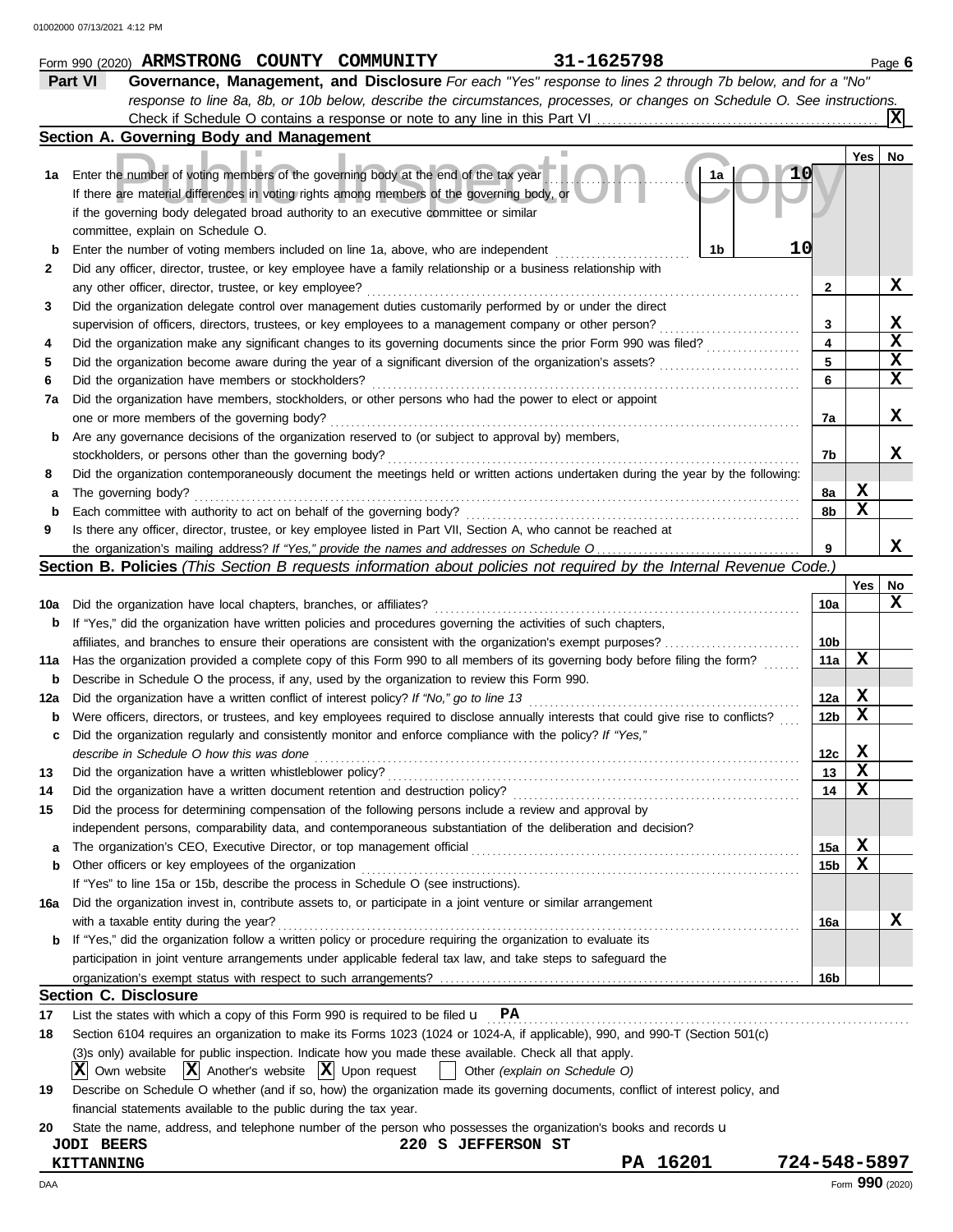### **Form 990 (2020) ARMSTRONG COUNTY COMMUNITY** 31-1625798 Page 7 **Part VII Compensation of Officers, Directors, Trustees, Key Employees, Highest Compensated Employees, and Independent Contractors** Check if Schedule O contains a response or note to any line in this Part VII **Section A. Officers, Directors, Trustees, Key Employees, and Highest Compensated Employees** this table for all persons required to be listed. Report compensation for the calendar year ending with or within the tax year.<br>
of the organization's **current** officers, directors, trustees (whether individuals or organiz **1a** Complete this table for all persons required to be listed. Report compensation for the calendar year ending with or within the organization's tax year. ■ List all of the organization's **current** officers, directors, trustees (whether individuals or organizations), regardless of amount of compensation. Enter -0- in columns (D), (E), and (F) if no compensation was paid. ● List all of the organization's **current** key employees, if any. See instructions for definition of "key employee." ■ List the organization's five **current** highest compensated employees (other than an officer, director, trustee, or key employee)<br> **•** Preceived reportable compensation (Box 5 of Form W.2 and/or Box 7 of Form 1000 MISC) who received reportable compensation (Box 5 of Form W-2 and/or Box 7 of Form 1099-MISC) of more than \$100,000 from the organization and any related organizations. ■ List all of the organization's **former** officers, key employees, and highest compensated employees who received more than<br> **•** 00,000 of reportable compensation from the ergonization and any related ergonizations \$100,000 of reportable compensation from the organization and any related organizations. ■ List all of the organization's **former directors or trustees** that received, in the capacity as a former director or trustee of the<br>paization, more than \$10,000 of reportable compensation from the organization and any r organization, more than \$10,000 of reportable compensation from the organization and any related organizations. See instructions for the order in which to list the persons above. Check this box if neither the organization nor any related organization compensated any current officer, director, or trustee. **(A) (B) (C) (D) (E) (F)** Name and title **Name and title Rosition** Average Reportable Reportable Estimated amount (do not check more than one compensation compensation of other<br>compensation hours box, unless person is both an per week from the state of the from related and the compensation officer and a director/trustee) organization organizations from the (list any (W-2/1099-MISC) (W-2/1099-MISC) organization and hours for Former or director Individual trustee Institutional trustee Officer Key employee related related organizations lighest compensated<br>mployee dividual stitutional director organizations enployee below dotted line) trustee trustee **(1) JODI BEERS 40.00** . . . . . . . . . . . . . . . . . . . . . . . . . . . . . . . . . . . . . . . . . . . . . . . . . . . . . . . **EXECUTIVE DIRECTOR 0.00 X 65,556 0 1,967 (2) FRANK BAKER 1.00** . . . . . . . . . . . . . . . . . . . . . . . . . . . . . . . . . . . . . . . . . . . . . . . . . . . . . . . **DIRECTOR 0.00 X 0 0 0 (3) SANDY BRADIGAN 1.00** . . . . . . . . . . . . . . . . . . . . . . . . . . . . . . . . . . . . . . . . . . . . . . . . . . . . . . . **0.00 X 0 0 0 DIRECTOR (4) DINA BLAKE 1.00** . . . . . . . . . . . . . . . . . . . . . . . . . . . . . . . . . . . . . . . . . . . . . . . . . . . . . . . **DIRECTOR 0.00 X 0 0 0 (5) TYLER HELLER 1.00** . . . . . . . . . . . . . . . . . . . . . . . . . . . . . . . . . . . . . . . . . . . . . . . . . . . . . . . **DIRECTOR 0.00 X 0 0 0 (6) CHASE MCCLISTER 1.00** . . . . . . . . . . . . . . . . . . . . . . . . . . . . . . . . . . . . . . . . . . . . . . . . . . . . . . . **DIRECTOR 0.00 X 0 0 0 (7) CHRISTINE MOSS 1.00** . . . . . . . . . . . . . . . . . . . . . . . . . . . . . . . . . . . . . . . . . . . . . . . . . . . . . . . **0.00 X 0 0 0 DIRECTOR (8) RICHARD SNYDER 1.00** . . . . . . . . . . . . . . . . . . . . . . . . . . . . . . . . . . . . . . . . . . . . . . . . . . . . . . . **0.00 X 0 0 0 DIRECTOR EMERITUS AUTUMN VORPE-SEYLER (9)**

**0.00 X X 0 0 0**

**0.00 X X 0 0 0**

**(10) LANCE WHITEMAN**

**CHAIR OF THE BOARD 0.00** 

**5.00**

**5.00**

**5.00**

. . . . . . . . . . . . . . . . . . . . . . . . . . . . . . . . . . . . . . . . . . . . . . . . . . . . . . .

. . . . . . . . . . . . . . . . . . . . . . . . . . . . . . . . . . . . . . . . . . . . . . . . . . . . . . .

**(11) KAREN WAUGAMAN**

**SECRETARY/TREASURER**

**VICE CHAIR OF BOARD**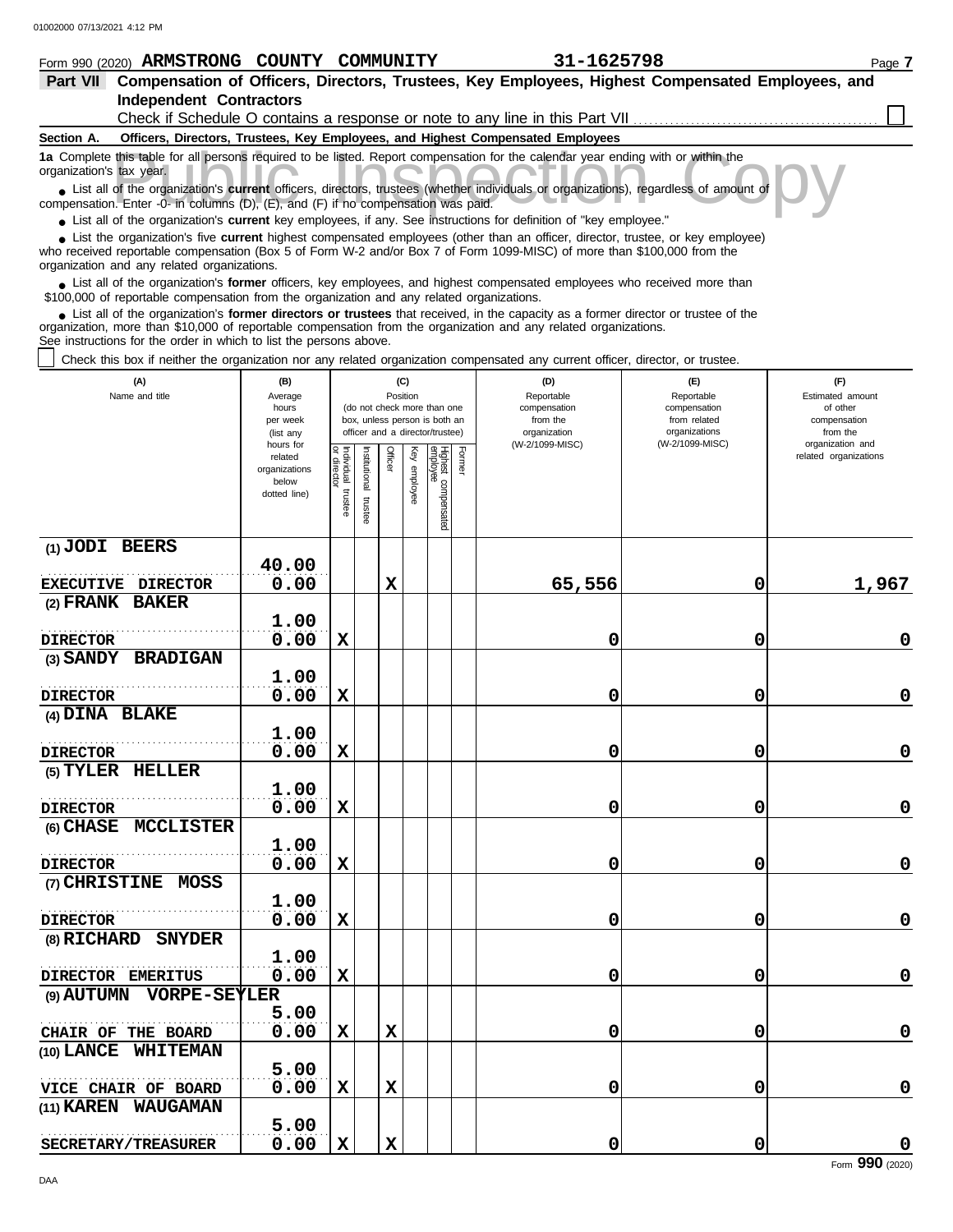| 01002000 07/13/2021 4:12 PM | Form 990 (2020) ARMSTRONG COUNTY COMMUNITY                                                                                                                                      |                                                                |                                   |                       |                                                                                                                                                                                                                                                            |              |                                 |             | 31-1625798                                                                                                                                                                                                                                             |                                |  |                                           | Page 8              |                                                                    |  |                                                                 |  |
|-----------------------------|---------------------------------------------------------------------------------------------------------------------------------------------------------------------------------|----------------------------------------------------------------|-----------------------------------|-----------------------|------------------------------------------------------------------------------------------------------------------------------------------------------------------------------------------------------------------------------------------------------------|--------------|---------------------------------|-------------|--------------------------------------------------------------------------------------------------------------------------------------------------------------------------------------------------------------------------------------------------------|--------------------------------|--|-------------------------------------------|---------------------|--------------------------------------------------------------------|--|-----------------------------------------------------------------|--|
| <b>Part VII</b>             | (A)<br>Name and title                                                                                                                                                           | (B)<br>Average<br>hours<br>per week<br>(list any               | (C)<br>Position                   |                       | Section A. Officers, Directors, Trustees, Key Employees, and Highest Compensated Employees (continued)<br>(D)<br>Reportable<br>(do not check more than one<br>compensation<br>box, unless person is both an<br>from the<br>officer and a director/trustee) |              |                                 |             |                                                                                                                                                                                                                                                        |                                |  |                                           | organization        | (E)<br>Reportable<br>compensation<br>from related<br>organizations |  | (F)<br>Estimated amount<br>of other<br>compensation<br>from the |  |
|                             |                                                                                                                                                                                 | hours for<br>related<br>organizations<br>below<br>dotted line) | Individual trustee<br>or director | Institutional trustee | <b>Officer</b>                                                                                                                                                                                                                                             | Key employee | Highest compensated<br>employee | Former      | (W-2/1099-MISC)                                                                                                                                                                                                                                        | (W-2/1099-MISC)                |  | organization and<br>related organizations |                     |                                                                    |  |                                                                 |  |
|                             |                                                                                                                                                                                 |                                                                |                                   |                       |                                                                                                                                                                                                                                                            |              |                                 |             |                                                                                                                                                                                                                                                        |                                |  |                                           |                     |                                                                    |  |                                                                 |  |
|                             |                                                                                                                                                                                 |                                                                |                                   |                       |                                                                                                                                                                                                                                                            |              |                                 |             |                                                                                                                                                                                                                                                        |                                |  |                                           |                     |                                                                    |  |                                                                 |  |
|                             |                                                                                                                                                                                 |                                                                |                                   |                       |                                                                                                                                                                                                                                                            |              |                                 |             |                                                                                                                                                                                                                                                        |                                |  |                                           |                     |                                                                    |  |                                                                 |  |
|                             |                                                                                                                                                                                 |                                                                |                                   |                       |                                                                                                                                                                                                                                                            |              |                                 |             |                                                                                                                                                                                                                                                        |                                |  |                                           |                     |                                                                    |  |                                                                 |  |
|                             |                                                                                                                                                                                 |                                                                |                                   |                       |                                                                                                                                                                                                                                                            |              |                                 |             |                                                                                                                                                                                                                                                        |                                |  |                                           |                     |                                                                    |  |                                                                 |  |
|                             |                                                                                                                                                                                 |                                                                |                                   |                       |                                                                                                                                                                                                                                                            |              |                                 |             |                                                                                                                                                                                                                                                        |                                |  |                                           |                     |                                                                    |  |                                                                 |  |
|                             |                                                                                                                                                                                 |                                                                |                                   |                       |                                                                                                                                                                                                                                                            |              |                                 |             |                                                                                                                                                                                                                                                        |                                |  |                                           |                     |                                                                    |  |                                                                 |  |
|                             |                                                                                                                                                                                 |                                                                |                                   |                       |                                                                                                                                                                                                                                                            |              |                                 |             |                                                                                                                                                                                                                                                        |                                |  |                                           |                     |                                                                    |  |                                                                 |  |
|                             | c Total from continuation sheets to Part VII, Section A                                                                                                                         |                                                                |                                   |                       |                                                                                                                                                                                                                                                            |              |                                 | u<br>u      | 65,556                                                                                                                                                                                                                                                 |                                |  |                                           | 1,967               |                                                                    |  |                                                                 |  |
| d<br>2                      | reportable compensation from the organization $\bf{u}$ 0                                                                                                                        |                                                                |                                   |                       |                                                                                                                                                                                                                                                            |              |                                 | $\mathbf u$ | 65,556<br>Total number of individuals (including but not limited to those listed above) who received more than \$100,000 of                                                                                                                            |                                |  |                                           | 1,967               |                                                                    |  |                                                                 |  |
| 3                           |                                                                                                                                                                                 |                                                                |                                   |                       |                                                                                                                                                                                                                                                            |              |                                 |             | Did the organization list any former officer, director, trustee, key employee, or highest compensated                                                                                                                                                  |                                |  |                                           | Yes<br>No           |                                                                    |  |                                                                 |  |
| 4                           |                                                                                                                                                                                 |                                                                |                                   |                       |                                                                                                                                                                                                                                                            |              |                                 |             | For any individual listed on line 1a, is the sum of reportable compensation and other compensation from the                                                                                                                                            |                                |  | 3                                         | X                   |                                                                    |  |                                                                 |  |
|                             |                                                                                                                                                                                 |                                                                |                                   |                       |                                                                                                                                                                                                                                                            |              |                                 |             | organization and related organizations greater than \$150,000? If "Yes," complete Schedule J for such                                                                                                                                                  |                                |  | 4                                         | X                   |                                                                    |  |                                                                 |  |
| 5                           |                                                                                                                                                                                 |                                                                |                                   |                       |                                                                                                                                                                                                                                                            |              |                                 |             | Did any person listed on line 1a receive or accrue compensation from any unrelated organization or individual                                                                                                                                          |                                |  | 5                                         | X                   |                                                                    |  |                                                                 |  |
|                             | Section B. Independent Contractors                                                                                                                                              |                                                                |                                   |                       |                                                                                                                                                                                                                                                            |              |                                 |             |                                                                                                                                                                                                                                                        |                                |  |                                           |                     |                                                                    |  |                                                                 |  |
| 1                           |                                                                                                                                                                                 |                                                                |                                   |                       |                                                                                                                                                                                                                                                            |              |                                 |             | Complete this table for your five highest compensated independent contractors that received more than \$100,000 of<br>compensation from the organization. Report compensation for the calendar year ending with or within the organization's tax year. |                                |  |                                           |                     |                                                                    |  |                                                                 |  |
|                             |                                                                                                                                                                                 | (A)<br>Name and business address                               |                                   |                       |                                                                                                                                                                                                                                                            |              |                                 |             |                                                                                                                                                                                                                                                        | (B)<br>Description of services |  |                                           | (C)<br>Compensation |                                                                    |  |                                                                 |  |
|                             |                                                                                                                                                                                 |                                                                |                                   |                       |                                                                                                                                                                                                                                                            |              |                                 |             |                                                                                                                                                                                                                                                        |                                |  |                                           |                     |                                                                    |  |                                                                 |  |
|                             |                                                                                                                                                                                 |                                                                |                                   |                       |                                                                                                                                                                                                                                                            |              |                                 |             |                                                                                                                                                                                                                                                        |                                |  |                                           |                     |                                                                    |  |                                                                 |  |
|                             |                                                                                                                                                                                 |                                                                |                                   |                       |                                                                                                                                                                                                                                                            |              |                                 |             |                                                                                                                                                                                                                                                        |                                |  |                                           |                     |                                                                    |  |                                                                 |  |
| $\mathbf{2}$                | Total number of independent contractors (including but not limited to those listed above) who<br>received more than \$100,000 of compensation from the organization $\mathbf u$ |                                                                |                                   |                       |                                                                                                                                                                                                                                                            |              |                                 |             |                                                                                                                                                                                                                                                        | 0                              |  |                                           |                     |                                                                    |  |                                                                 |  |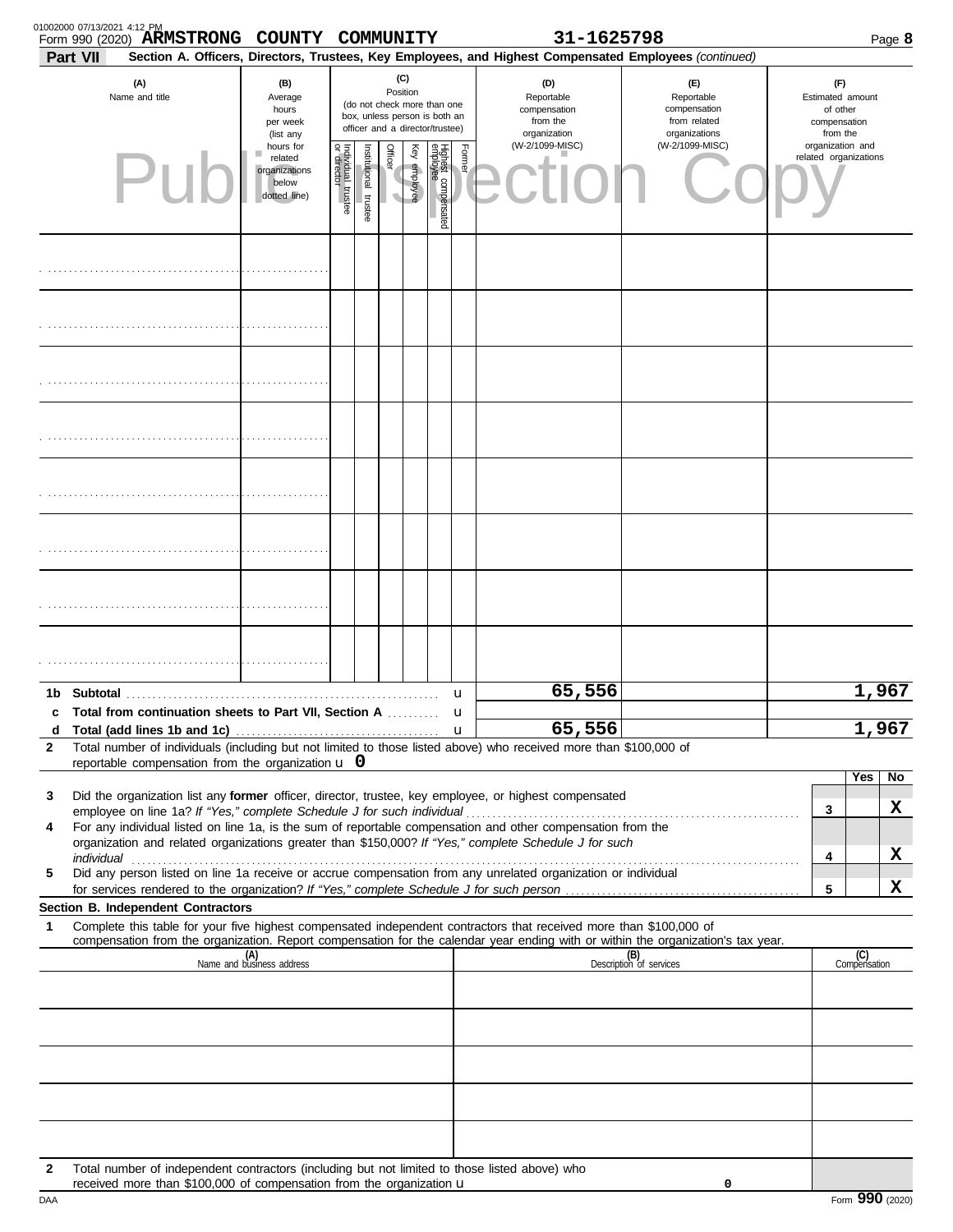### **Form 990 (2020) ARMSTRONG COUNTY COMMUNITY** 31-1625798 Page 9 **Part VIII Statement of Revenue** Check if Schedule O contains a response or note to any line in this Part VIII **(A) (B) (C) (D)** Total revenue Related or exempt Unrelated Revenue excluded function revenue business revenue from tax under sections 512-514 Public Inspection Copy Contributions, Gifts, Grants<br>and Other Similar Amounts **Contributions, Gifts, Grants and Other Similar Amounts 1a** Federated campaigns **. . . . . . . . . . . . 1a 1b b** Membership dues . . . . . . . . . . . . . . . . . . . **1c c** Fundraising events **. . . . . . . . . . . . . .** . . **1d d** Related organizations . . . . . . . . . . . . . **35,807 1e e** Government grants (contributions) . . . . . . . . . . . . **f** All other contributions, gifts, grants, and similar amounts not included above ........ **506,890 1f 1g g** Noncash contributions included in lines 1a-1f . . . . .  $\frac{\$}{\$}$ **542,697** u **h Total.** Add lines 1a–1f . . . . . . . . . . . . . . . . . . . . . . . . . . . . . . . . . . . . . . . . Business Code Program Service<br>Revenue **2a Program Service** . . . . . . . . . . . . . . . . . . . . . . . . . . . . . . . . . . . . . . . . . . . . . . . . . . . . . . . **b c** . . . . . . . . . . . . . . . . . . . . . . . . . . . . . . . . . . . . . . . . . . . . . . . . . . . . . . . **d** . . . . . . . . . . . . . . . . . . . . . . . . . . . . . . . . . . . . . . . . . . . . . . . . . . . . . . . **e** . . . . . . . . . . . . . . . . . . . . . . . . . . . . . . . . . . . . . . . . . . . . . . . . . . . . . . . **f** All other program service revenue . . . . . . . . . . . . . . . . . . . **g Total.** Add lines 2a–2f . . . . . . . . . . . . . . . . . . . . . . . . . . . . . . . . . . . . . . . . u **3** Investment income (including dividends, interest, and **363,828 363,828** other similar amounts) . . . . . . . . . . . . . . . . . . . . . . . . . . . . . . . . . . . . . . . u u **4** Income from investment of tax-exempt bond proceeds ...... **5** Royalties . . . . . . . . . . . . . . . . . . . . . . . . . . . . . . . . . . . . . . . . . . . . . . . . . . . . . u (i) Real (ii) Personal **6a 6a** Gross rents **6b b** Less: rental expenses **6c c** Rental inc. or (loss) **d** Net rental income or (loss) . . . . . . . . . . . . . . . . . . . . . . . . . . . . . . . . . . . u **7a** Gross amount from (i) Securities (ii) Other sales of assets **10,518,174 7a** other than inventory **Other Revenue b** Less: cost or other **Other Revenue 7b 9,042,052** basis and sales exps. **1,476,122 7c c** Gain or (loss) **1,476,122 1,476,122 d** u Net gain or (loss) . . . . . . . . . . . . . . . . . . . . . . . . . . . . . . . . . . . . . . . . . . . . . **8a** Gross income from fundraising events (not including \$ . . . . . . . . . . . . . . . . . . . . . . of contributions reported on line 1c). See Part IV, line 18 . . . . . . . . . . . . . . . . . . . . **8a 8b b** Less: direct expenses . . . . . . . . . . . . . u **c** Net income or (loss) from fundraising events ............... **9a** Gross income from gaming activities. See Part IV, line 19 . . . . . . . . . . . . . . . . . . . . **9a 9b b** Less: direct expenses ............... u Net income or (loss) from gaming activities . . . . . . . . . . . . . . . . . . **c** 10a Gross sales of inventory, less returns and allowances ......... **10a 10b b** Less: cost of goods sold  $\ldots$ Net income or (loss) from sales of inventory . . . . . . . . . . . . . . . . . **c** u Business Code **Revenue Miscellaneous 11a** . . . . . . . . . . . . . . . . . . . . . . . . . . . . . . . . . . . . . . . . . . . . . . . . . . . . . . . **b c d** All other revenue . . . . . . . . . . . . . . . . . . . . . . . . . . . . . . . . . . . . . **e Total.** Add lines 11a–11d . . . . . . . . . . . . . . . . . . . . . . . . . . . . . . . . . . . . u **2,382,647 363,828 0 1,476,122 Total revenue.** See instructions **12** u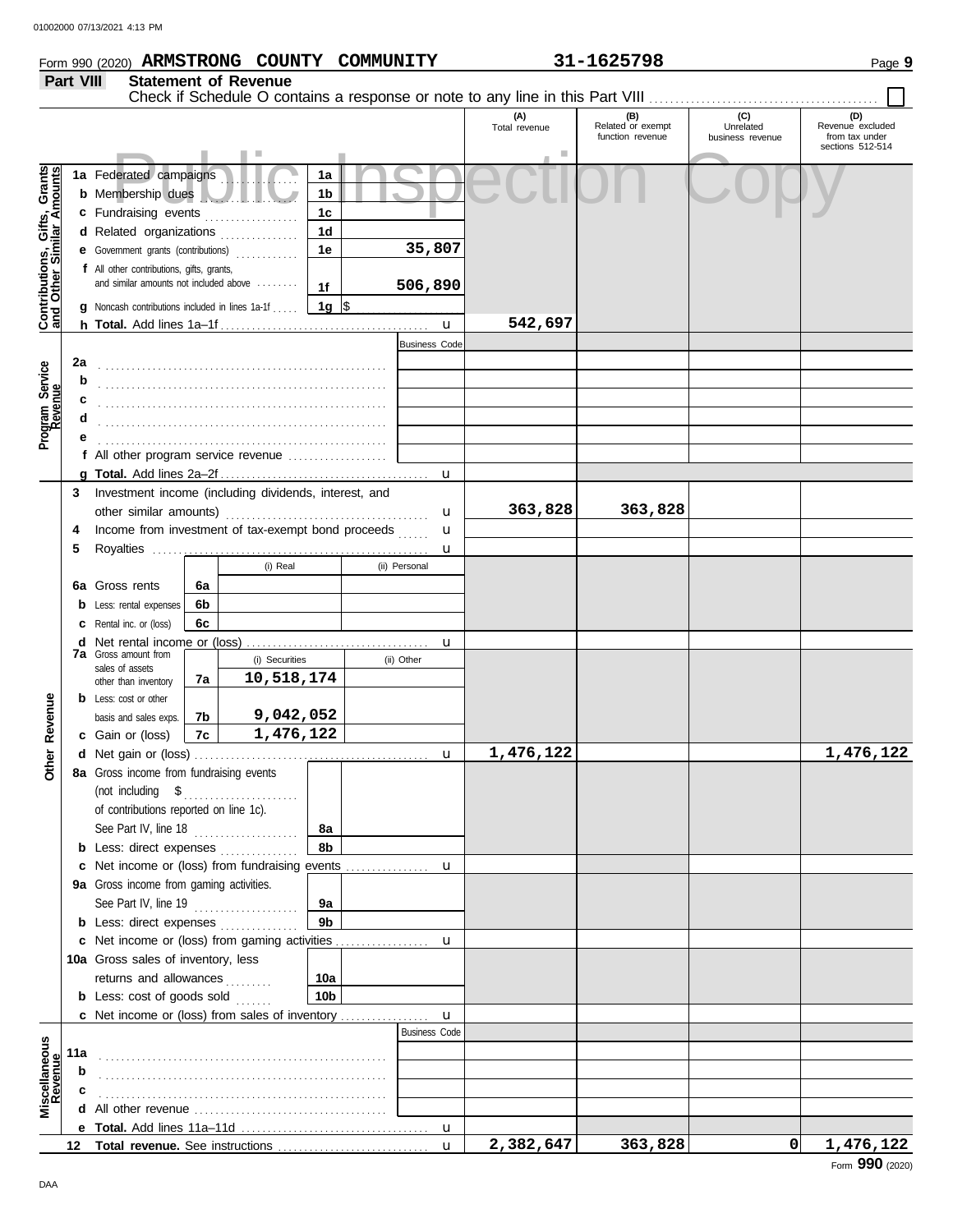# **Form 990 (2020) ARMSTRONG COUNTY COMMUNITY 31-1625798** Page 10

## **Part IX Statement of Functional Expenses**

|              | Section 501(c)(3) and 501(c)(4) organizations must complete all columns. All other organizations must complete column (A).<br>Check if Schedule O contains a response or note to any line in this Part IX                            |                       |                                    |                                           |                                |
|--------------|--------------------------------------------------------------------------------------------------------------------------------------------------------------------------------------------------------------------------------------|-----------------------|------------------------------------|-------------------------------------------|--------------------------------|
|              | Do not include amounts reported on lines 6b,<br>7b, 8b, 9b, and 10b of Part VIII.                                                                                                                                                    | (A)<br>Total expenses | (B)<br>Program service<br>expenses | (C)<br>Management and<br>general expenses | (D)<br>Fundraising<br>expenses |
| 1            | Grants and other assistance to domestic organizations<br>and domestic governments. See Part IV, line 21                                                                                                                              | 500,890               | 500,890                            |                                           |                                |
| $\mathbf{2}$ | Grants and other assistance to domestic                                                                                                                                                                                              | 249,047               |                                    |                                           |                                |
| 3            | individuals. See Part IV, line 22<br>Grants and other assistance to foreign                                                                                                                                                          |                       | 249,047                            |                                           |                                |
|              | organizations, foreign governments, and foreign<br>individuals. See Part IV, lines 15 and 16                                                                                                                                         |                       |                                    |                                           |                                |
| 4            | Benefits paid to or for members                                                                                                                                                                                                      |                       |                                    |                                           |                                |
| 5            | Compensation of current officers, directors,<br>trustees, and key employees                                                                                                                                                          | 67,523                | 33,762                             | 16,881                                    | 16,880                         |
| 6            | Compensation not included above to disqualified                                                                                                                                                                                      |                       |                                    |                                           |                                |
|              | persons (as defined under section 4958(f)(1)) and<br>persons described in section 4958(c)(3)(B)                                                                                                                                      |                       |                                    |                                           |                                |
| 7            |                                                                                                                                                                                                                                      | 38,391                | 9,598                              | 19,195                                    | 9,598                          |
| 8            | Pension plan accruals and contributions (include                                                                                                                                                                                     |                       |                                    |                                           |                                |
|              | section 401(k) and 403(b) employer contributions)                                                                                                                                                                                    | 329                   | 82                                 | 165                                       | 82                             |
| 9            | Other employee benefits                                                                                                                                                                                                              |                       |                                    |                                           |                                |
| 10           |                                                                                                                                                                                                                                      | 8,339                 | 3,336                              | 2,918                                     | 2,085                          |
| 11           | Fees for services (nonemployees):                                                                                                                                                                                                    |                       |                                    |                                           |                                |
| a            |                                                                                                                                                                                                                                      |                       |                                    |                                           |                                |
| b            |                                                                                                                                                                                                                                      |                       |                                    |                                           |                                |
| c            |                                                                                                                                                                                                                                      | 12,500                |                                    | 12,500                                    |                                |
| d            |                                                                                                                                                                                                                                      |                       |                                    |                                           |                                |
| е            | Professional fundraising services. See Part IV, line 17                                                                                                                                                                              | 80,582                | 80,582                             |                                           |                                |
| f            | Investment management fees                                                                                                                                                                                                           |                       |                                    |                                           |                                |
| a            | Other. (If line 11g amount exceeds 10% of line 25, column                                                                                                                                                                            | 1,609                 | 643                                | 322                                       | 644                            |
| 12           | Advertising and promotion                                                                                                                                                                                                            | 3,426                 | 1,371                              | 342                                       | 1,713                          |
| 13           |                                                                                                                                                                                                                                      | 25,221                | 6,922                              | 10,969                                    | 7,330                          |
| 14           | Information technology                                                                                                                                                                                                               | 2,427                 | 971                                | 485                                       | 971                            |
| 15           |                                                                                                                                                                                                                                      |                       |                                    |                                           |                                |
| 16           | Occupancy                                                                                                                                                                                                                            | 10,553                | 4,222                              | 2,111                                     | 4,220                          |
| 17           | $\begin{minipage}{0.5\textwidth} \centering \begin{tabular}{@{}c@{}} \textbf{True} & \textbf{True} \\ \textbf{True} & \textbf{True} \\ \textbf{True} & \textbf{True} \\ \end{tabular} \end{minipage}$                                | 306                   | 123                                | 61                                        | 122                            |
| 18           | Payments of travel or entertainment expenses                                                                                                                                                                                         |                       |                                    |                                           |                                |
|              | for any federal, state, or local public officials                                                                                                                                                                                    |                       |                                    |                                           |                                |
| 19           | Conferences, conventions, and meetings                                                                                                                                                                                               |                       |                                    |                                           |                                |
| 20<br>21     | Interest                                                                                                                                                                                                                             |                       |                                    |                                           |                                |
| 22           | Depreciation, depletion, and amortization                                                                                                                                                                                            | 1,667                 | 417                                | 833                                       | 417                            |
| 23           | Insurance <i>manufacture in the continuum of the continuum of the continuum of the continuum of the continuum of the continuum of the continuum of the continuum of the continuum of the continuum of the continuum of the conti</i> | 3,315                 | 1,327                              | 664                                       | 1,324                          |
| 24           | Other expenses. Itemize expenses not covered                                                                                                                                                                                         |                       |                                    |                                           |                                |
|              | above (List miscellaneous expenses on line 24e. If                                                                                                                                                                                   |                       |                                    |                                           |                                |
|              | line 24e amount exceeds 10% of line 25, column                                                                                                                                                                                       |                       |                                    |                                           |                                |
|              | (A) amount, list line 24e expenses on Schedule O.)                                                                                                                                                                                   |                       |                                    |                                           |                                |
| a            | DUES & SUBSCRIPTIONS                                                                                                                                                                                                                 | 2,312                 | 578                                | 1,158                                     | 576                            |
| b            | SPECIAL EVENT EXPENSES                                                                                                                                                                                                               | 1,267                 |                                    |                                           | 1,267                          |
| c            | EDUCATION & TRAINING                                                                                                                                                                                                                 | 709                   | 178                                | 354                                       | 177                            |
| d            | MISCELLANEOUS                                                                                                                                                                                                                        | 497                   | 125                                | 248                                       | 124                            |
| е            | All other expenses                                                                                                                                                                                                                   |                       |                                    |                                           |                                |
| 25           | Total functional expenses. Add lines 1 through 24e.                                                                                                                                                                                  | 1,010,910             | 894,174                            | 69,206                                    | 47,530                         |
| 26           | Joint costs. Complete this line only if the<br>organization reported in column (B) joint costs<br>from a combined educational campaign and<br>fundraising solicitation. Check here u                                                 |                       |                                    |                                           |                                |

following SOP 98-2 (ASC 958-720) . . . . . . . . . . . . .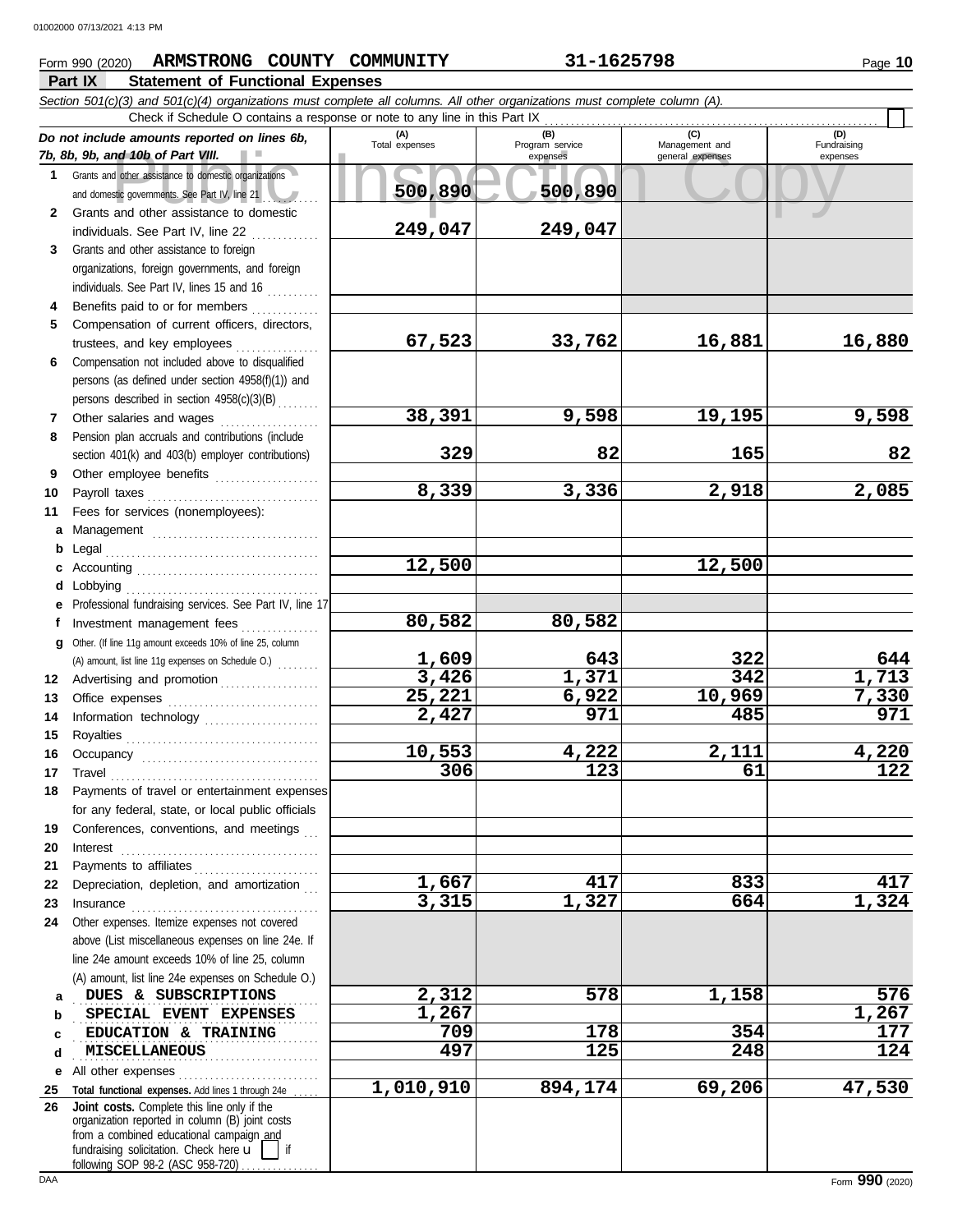### **Form 990 (2020) ARMSTRONG COUNTY COMMUNITY 31-1625798** Page 11 **Part X Balance Sheet**

| חוזו |  |  |
|------|--|--|
|------|--|--|

#### Check if Schedule O contains a response or note to any line in this Part X **(A) (B)** Beginning of year | End of year sh—non-interest-bearing<br>vings and temporary cash investments<br>cloges and grants receivable, net and grants receivable, net and a series and grants receivable, net **9,343 47,401**<br>**9,130 2 204,231** Cash—non-interest-bearing **Executive Cash—non-interest-bearing 1 1 209,130 204,231 2 2** Savings and temporary cash investments . . . . . . . . . . . . . . . . . . . . . . . . . . . . . . . . . . . . . . . . . . . . . . . **3 3** Pledges and grants receivable, net **All and School and School and School and School and School and School and School and School and School and School and School and School and School and School and School and School and Sc 4 4** Accounts receivable, net . . . . . . . . . . . . . . . . . . . . . . . . . . . . . . . . . . . . . . . . . . . . . . . . . . . . . . . . . . . . . . . . . **5** Loans and other receivables from any current or former officer, director, trustee, key employee, creator or founder, substantial contributor, or 35% controlled entity or family member of any of these persons **5 6** Loans and other receivables from other disqualified persons (as defined **6** under section  $4958(f)(1)$ , and persons described in section  $4958(c)(3)(B)$  ............. **Assets 7 7** Notes and loans receivable, net . . . . . . . . . . . . . . . . . . . . . . . . . . . . . . . . . . . . . . . . . . . . . . . . . . . . . . . . . . **8 8** Inventories for sale or use . . . . . . . . . . . . . . . . . . . . . . . . . . . . . . . . . . . . . . . . . . . . . . . . . . . . . . . . . . . . . . . . Prepaid expenses and deferred charges . . . . . . . . . . . . . . . . . . . . . . . . . . . . . . . . . . . . . . . . . . . . . . . . . **2,911 2,825 9 9 10a** Land, buildings, and equipment: cost or other **10a 20,000** basis. Complete Part VI of Schedule D **20,000 1,667 10c b** Less: accumulated depreciation . . . . . . . . . . . . . . . . . . . . . . . **10b 12,384,620 13,514,077** Investments—publicly traded securities . . . . . . . . . . . . . . . . . . . . . . . . . . . . . . . . . . . . . . . . . . . . . . . . . . **11 11** Investments—other securities. See Part IV, line 11 . . . . . . . . . . . . . . . . . . . . . . . . . . . . . . . . . . . . . **12 12 13 13** Investments—program-related. See Part IV, line 11 . . . . . . . . . . . . . . . . . . . . . . . . . . . . . . . . . . . . . Intangible assets . . . . . . . . . . . . . . . . . . . . . . . . . . . . . . . . . . . . . . . . . . . . . . . . . . . . . . . . . . . . . . . . . . . . . . . . . **14 14 15 15** Other assets. See Part IV, line 11 . . . . . . . . . . . . . . . . . . . . . . . . . . . . . . . . . . . . . . . . . . . . . . . . . . . . . . . **12,607,671 13,768,534 Total assets.** Add lines 1 through 15 (must equal line 33) . . . . . . . . . . . . . . . . . . . . . . . . . . . . . . **16 16 5,663 4,474 17** Accounts payable and accrued expenses . . . . . . . . . . . . . . . . . . . . . . . . . . . . . . . . . . . . . . . . . . . . . . . . **17 30,625 18 18** Grants payable . . . . . . . . . . . . . . . . . . . . . . . . . . . . . . . . . . . . . . . . . . . . . . . . . . . . . . . . . . . . . . . . . . . . . . . . . . . Deferred revenue . . . . . . . . . . . . . . . . . . . . . . . . . . . . . . . . . . . . . . . . . . . . . . . . . . . . . . . . . . . . . . . . . . . . . . . . . **19 19** Tax-exempt bond liabilities . . . . . . . . . . . . . . . . . . . . . . . . . . . . . . . . . . . . . . . . . . . . . . . . . . . . . . . . . . . . . . . **20 20 21** Escrow or custodial account liability. Complete Part IV of Schedule D . . . . . . . . . . . . . . . . . . **21 22** Loans and other payables to any current or former officer, director, **Liabilities** trustee, key employee, creator or founder, substantial contributor, or 35% **22** controlled entity or family member of any of these persons Secured mortgages and notes payable to unrelated third parties . . . . . . . . . . . . . . . . . . . . . . . . **23 23** Unsecured notes and loans payable to unrelated third parties . . . . . . . . . . . . . . . . . . . . . . . . . . . **24 24 25** Other liabilities (including federal income tax, payables to related third parties, and other liabilities not included on lines 17-24). Complete Part X of Schedule D . . . . . . . . . . . . . . . . . . . . . . . . . . . . . . . . . . . . . . . . . . . . . . . . . . . . . . . . . . . . . . . . . . . . . . . . . . . . **25 37,063 35,099 26** Total liabilities. Add lines 17 through 25 **26 Organizations that follow FASB ASC 958, check here** u **X** Net Assets or Fund Balances **Net Assets or Fund Balances and complete lines 27, 28, 32, and 33. 27** Net assets without donor restrictions . . . . . . . . . . . . . . . . . . . . . . . . . . . . . . . . . . . . . . . . . . . . . . . . . . . . **416,200 465,255 27 12,154,408 13,268,180 28 28** Net assets with donor restrictions . . . . . . . . . . . . . . . . . . . . . . . . . . . . . . . . . . . . . . . . . . . . . . . . . . . . . . . . **Organizations that do not follow FASB ASC 958, check here** u **and complete lines 29 through 33.** Capital stock or trust principal, or current funds . . . . . . . . . . . . . . . . . . . . . . . . . . . . . . . . . . . . . . . . . . **29 29** Paid-in or capital surplus, or land, building, or equipment fund ........................... **30 30 31** Retained earnings, endowment, accumulated income, or other funds . . . . . . . . . . . . . . . . . . . **31** Total net assets or fund balances . . . . . . . . . . . . . . . . . . . . . . . . . . . . . . . . . . . . . . . . . . . . . . . . . . . . . . . . **12,570,608 13,733,435 32 32 33** Total liabilities and net assets/fund balances . **12,607,671 13,768,534 33**

Form **990** (2020)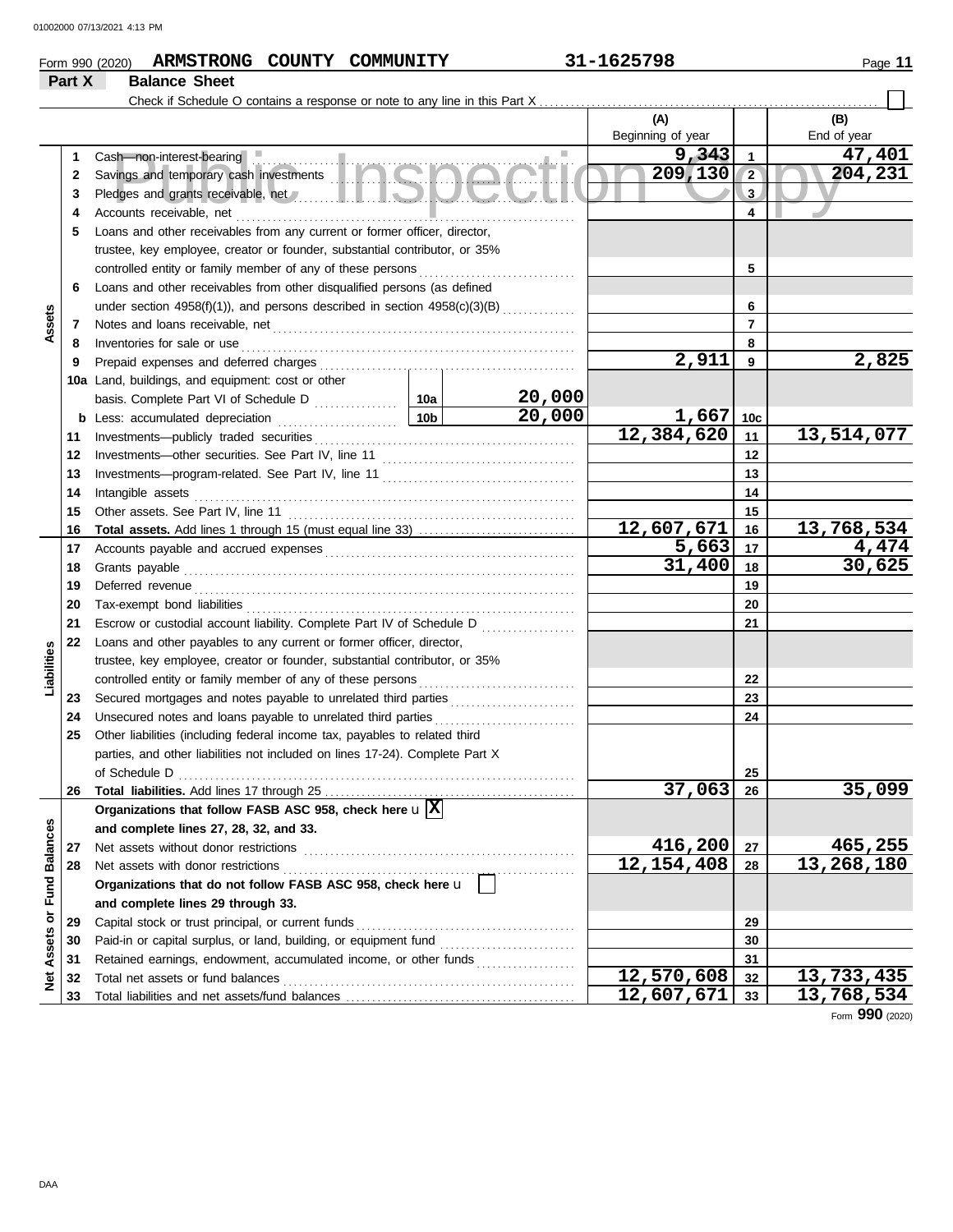|    | 31-1625798<br>Form 990 (2020) ARMSTRONG COUNTY COMMUNITY                                                                                        |                |                |            | Page 12         |
|----|-------------------------------------------------------------------------------------------------------------------------------------------------|----------------|----------------|------------|-----------------|
|    | <b>Reconciliation of Net Assets</b><br>Part XI                                                                                                  |                |                |            |                 |
|    | Check if Schedule O contains a response or note to any line in this Part XI                                                                     |                |                |            |                 |
| 1  | Total revenue (must equal Part VIII, column (A), line 12)                                                                                       |                | 2,382,647      |            |                 |
| 2  |                                                                                                                                                 | $\overline{2}$ | 1,010,910      |            |                 |
| 3  | Revenue less expenses. Subtract line 2 from line 1                                                                                              | 3              | 1,371,737      |            |                 |
| 4  | Revenue less expenses. Subtract line 2 from line 1<br>Net assets or fund balances at beginning of year (must equal Part X, line 32, column (A)) | $\overline{4}$ | 12,570,608     |            |                 |
| 5  |                                                                                                                                                 | 5 <sub>1</sub> |                | $-208,910$ |                 |
| 6  |                                                                                                                                                 | 6              |                |            |                 |
| 7  | Investment expenses                                                                                                                             | $\overline{7}$ |                |            |                 |
| 8  | Prior period adjustments                                                                                                                        | 8              |                |            |                 |
| 9  | Other changes in net assets or fund balances (explain on Schedule O)                                                                            | 9              |                |            |                 |
| 10 | Net assets or fund balances at end of year. Combine lines 3 through 9 (must equal Part X, line                                                  |                |                |            |                 |
|    | $32$ , column $(B)$ )                                                                                                                           | 10             | 13,733,435     |            |                 |
|    | <b>Financial Statements and Reporting</b><br>Part XII                                                                                           |                |                |            |                 |
|    | Check if Schedule O contains a response or note to any line in this Part XII                                                                    |                |                |            |                 |
|    |                                                                                                                                                 |                |                | Yes        | No              |
| 1. | $ \mathbf{X} $ Accrual<br>Accounting method used to prepare the Form 990:<br>Cash<br>Other                                                      |                |                |            |                 |
|    | If the organization changed its method of accounting from a prior year or checked "Other," explain in                                           |                |                |            |                 |
|    | Schedule O.                                                                                                                                     |                |                |            |                 |
|    | 2a Were the organization's financial statements compiled or reviewed by an independent accountant?                                              |                | 2a             |            | X               |
|    | If "Yes," check a box below to indicate whether the financial statements for the year were compiled or                                          |                |                |            |                 |
|    | reviewed on a separate basis, consolidated basis, or both:                                                                                      |                |                |            |                 |
|    | Separate basis<br>Consolidated basis<br>Both consolidated and separate basis                                                                    |                |                |            |                 |
|    | <b>b</b> Were the organization's financial statements audited by an independent accountant?                                                     |                | 2 <sub>b</sub> | X          |                 |
|    | If "Yes," check a box below to indicate whether the financial statements for the year were audited on a                                         |                |                |            |                 |
|    | separate basis, consolidated basis, or both:                                                                                                    |                |                |            |                 |
|    | X <br>Separate basis<br>Consolidated basis<br>Both consolidated and separate basis                                                              |                |                |            |                 |
|    | c If "Yes" to line 2a or 2b, does the organization have a committee that assumes responsibility for oversight of                                |                |                |            |                 |
|    | the audit, review, or compilation of its financial statements and selection of an independent accountant?                                       |                | 2c             | X          |                 |
|    | If the organization changed either its oversight process or selection process during the tax year, explain on                                   |                |                |            |                 |
|    | Schedule O.                                                                                                                                     |                |                |            |                 |
|    | 3a As a result of a federal award, was the organization required to undergo an audit or audits as set forth in the                              |                |                |            |                 |
|    | Single Audit Act and OMB Circular A-133?                                                                                                        |                | 3a             |            | x               |
|    | <b>b</b> If "Yes," did the organization undergo the required audit or audits? If the organization did not undergo the                           |                |                |            |                 |
|    | required audit or audits, explain why on Schedule O and describe any steps taken to undergo such audits                                         |                | 3b             |            |                 |
|    |                                                                                                                                                 |                |                |            | Form 990 (2020) |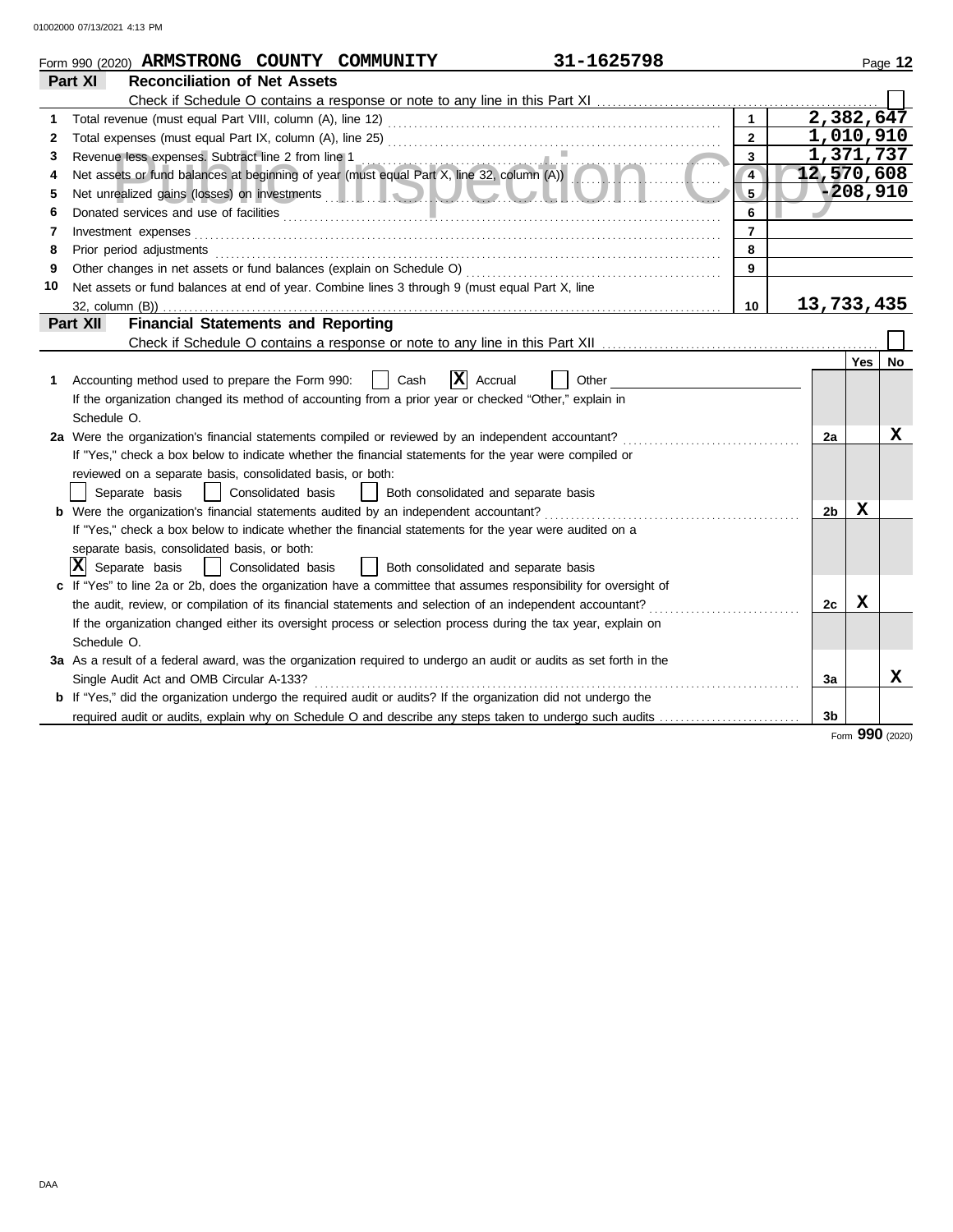| <b>SCHEDULE A</b>                     |                                                                                                   | <b>Public Charity Status and Public Support</b>                                                                                                                                                                                                                |                                                      |                                        | OMB No. 1545-0047                    |  |  |
|---------------------------------------|---------------------------------------------------------------------------------------------------|----------------------------------------------------------------------------------------------------------------------------------------------------------------------------------------------------------------------------------------------------------------|------------------------------------------------------|----------------------------------------|--------------------------------------|--|--|
| (Form 990 or 990-EZ)                  |                                                                                                   | Complete if the organization is a section 501(c)(3) organization or a section 4947(a)(1) nonexempt charitable trust.                                                                                                                                           |                                                      |                                        | <b>2020</b>                          |  |  |
| Department of the Treasury            |                                                                                                   | La Attach to Form 990 or Form 990-EZ.                                                                                                                                                                                                                          |                                                      |                                        | Open to Public                       |  |  |
| Internal Revenue Service              | Inspection<br><b>u</b> Go to www.irs.gov/Form990 for instructions and the latest information.     |                                                                                                                                                                                                                                                                |                                                      |                                        |                                      |  |  |
| Name of the organization              |                                                                                                   | ARMSTRONG COUNTY COMMUNITY                                                                                                                                                                                                                                     |                                                      |                                        | Employer identification number       |  |  |
| Part I                                | <b>FOUNDATION</b>                                                                                 | Reason for Public Charity Status. (All organizations must complete this part.) See instructions.                                                                                                                                                               |                                                      | 31-1625798                             |                                      |  |  |
|                                       |                                                                                                   | The organization is not a private foundation because it is: (For lines 1 through 12, check only one box.)                                                                                                                                                      |                                                      |                                        |                                      |  |  |
| 1                                     |                                                                                                   | A church, convention of churches, or association of churches described in <b>section 170(b)(1)(A)(i).</b>                                                                                                                                                      |                                                      |                                        |                                      |  |  |
| 2                                     |                                                                                                   | A school described in section 170(b)(1)(A)(ii). (Attach Schedule E (Form 990 or 990-EZ).)                                                                                                                                                                      |                                                      |                                        |                                      |  |  |
| 3                                     | A hospital or a cooperative hospital service organization described in section 170(b)(1)(A)(iii). |                                                                                                                                                                                                                                                                |                                                      |                                        |                                      |  |  |
| 4                                     |                                                                                                   | A medical research organization operated in conjunction with a hospital described in section 170(b)(1)(A)(iii). Enter the hospital's name,                                                                                                                     |                                                      |                                        |                                      |  |  |
| city, and state:                      |                                                                                                   |                                                                                                                                                                                                                                                                |                                                      |                                        |                                      |  |  |
| 5                                     | section 170(b)(1)(A)(iv). (Complete Part II.)                                                     | An organization operated for the benefit of a college or university owned or operated by a governmental unit described in                                                                                                                                      |                                                      |                                        |                                      |  |  |
| 6                                     |                                                                                                   | A federal, state, or local government or governmental unit described in section 170(b)(1)(A)(v).                                                                                                                                                               |                                                      |                                        |                                      |  |  |
| 7                                     | described in section 170(b)(1)(A)(vi). (Complete Part II.)                                        | An organization that normally receives a substantial part of its support from a governmental unit or from the general public                                                                                                                                   |                                                      |                                        |                                      |  |  |
| X<br>8                                |                                                                                                   | A community trust described in section 170(b)(1)(A)(vi). (Complete Part II.)                                                                                                                                                                                   |                                                      |                                        |                                      |  |  |
| 9                                     |                                                                                                   | An agricultural research organization described in section 170(b)(1)(A)(ix) operated in conjunction with a land-grant college                                                                                                                                  |                                                      |                                        |                                      |  |  |
| university:                           |                                                                                                   | or university or a non-land-grant college of agriculture (see instructions). Enter the name, city, and state of the college or                                                                                                                                 |                                                      |                                        |                                      |  |  |
| 10                                    |                                                                                                   | An organization that normally receives: (1) more than 33 1/3% of its support from contributions, membership fees, and gross                                                                                                                                    |                                                      |                                        |                                      |  |  |
|                                       |                                                                                                   | receipts from activities related to its exempt functions, subject to certain exceptions; and (2) no more than 331/3% of its                                                                                                                                    |                                                      |                                        |                                      |  |  |
|                                       |                                                                                                   | support from gross investment income and unrelated business taxable income (less section 511 tax) from businesses<br>acquired by the organization after June 30, 1975. See section 509(a)(2). (Complete Part III.)                                             |                                                      |                                        |                                      |  |  |
| 11                                    |                                                                                                   | An organization organized and operated exclusively to test for public safety. See section 509(a)(4).                                                                                                                                                           |                                                      |                                        |                                      |  |  |
| 12                                    |                                                                                                   | An organization organized and operated exclusively for the benefit of, to perform the functions of, or to carry out the purposes                                                                                                                               |                                                      |                                        |                                      |  |  |
|                                       |                                                                                                   | of one or more publicly supported organizations described in section 509(a)(1) or section 509(a)(2). See section 509(a)(3).<br>Check the box in lines 12a through 12d that describes the type of supporting organization and complete lines 12e, 12f, and 12g. |                                                      |                                        |                                      |  |  |
| a                                     |                                                                                                   | Type I. A supporting organization operated, supervised, or controlled by its supported organization(s), typically by giving                                                                                                                                    |                                                      |                                        |                                      |  |  |
|                                       |                                                                                                   | the supported organization(s) the power to regularly appoint or elect a majority of the directors or trustees of the<br>supporting organization. You must complete Part IV, Sections A and B.                                                                  |                                                      |                                        |                                      |  |  |
| b                                     |                                                                                                   | Type II. A supporting organization supervised or controlled in connection with its supported organization(s), by having                                                                                                                                        |                                                      |                                        |                                      |  |  |
|                                       |                                                                                                   | control or management of the supporting organization vested in the same persons that control or manage the supported<br>organization(s). You must complete Part IV, Sections A and C.                                                                          |                                                      |                                        |                                      |  |  |
| c                                     |                                                                                                   | Type III functionally integrated. A supporting organization operated in connection with, and functionally integrated with,                                                                                                                                     |                                                      |                                        |                                      |  |  |
|                                       |                                                                                                   | its supported organization(s) (see instructions). You must complete Part IV, Sections A, D, and E.                                                                                                                                                             |                                                      |                                        |                                      |  |  |
| d                                     |                                                                                                   | Type III non-functionally integrated. A supporting organization operated in connection with its supported organization(s)<br>that is not functionally integrated. The organization generally must satisfy a distribution requirement and an attentiveness      |                                                      |                                        |                                      |  |  |
|                                       |                                                                                                   | requirement (see instructions). You must complete Part IV, Sections A and D, and Part V.                                                                                                                                                                       |                                                      |                                        |                                      |  |  |
| е                                     |                                                                                                   | Check this box if the organization received a written determination from the IRS that it is a Type I, Type II, Type III<br>functionally integrated, or Type III non-functionally integrated supporting organization.                                           |                                                      |                                        |                                      |  |  |
| f                                     | Enter the number of supported organizations                                                       |                                                                                                                                                                                                                                                                |                                                      |                                        |                                      |  |  |
| g                                     |                                                                                                   | Provide the following information about the supported organization(s).                                                                                                                                                                                         |                                                      |                                        |                                      |  |  |
| (i) Name of supported<br>organization | (ii) EIN                                                                                          | (iii) Type of organization<br>(described on lines 1-10                                                                                                                                                                                                         | (iv) Is the organization<br>listed in your governing | (v) Amount of monetary<br>support (see | (vi) Amount of<br>other support (see |  |  |
|                                       |                                                                                                   | above (see instructions))                                                                                                                                                                                                                                      | document?<br>Yes<br>No                               | instructions)                          | instructions)                        |  |  |
| (A)                                   |                                                                                                   |                                                                                                                                                                                                                                                                |                                                      |                                        |                                      |  |  |
|                                       |                                                                                                   |                                                                                                                                                                                                                                                                |                                                      |                                        |                                      |  |  |
| (B)                                   |                                                                                                   |                                                                                                                                                                                                                                                                |                                                      |                                        |                                      |  |  |
| (C)                                   |                                                                                                   |                                                                                                                                                                                                                                                                |                                                      |                                        |                                      |  |  |
| (D)                                   |                                                                                                   |                                                                                                                                                                                                                                                                |                                                      |                                        |                                      |  |  |
| (E)                                   |                                                                                                   |                                                                                                                                                                                                                                                                |                                                      |                                        |                                      |  |  |
| Total                                 |                                                                                                   |                                                                                                                                                                                                                                                                |                                                      |                                        |                                      |  |  |
|                                       |                                                                                                   | For Paperwork Reduction Act Notice, see the Instructions for Form 990 or 990-EZ.                                                                                                                                                                               |                                                      |                                        | Schedule A (Form 990 or 990-EZ) 2020 |  |  |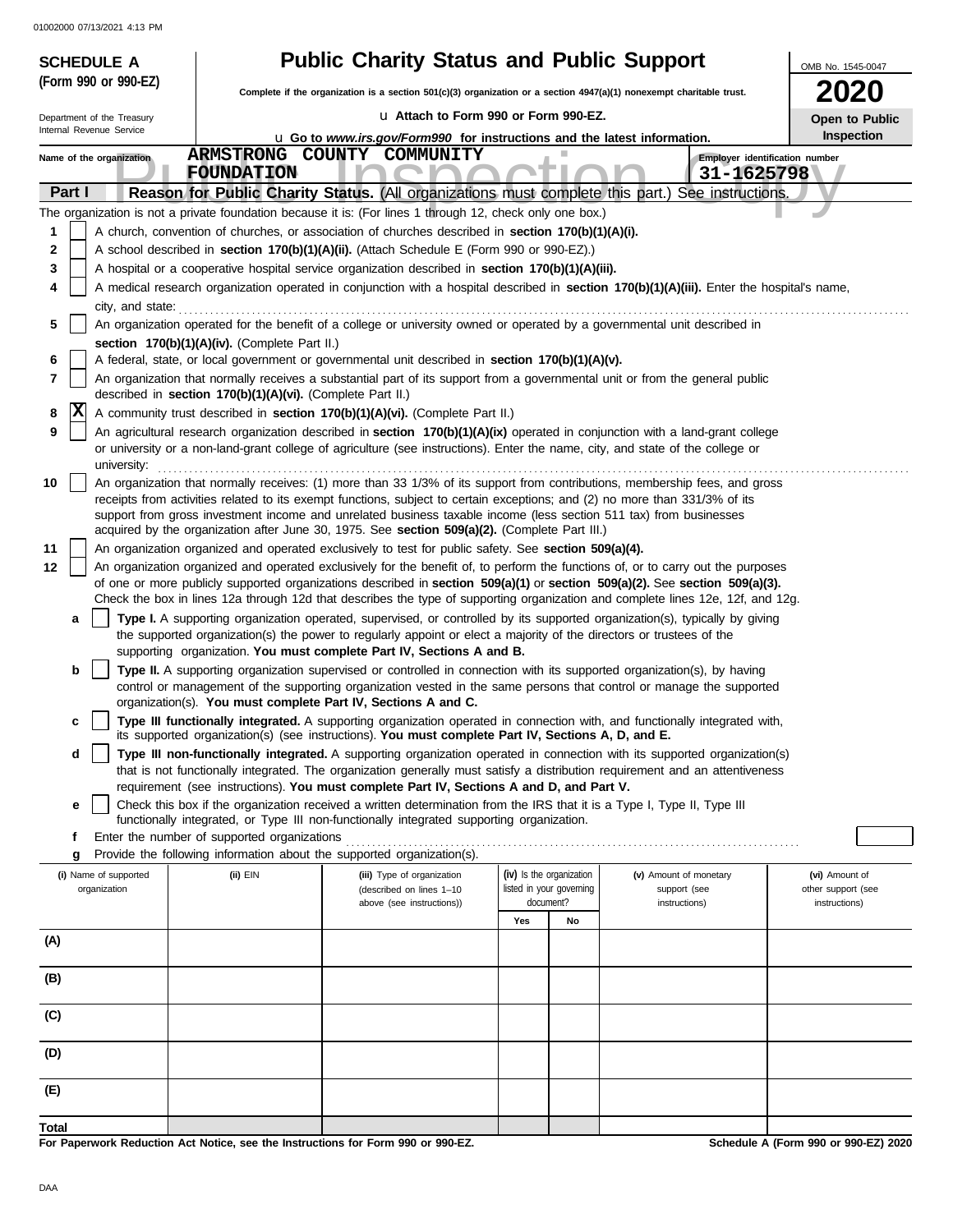|                | Schedule A (Form 990 or 990-EZ) 2020                                                                                                                                                                                                                                 | ARMSTRONG COUNTY COMMUNITY |            |            |            | 31-1625798 | Page 2                  |
|----------------|----------------------------------------------------------------------------------------------------------------------------------------------------------------------------------------------------------------------------------------------------------------------|----------------------------|------------|------------|------------|------------|-------------------------|
|                | Support Schedule for Organizations Described in Sections 170(b)(1)(A)(iv) and 170(b)(1)(A)(vi)<br>Part II                                                                                                                                                            |                            |            |            |            |            |                         |
|                | (Complete only if you checked the box on line 5, 7, or 8 of Part I or if the organization failed to qualify under                                                                                                                                                    |                            |            |            |            |            |                         |
|                | Part III. If the organization fails to qualify under the tests listed below, please complete Part III.)                                                                                                                                                              |                            |            |            |            |            |                         |
|                | <b>Section A. Public Support</b>                                                                                                                                                                                                                                     |                            |            |            |            |            |                         |
|                | Calendar year (or fiscal year beginning in)<br>$\mathbf{u}$                                                                                                                                                                                                          | (a) 2016                   | (b) $2017$ | $(c)$ 2018 | $(d)$ 2019 | (e) 2020   | (f) Total               |
| 1              | Gifts, grants, contributions, and<br>membership fees received. (Do not<br>include any "unusual grants.")                                                                                                                                                             | 434,717                    | 857,034    | 486,943    | 2,663,702  | 542,697    | 4,985,093               |
| $\mathbf{2}$   | Tax revenues levied for the<br>organization's benefit and either paid<br>to or expended on its behalf                                                                                                                                                                |                            |            |            |            |            |                         |
| 3              | The value of services or facilities<br>furnished by a governmental unit to the<br>organization without charge                                                                                                                                                        |                            |            |            |            |            |                         |
| 4              | Total. Add lines 1 through 3                                                                                                                                                                                                                                         | 434,717                    | 857,034    | 486,943    | 2,663,702  | 542,697    | 4,985,093               |
| 5              | The portion of total contributions by<br>each person (other than a<br>governmental unit or publicly<br>supported organization) included on<br>line 1 that exceeds 2% of the amount<br>shown on line 11, column (f)<br>.                                              |                            |            |            |            |            |                         |
| 6              | Public support. Subtract line 5 from line 4                                                                                                                                                                                                                          |                            |            |            |            |            | 4,985,093               |
|                | <b>Section B. Total Support</b>                                                                                                                                                                                                                                      |                            |            |            |            |            |                         |
|                | Calendar year (or fiscal year beginning in)<br>$\mathbf{u}$                                                                                                                                                                                                          | (a) 2016                   | (b) 2017   | $(c)$ 2018 | $(d)$ 2019 | (e) $2020$ | (f) Total               |
| $\overline{7}$ | Amounts from line 4 [11] [11] [11] Amounts from line 4                                                                                                                                                                                                               | 434,717                    | 857,034    | 486,943    | 2,663,702  | 542,697    | 4,985,093               |
| 8              | Gross income from interest, dividends,<br>payments received on securities loans,<br>rents, royalties, and income from                                                                                                                                                | 513,930                    | 1,334,917  | $-542,291$ | 1,991,710  | 1,839,950  | 5,138,216               |
| 9              | Net income from unrelated business<br>activities, whether or not the business<br>is regularly carried on                                                                                                                                                             |                            |            |            |            |            |                         |
| 10             | Other income. Do not include gain or<br>loss from the sale of capital assets<br>(Explain in Part VI.)                                                                                                                                                                |                            |            |            |            |            |                         |
| 11             | Total support. Add lines 7 through 10                                                                                                                                                                                                                                |                            |            |            |            |            | 10,123,309              |
| 12             | Gross receipts from related activities, etc. (see instructions)                                                                                                                                                                                                      |                            |            |            |            | 12         | 363,828                 |
| 13             | First 5 years. If the Form 990 is for the organization's first, second, third, fourth, or fifth tax year as a section 501(c)(3)                                                                                                                                      |                            |            |            |            |            |                         |
|                | organization, check this box and stop here<br>Section C. Computation of Public Support Percentage                                                                                                                                                                    |                            |            |            |            |            |                         |
| 14             | Public support percentage for 2020 (line 6, column (f) divided by line 11, column (f)) [[[[[[[[[[[[[[[[[[[[[[                                                                                                                                                        |                            |            |            |            | 14         |                         |
| 15             | Public support percentage from 2019 Schedule A, Part II, line 14                                                                                                                                                                                                     |                            |            |            |            | 15         | 49.24 %<br>63.66%       |
| 16a            | 33 1/3% support test-2020. If the organization did not check the box on line 13, and line 14 is 33 1/3% or more, check this                                                                                                                                          |                            |            |            |            |            |                         |
|                | box and stop here. The organization qualifies as a publicly supported organization                                                                                                                                                                                   |                            |            |            |            |            | $\overline{\mathbf{x}}$ |
| b              | 33 1/3% support test-2019. If the organization did not check a box on line 13 or 16a, and line 15 is 33 1/3% or more, check                                                                                                                                          |                            |            |            |            |            |                         |
|                | this box and stop here. The organization qualifies as a publicly supported organization                                                                                                                                                                              |                            |            |            |            |            |                         |
| 17a            | 10%-facts-and-circumstances test-2020. If the organization did not check a box on line 13, 16a, or 16b, and line 14 is                                                                                                                                               |                            |            |            |            |            |                         |
|                | 10% or more, and if the organization meets the "facts-and-circumstances" test, check this box and stop here. Explain in<br>Part VI how the organization meets the "facts-and-circumstances" test. The organization qualifies as a publicly supported<br>organization |                            |            |            |            |            |                         |
| b              | 10%-facts-and-circumstances test-2019. If the organization did not check a box on line 13, 16a, 16b, or 17a, and line                                                                                                                                                |                            |            |            |            |            |                         |
|                | 15 is 10% or more, and if the organization meets the "facts-and-circumstances" test, check this box and stop here. Explain                                                                                                                                           |                            |            |            |            |            |                         |
|                | in Part VI how the organization meets the "facts-and-circumstances" test. The organization qualifies as a publicly supported                                                                                                                                         |                            |            |            |            |            |                         |
|                | organization                                                                                                                                                                                                                                                         |                            |            |            |            |            |                         |
| 18             | Private foundation. If the organization did not check a box on line 13, 16a, 16b, 17a, or 17b, check this box and see                                                                                                                                                |                            |            |            |            |            |                         |
|                | instructions                                                                                                                                                                                                                                                         |                            |            |            |            |            |                         |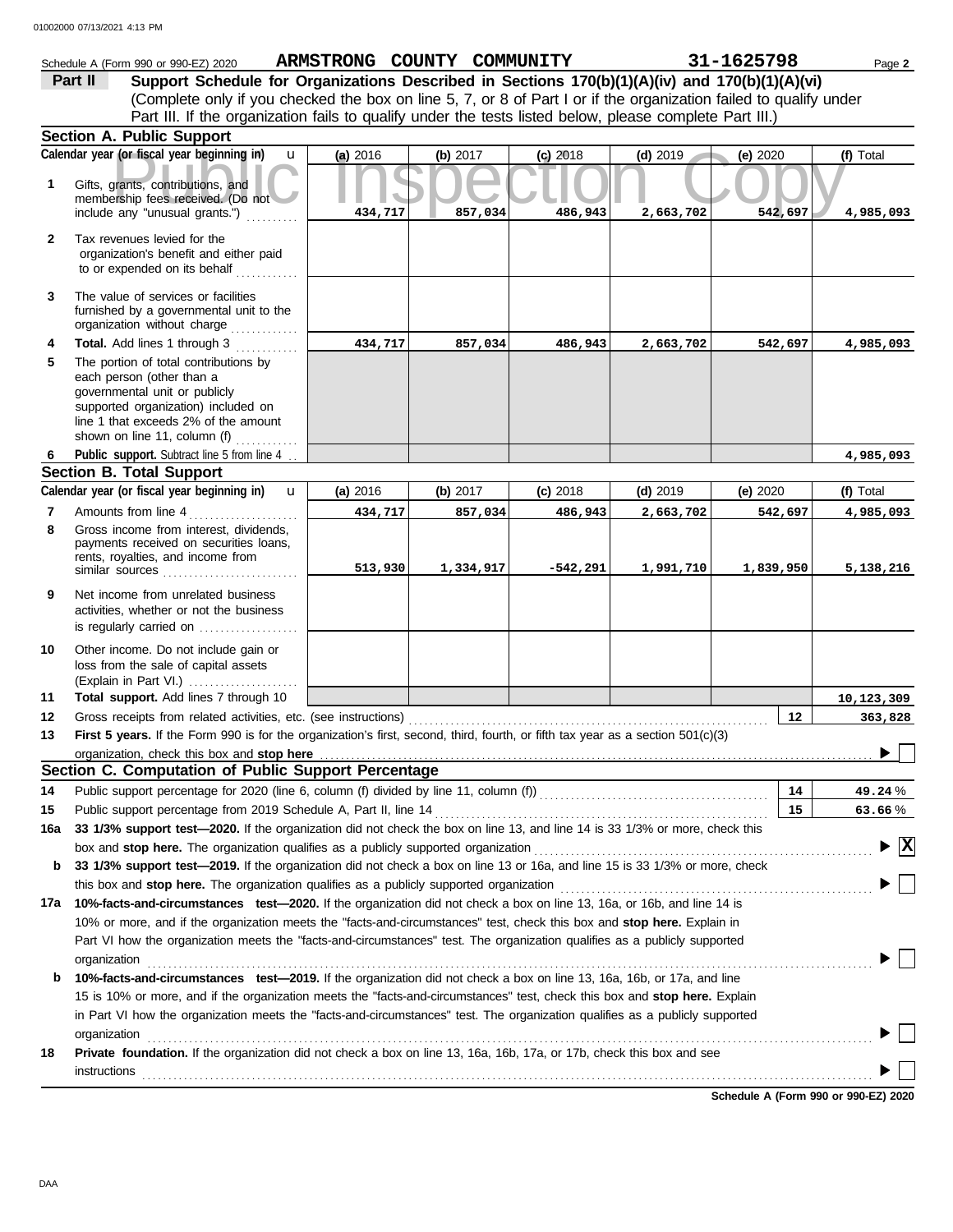|              | Schedule A (Form 990 or 990-EZ) 2020                                                                                                                                                                                                                                                                |            |            | ARMSTRONG COUNTY COMMUNITY |            |            | 31-1625798 | Page 3    |
|--------------|-----------------------------------------------------------------------------------------------------------------------------------------------------------------------------------------------------------------------------------------------------------------------------------------------------|------------|------------|----------------------------|------------|------------|------------|-----------|
|              | Support Schedule for Organizations Described in Section 509(a)(2)<br>Part III<br>(Complete only if you checked the box on line 10 of Part I or if the organization failed to qualify under Part II.<br>If the organization fails to qualify under the tests listed below, please complete Part II.) |            |            |                            |            |            |            |           |
|              | <b>Section A. Public Support</b>                                                                                                                                                                                                                                                                    |            |            |                            |            |            |            |           |
|              | Calendar year (or fiscal year beginning in)<br>$\mathbf{u}$                                                                                                                                                                                                                                         | (a) 2016   | (b) $2017$ |                            | $(c)$ 2018 | $(d)$ 2019 | (e) 2020   | (f) Total |
| 1            | Gifts, grants, contributions, and membership fees<br>received. (Do not include any "unusual grants.")                                                                                                                                                                                               |            |            |                            |            |            |            |           |
| $\mathbf{2}$ | Gross receipts from admissions, merchandise<br>sold or services performed, or facilities<br>furnished in any activity that is related to the<br>organization's tax-exempt purpose                                                                                                                   |            |            |                            |            |            |            |           |
| 3            | Gross receipts from activities that are not an<br>unrelated trade or business under section 513                                                                                                                                                                                                     |            |            |                            |            |            |            |           |
| 4            | Tax revenues levied for the<br>organization's benefit and either paid<br>to or expended on its behalf<br>in and dealers and the second services.                                                                                                                                                    |            |            |                            |            |            |            |           |
| 5            | The value of services or facilities<br>furnished by a governmental unit to the<br>organization without charge                                                                                                                                                                                       |            |            |                            |            |            |            |           |
| 6            | Total. Add lines 1 through 5                                                                                                                                                                                                                                                                        |            |            |                            |            |            |            |           |
|              | 7a Amounts included on lines 1, 2, and 3<br>received from disqualified persons                                                                                                                                                                                                                      |            |            |                            |            |            |            |           |
| b            | Amounts included on lines 2 and 3<br>received from other than disqualified<br>persons that exceed the greater of \$5,000<br>or 1% of the amount on line 13 for the year $\ldots$                                                                                                                    |            |            |                            |            |            |            |           |
|              | Add lines 7a and 7b                                                                                                                                                                                                                                                                                 |            |            |                            |            |            |            |           |
| 8            | Public support. (Subtract line 7c from<br>line $6.$ )                                                                                                                                                                                                                                               |            |            |                            |            |            |            |           |
|              | <b>Section B. Total Support</b>                                                                                                                                                                                                                                                                     |            |            |                            |            |            |            |           |
|              | Calendar year (or fiscal year beginning in)<br>$\mathbf{u}$                                                                                                                                                                                                                                         | (a) $2016$ | (b) $2017$ |                            | $(c)$ 2018 | $(d)$ 2019 | (e) $2020$ | (f) Total |
| 9            | Amounts from line 6                                                                                                                                                                                                                                                                                 |            |            |                            |            |            |            |           |
| 10a          | Gross income from interest, dividends,<br>payments received on securities loans, rents,<br>royalties, and income from similar sources                                                                                                                                                               |            |            |                            |            |            |            |           |
|              | <b>b</b> Unrelated business taxable income (less<br>section 511 taxes) from businesses<br>acquired after June 30, 1975                                                                                                                                                                              |            |            |                            |            |            |            |           |
| c            | Add lines 10a and 10b                                                                                                                                                                                                                                                                               |            |            |                            |            |            |            |           |
| 11           | Net income from unrelated business<br>activities not included in line 10b, whether<br>or not the business is regularly carried on                                                                                                                                                                   |            |            |                            |            |            |            |           |
| 12           | Other income. Do not include gain or<br>loss from the sale of capital assets<br>(Explain in Part VI.)                                                                                                                                                                                               |            |            |                            |            |            |            |           |
| 13           | Total support. (Add lines 9, 10c, 11,<br>and 12.)                                                                                                                                                                                                                                                   |            |            |                            |            |            |            |           |

|     | and 12.)                                                                                                                                                                                                                       |  |  |    |      |
|-----|--------------------------------------------------------------------------------------------------------------------------------------------------------------------------------------------------------------------------------|--|--|----|------|
| 14  | First 5 years. If the Form 990 is for the organization's first, second, third, fourth, or fifth tax year as a section 501(c)(3)                                                                                                |  |  |    |      |
|     | organization, check this box and stop here manufactured and stop here contained and stop here are all the state of the state of the state of the state of the state of the state of the state of the state of the state of the |  |  |    |      |
|     | Section C. Computation of Public Support Percentage                                                                                                                                                                            |  |  |    |      |
| 15  | Public support percentage for 2020 (line 8, column (f), divided by line 13, column (f))                                                                                                                                        |  |  | 15 | %    |
| 16  |                                                                                                                                                                                                                                |  |  | 16 | %    |
|     | Section D. Computation of Investment Income Percentage                                                                                                                                                                         |  |  |    |      |
| 17  | Investment income percentage for 2020 (line 10c, column (f), divided by line 13, column (f))                                                                                                                                   |  |  | 17 | $\%$ |
| 18  | Investment income percentage from 2019 Schedule A, Part III, line 17                                                                                                                                                           |  |  | 18 | %    |
| 19а | 33 1/3% support tests—2020. If the organization did not check the box on line 14, and line 15 is more than 33 1/3%, and line                                                                                                   |  |  |    |      |
|     | 17 is not more than 33 1/3%, check this box and <b>stop here.</b> The organization qualifies as a publicly supported organization                                                                                              |  |  |    |      |
| b   | 33 1/3% support tests—2019. If the organization did not check a box on line 14 or line 19a, and line 16 is more than 33 1/3%, and                                                                                              |  |  |    |      |
|     | line 18 is not more than 33 1/3%, check this box and <b>stop here.</b> The organization qualifies as a publicly supported organization                                                                                         |  |  |    |      |
| 20  | <b>Private foundation.</b> If the organization did not check a box on line 14, 19a, or 19b, check this box and see instructions <i>manimum</i>                                                                                 |  |  |    |      |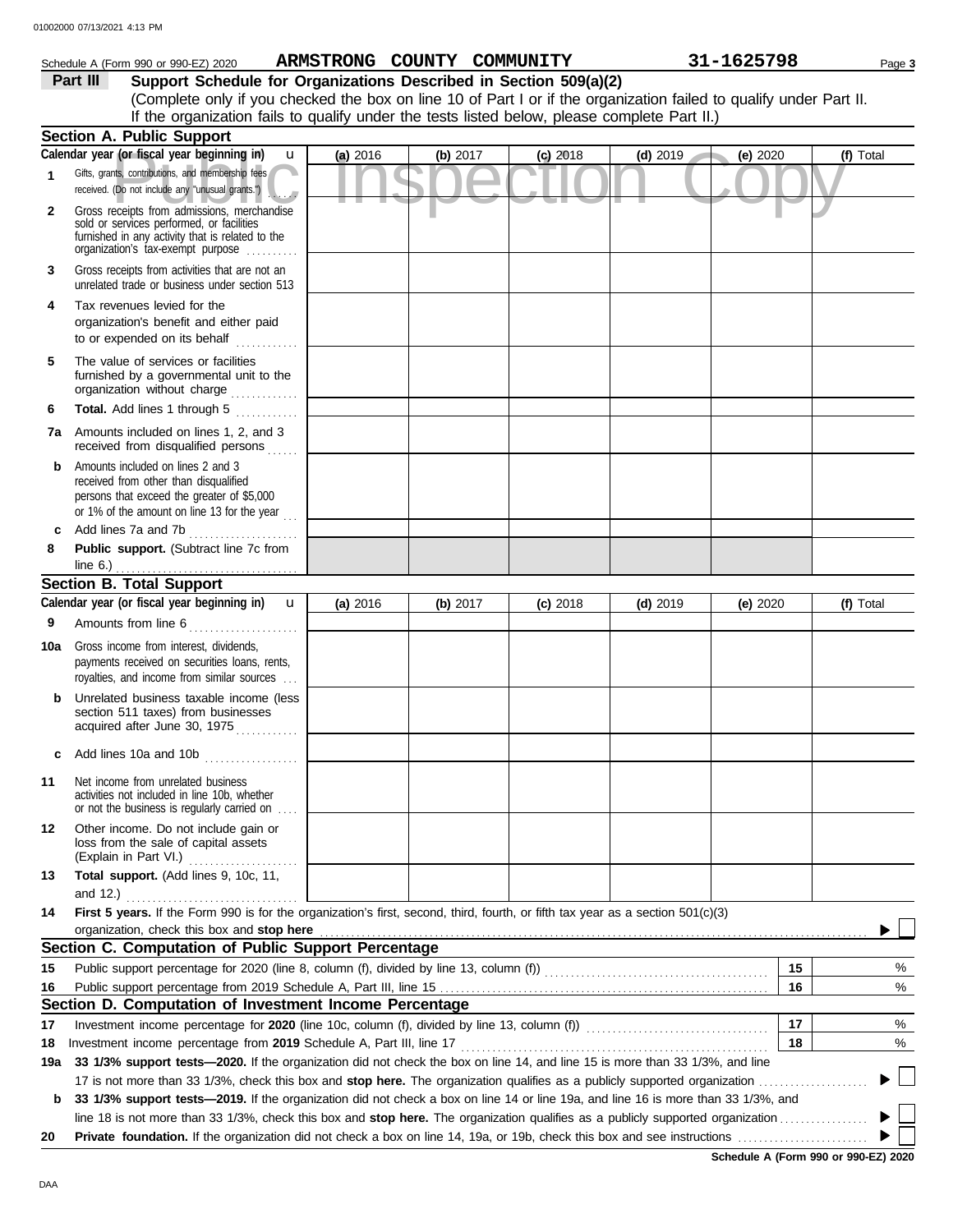|     | ARMSTRONG COUNTY COMMUNITY<br>Schedule A (Form 990 or 990-EZ) 2020                                                                                                                                                 | 31-1625798                           | Page 4 |
|-----|--------------------------------------------------------------------------------------------------------------------------------------------------------------------------------------------------------------------|--------------------------------------|--------|
|     | Part IV<br><b>Supporting Organizations</b>                                                                                                                                                                         |                                      |        |
|     | (Complete only if you checked a box in line 12 on Part I. If you checked box 12a, Part I, complete Sections A                                                                                                      |                                      |        |
|     | and B. If you checked box 12b, Part I, complete Sections A and C. If you checked box 12c, Part I, complete                                                                                                         |                                      |        |
|     | Sections A, D, and E. If you checked box 12d, Part I, complete Sections A and D, and complete Part V.)                                                                                                             |                                      |        |
|     | Section A. All Supporting Organizations                                                                                                                                                                            |                                      |        |
|     |                                                                                                                                                                                                                    | Yes                                  | No     |
| 1   | Are all of the organization's supported organizations listed by name in the organization's governing                                                                                                               |                                      |        |
|     | documents? If "No," describe in Part VI how the supported organizations are designated. If designated by                                                                                                           |                                      |        |
|     | class or purpose, describe the designation. If historic and continuing relationship, explain.                                                                                                                      | 1                                    |        |
| 2   | Did the organization have any supported organization that does not have an IRS determination of status                                                                                                             |                                      |        |
|     | under section 509(a)(1) or (2)? If "Yes," explain in Part VI how the organization determined that the supported                                                                                                    |                                      |        |
|     | organization was described in section 509(a)(1) or (2).                                                                                                                                                            | $\mathbf{2}$                         |        |
| За  | Did the organization have a supported organization described in section $501(c)(4)$ , (5), or (6)? If "Yes," answer                                                                                                |                                      |        |
|     | lines 3b and 3c below.                                                                                                                                                                                             | За                                   |        |
| b   | Did the organization confirm that each supported organization qualified under section 501(c)(4), (5), or (6) and                                                                                                   |                                      |        |
|     | satisfied the public support tests under section 509(a)(2)? If "Yes," describe in Part VI when and how the                                                                                                         |                                      |        |
|     | organization made the determination.                                                                                                                                                                               | 3b                                   |        |
| c   | Did the organization ensure that all support to such organizations was used exclusively for section $170(c)(2)(B)$                                                                                                 |                                      |        |
|     | purposes? If "Yes," explain in Part VI what controls the organization put in place to ensure such use.                                                                                                             | 3c                                   |        |
| 4a  | Was any supported organization not organized in the United States ("foreign supported organization")? If                                                                                                           |                                      |        |
|     | "Yes," and if you checked 12a or 12b in Part I, answer (b) and (c) below.                                                                                                                                          | 4a                                   |        |
| b   | Did the organization have ultimate control and discretion in deciding whether to make grants to the foreign                                                                                                        |                                      |        |
|     | supported organization? If "Yes," describe in Part VI how the organization had such control and discretion                                                                                                         |                                      |        |
| c   | despite being controlled or supervised by or in connection with its supported organizations.<br>Did the organization support any foreign supported organization that does not have an IRS determination            | 4b                                   |        |
|     | under sections $501(c)(3)$ and $509(a)(1)$ or (2)? If "Yes," explain in Part VI what controls the organization used                                                                                                |                                      |        |
|     | to ensure that all support to the foreign supported organization was used exclusively for section $170(c)(2)(B)$                                                                                                   |                                      |        |
|     | purposes.                                                                                                                                                                                                          | 4c                                   |        |
| 5a  | Did the organization add, substitute, or remove any supported organizations during the tax year? If "Yes,"                                                                                                         |                                      |        |
|     | answer lines 5b and 5c below (if applicable). Also, provide detail in Part VI, including (i) the names and EIN                                                                                                     |                                      |        |
|     | numbers of the supported organizations added, substituted, or removed; (ii) the reasons for each such action;                                                                                                      |                                      |        |
|     | (iii) the authority under the organization's organizing document authorizing such action; and (iv) how the action                                                                                                  |                                      |        |
|     | was accomplished (such as by amendment to the organizing document).                                                                                                                                                | 5a                                   |        |
| b   | Type I or Type II only. Was any added or substituted supported organization part of a class already                                                                                                                |                                      |        |
|     | designated in the organization's organizing document?                                                                                                                                                              | 5b                                   |        |
|     | Substitutions only. Was the substitution the result of an event beyond the organization's control?                                                                                                                 | 5c                                   |        |
| 6   | Did the organization provide support (whether in the form of grants or the provision of services or facilities) to                                                                                                 |                                      |        |
|     | anyone other than (i) its supported organizations, (ii) individuals that are part of the charitable class benefited                                                                                                |                                      |        |
|     | by one or more of its supported organizations, or (iii) other supporting organizations that also support or                                                                                                        |                                      |        |
|     | benefit one or more of the filing organization's supported organizations? If "Yes," provide detail in Part VI.                                                                                                     | 6                                    |        |
| 7   | Did the organization provide a grant, loan, compensation, or other similar payment to a substantial contributor                                                                                                    |                                      |        |
|     | (as defined in section $4958(c)(3)(C)$ ), a family member of a substantial contributor, or a 35% controlled entity                                                                                                 |                                      |        |
|     | with regard to a substantial contributor? If "Yes," complete Part I of Schedule L (Form 990 or 990-EZ).                                                                                                            | 7                                    |        |
| 8   | Did the organization make a loan to a disqualified person (as defined in section 4958) not described in line 7?                                                                                                    |                                      |        |
|     | If "Yes," complete Part I of Schedule L (Form 990 or 990-EZ).                                                                                                                                                      | 8                                    |        |
| 9а  | Was the organization controlled directly or indirectly at any time during the tax year by one or more                                                                                                              |                                      |        |
|     | disqualified persons, as defined in section 4946 (other than foundation managers and organizations                                                                                                                 |                                      |        |
|     | described in section 509(a)(1) or (2))? If "Yes," provide detail in Part VI.                                                                                                                                       | 9а                                   |        |
| b   | Did one or more disqualified persons (as defined in line 9a) hold a controlling interest in any entity in which                                                                                                    |                                      |        |
|     | the supporting organization had an interest? If "Yes," provide detail in Part VI.                                                                                                                                  | 9b                                   |        |
| c   | Did a disqualified person (as defined in line 9a) have an ownership interest in, or derive any personal benefit                                                                                                    |                                      |        |
|     | from, assets in which the supporting organization also had an interest? If "Yes," provide detail in Part VI.                                                                                                       | 9с                                   |        |
| 10a | Was the organization subject to the excess business holdings rules of section 4943 because of section<br>4943(f) (regarding certain Type II supporting organizations, and all Type III non-functionally integrated |                                      |        |
|     | supporting organizations)? If "Yes," answer line 10b below.                                                                                                                                                        | 10a                                  |        |
| b   | Did the organization have any excess business holdings in the tax year? (Use Schedule C, Form 4720, to                                                                                                             |                                      |        |
|     | determine whether the organization had excess business holdings.)                                                                                                                                                  | 10b                                  |        |
|     |                                                                                                                                                                                                                    | Schedule A (Form 990 or 990-EZ) 2020 |        |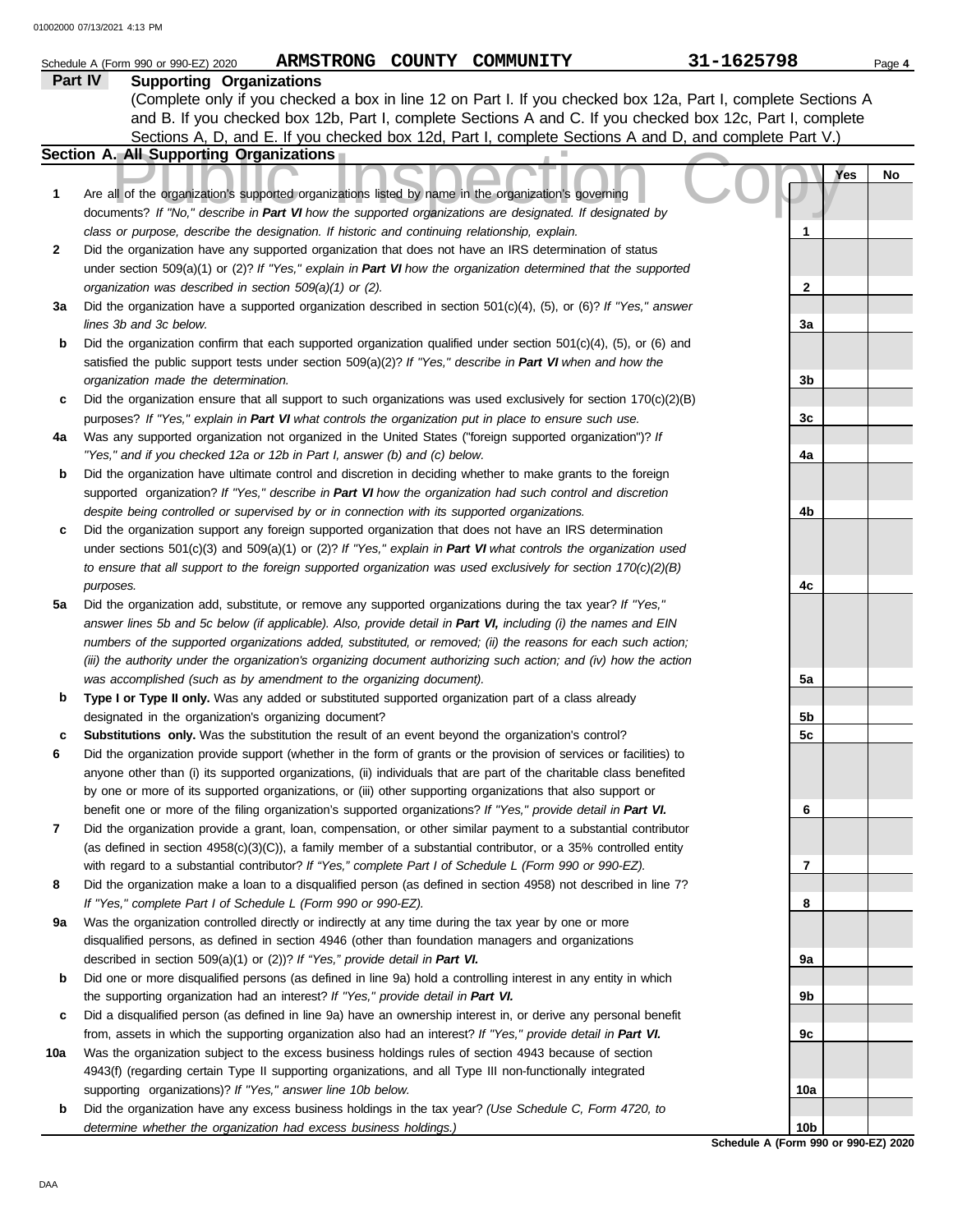|    | 31-1625798<br>ARMSTRONG COUNTY COMMUNITY<br>Schedule A (Form 990 or 990-EZ) 2020                                                                                                                                                                         |                 |     | Page 5 |
|----|----------------------------------------------------------------------------------------------------------------------------------------------------------------------------------------------------------------------------------------------------------|-----------------|-----|--------|
|    | <b>Supporting Organizations (continued)</b><br><b>Part IV</b>                                                                                                                                                                                            |                 |     |        |
|    |                                                                                                                                                                                                                                                          |                 | Yes | No     |
| 11 | Has the organization accepted a gift or contribution from any of the following persons?                                                                                                                                                                  |                 |     |        |
| a  | A person who directly or indirectly controls, either alone or together with persons described in lines 11b and                                                                                                                                           |                 |     |        |
|    | 11c below, the governing body of a supported organization?                                                                                                                                                                                               | 11a             |     |        |
| b  | A family member of a person described in line 11a above?                                                                                                                                                                                                 | 11 <sub>b</sub> |     |        |
| c  | A 35% controlled entity of a person described in line 11a or 11b above? If "Yes" to line 11a, 11b, or 11c, provide                                                                                                                                       |                 |     |        |
|    | detail in Part VI.                                                                                                                                                                                                                                       | 11c             |     |        |
|    | Section B. Type I Supporting Organizations                                                                                                                                                                                                               |                 |     |        |
|    |                                                                                                                                                                                                                                                          |                 | Yes | No     |
| 1  | Did the governing body, members of the governing body, officers acting in their official capacity, or membership of one or                                                                                                                               |                 |     |        |
|    | more supported organizations have the power to regularly appoint or elect at least a majority of the organization's officers,<br>directors, or trustees at all times during the tax year? If "No," describe in Part VI how the supported organization(s) |                 |     |        |
|    | effectively operated, supervised, or controlled the organization's activities. If the organization had more than one supported                                                                                                                           |                 |     |        |
|    | organization, describe how the powers to appoint and/or remove officers, directors, or trustees were allocated among the                                                                                                                                 |                 |     |        |
|    | supported organizations and what conditions or restrictions, if any, applied to such powers during the tax year.                                                                                                                                         | 1               |     |        |
| 2  | Did the organization operate for the benefit of any supported organization other than the supported                                                                                                                                                      |                 |     |        |
|    | organization(s) that operated, supervised, or controlled the supporting organization? If "Yes," explain in Part                                                                                                                                          |                 |     |        |
|    | VI how providing such benefit carried out the purposes of the supported organization(s) that operated,                                                                                                                                                   |                 |     |        |
|    | supervised, or controlled the supporting organization.                                                                                                                                                                                                   | 2               |     |        |
|    | Section C. Type II Supporting Organizations                                                                                                                                                                                                              |                 |     |        |
|    |                                                                                                                                                                                                                                                          |                 | Yes | No     |
| 1  | Were a majority of the organization's directors or trustees during the tax year also a majority of the directors                                                                                                                                         |                 |     |        |
|    | or trustees of each of the organization's supported organization(s)? If "No," describe in Part VI how control                                                                                                                                            |                 |     |        |
|    | or management of the supporting organization was vested in the same persons that controlled or managed                                                                                                                                                   |                 |     |        |
|    | the supported organization(s).                                                                                                                                                                                                                           | 1               |     |        |
|    | Section D. All Type III Supporting Organizations                                                                                                                                                                                                         |                 |     |        |
|    |                                                                                                                                                                                                                                                          |                 | Yes | No     |
| 1  | Did the organization provide to each of its supported organizations, by the last day of the fifth month of the                                                                                                                                           |                 |     |        |
|    | organization's tax year, (i) a written notice describing the type and amount of support provided during the prior tax                                                                                                                                    |                 |     |        |
|    | year, (ii) a copy of the Form 990 that was most recently filed as of the date of notification, and (iii) copies of the                                                                                                                                   |                 |     |        |
|    | organization's governing documents in effect on the date of notification, to the extent not previously provided?                                                                                                                                         | 1               |     |        |
| 2  | Were any of the organization's officers, directors, or trustees either (i) appointed or elected by the supported                                                                                                                                         |                 |     |        |
|    | organization(s) or (ii) serving on the governing body of a supported organization? If "No," explain in Part VI how                                                                                                                                       |                 |     |        |
|    | the organization maintained a close and continuous working relationship with the supported organization(s).                                                                                                                                              | 2               |     |        |
| 3  | By reason of the relationship described in line 2, above, did the organization's supported organizations have                                                                                                                                            |                 |     |        |
|    | a significant voice in the organization's investment policies and in directing the use of the organization's                                                                                                                                             |                 |     |        |
|    | income or assets at all times during the tax year? If "Yes," describe in Part VI the role the organization's                                                                                                                                             |                 |     |        |
|    | supported organizations played in this regard.                                                                                                                                                                                                           | 3               |     |        |
|    | Section E. Type III Functionally-Integrated Supporting Organizations                                                                                                                                                                                     |                 |     |        |
| 1  | Check the box next to the method that the organization used to satisfy the Integral Part Test during the year (see instructions).                                                                                                                        |                 |     |        |
| a  | The organization satisfied the Activities Test. Complete line 2 below.                                                                                                                                                                                   |                 |     |        |
| b  | The organization is the parent of each of its supported organizations. Complete line 3 below.                                                                                                                                                            |                 |     |        |
| c  | The organization supported a governmental entity. Describe in Part VI how you supported a governmental entity (see instructions).                                                                                                                        |                 | Yes | No     |
| 2  | Activities Test. Answer lines 2a and 2b below.<br>Did substantially all of the organization's activities during the tax year directly further the exempt purposes of                                                                                     |                 |     |        |
| а  | the supported organization(s) to which the organization was responsive? If "Yes," then in Part VI identify                                                                                                                                               |                 |     |        |
|    | those supported organizations and explain how these activities directly furthered their exempt purposes,                                                                                                                                                 |                 |     |        |
|    | how the organization was responsive to those supported organizations, and how the organization determined                                                                                                                                                |                 |     |        |
|    | that these activities constituted substantially all of its activities.                                                                                                                                                                                   | 2a              |     |        |
| b  | Did the activities described in line 2a, above, constitute activities that, but for the organization's involvement,                                                                                                                                      |                 |     |        |
|    | one or more of the organization's supported organization(s) would have been engaged in? If "Yes," explain in                                                                                                                                             |                 |     |        |
|    | Part VI the reasons for the organization's position that its supported organization(s) would have engaged in                                                                                                                                             |                 |     |        |
|    | these activities but for the organization's involvement.                                                                                                                                                                                                 | 2b              |     |        |
| 3  | Parent of Supported Organizations. Answer lines 3a and 3b below.                                                                                                                                                                                         |                 |     |        |
| а  | Did the organization have the power to regularly appoint or elect a majority of the officers, directors, or                                                                                                                                              |                 |     |        |
|    | trustees of each of the supported organizations? If "Yes" or "No," provide details in Part VI.                                                                                                                                                           | За              |     |        |
| b  | Did the organization exercise a substantial degree of direction over the policies, programs, and activities of each                                                                                                                                      |                 |     |        |

| Did the organization exercise a substantial degree of direction over the policies, programs, and activities of each |
|---------------------------------------------------------------------------------------------------------------------|
| of its supported organizations? If "Yes," describe in Part VI the role played by the organization in this regard.   |

DAA **Schedule A (Form 990 or 990-EZ) 2020 3b**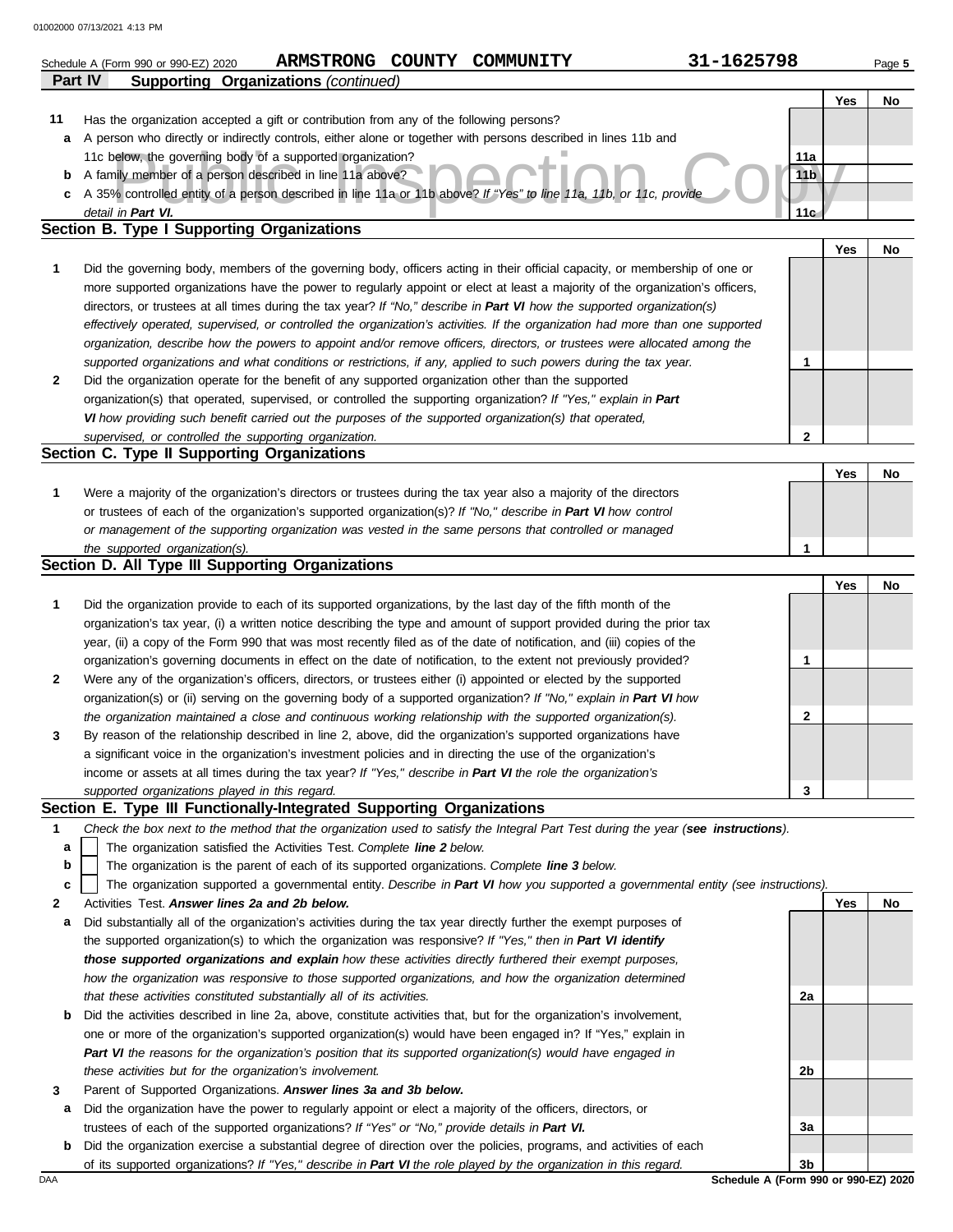|                | ARMSTRONG COUNTY COMMUNITY<br>Schedule A (Form 990 or 990-EZ) 2020                                                               |                         | 31-1625798     | Page 6                         |
|----------------|----------------------------------------------------------------------------------------------------------------------------------|-------------------------|----------------|--------------------------------|
| <b>Part V</b>  | Type III Non-Functionally Integrated 509(a)(3) Supporting Organizations                                                          |                         |                |                                |
| $\mathbf{1}$   | Check here if the organization satisfied the Integral Part Test as a qualifying trust on Nov. 20, 1970 (explain in Part VI). See |                         |                |                                |
|                | instructions. All other Type III non-functionally integrated supporting organizations must complete Sections A through E.        |                         |                |                                |
|                | Section A - Adjusted Net Income                                                                                                  |                         | (A) Prior Year | (B) Current Year<br>(optional) |
| $\mathbf{1}$   | Net short-term capital gain                                                                                                      | $\mathbf{1}$            |                |                                |
| $\mathbf{2}$   | Recoveries of prior-year distributions                                                                                           | $\overline{2}$          |                |                                |
| 3              | Other gross income (see instructions)                                                                                            | 3                       |                |                                |
| 4              | Add lines 1 through 3.                                                                                                           | 4                       |                |                                |
| 5              | Depreciation and depletion                                                                                                       | 5                       |                |                                |
| 6              | Portion of operating expenses paid or incurred for production or collection of                                                   |                         |                |                                |
|                | gross income or for management, conservation, or maintenance of property                                                         |                         |                |                                |
|                | held for production of income (see instructions)                                                                                 | 6                       |                |                                |
| $\overline{7}$ | Other expenses (see instructions)                                                                                                | 7                       |                |                                |
| 8              | Adjusted Net Income (subtract lines 5, 6, and 7 from line 4)                                                                     | 8                       |                |                                |
|                | Section B - Minimum Asset Amount                                                                                                 |                         | (A) Prior Year | (B) Current Year<br>(optional) |
| 1              | Aggregate fair market value of all non-exempt-use assets (see                                                                    |                         |                |                                |
|                | instructions for short tax year or assets held for part of year):                                                                |                         |                |                                |
|                | a Average monthly value of securities                                                                                            | 1a                      |                |                                |
|                | <b>b</b> Average monthly cash balances                                                                                           | 1b                      |                |                                |
|                | c Fair market value of other non-exempt-use assets                                                                               | 1c                      |                |                                |
|                | <b>d Total</b> (add lines 1a, 1b, and 1c)                                                                                        | 1d                      |                |                                |
|                | e Discount claimed for blockage or other factors                                                                                 |                         |                |                                |
|                | (explain in detail in Part VI):                                                                                                  |                         |                |                                |
| $\mathbf{2}$   | Acquisition indebtedness applicable to non-exempt-use assets                                                                     | $\mathbf{2}$            |                |                                |
| 3              | Subtract line 2 from line 1d.                                                                                                    | 3                       |                |                                |
| 4              | Cash deemed held for exempt use. Enter 0.015 of line 3 (for greater amount,                                                      |                         |                |                                |
|                | see instructions)                                                                                                                | 4                       |                |                                |
| 5              | Net value of non-exempt-use assets (subtract line 4 from line 3)                                                                 | 5                       |                |                                |
| 6              | Multiply line 5 by 0.035.                                                                                                        | 6                       |                |                                |
| $\overline{7}$ | Recoveries of prior-year distributions                                                                                           | $\overline{\mathbf{r}}$ |                |                                |
| 8              | Minimum Asset Amount (add line 7 to line 6)                                                                                      | 8                       |                |                                |
|                | Section C - Distributable Amount                                                                                                 |                         |                | <b>Current Year</b>            |
| 1              | Adjusted net income for prior year (from Section A, line 8, column A)                                                            | 1                       |                |                                |
| $\mathbf{2}$   | Enter 0.85 of line 1.                                                                                                            | 2                       |                |                                |
| 3              | Minimum asset amount for prior year (from Section B, line 8, column A)                                                           | 3                       |                |                                |
| 4              | Enter greater of line 2 or line 3.                                                                                               | 4                       |                |                                |
| 5              | Income tax imposed in prior year                                                                                                 | 5                       |                |                                |
| 6              | Distributable Amount. Subtract line 5 from line 4, unless subject to                                                             |                         |                |                                |
|                | emergency temporary reduction (see instructions).                                                                                | 6                       |                |                                |

**7** (see instructions). Check here if the current year is the organization's first as a non-functionally integrated Type III supporting organization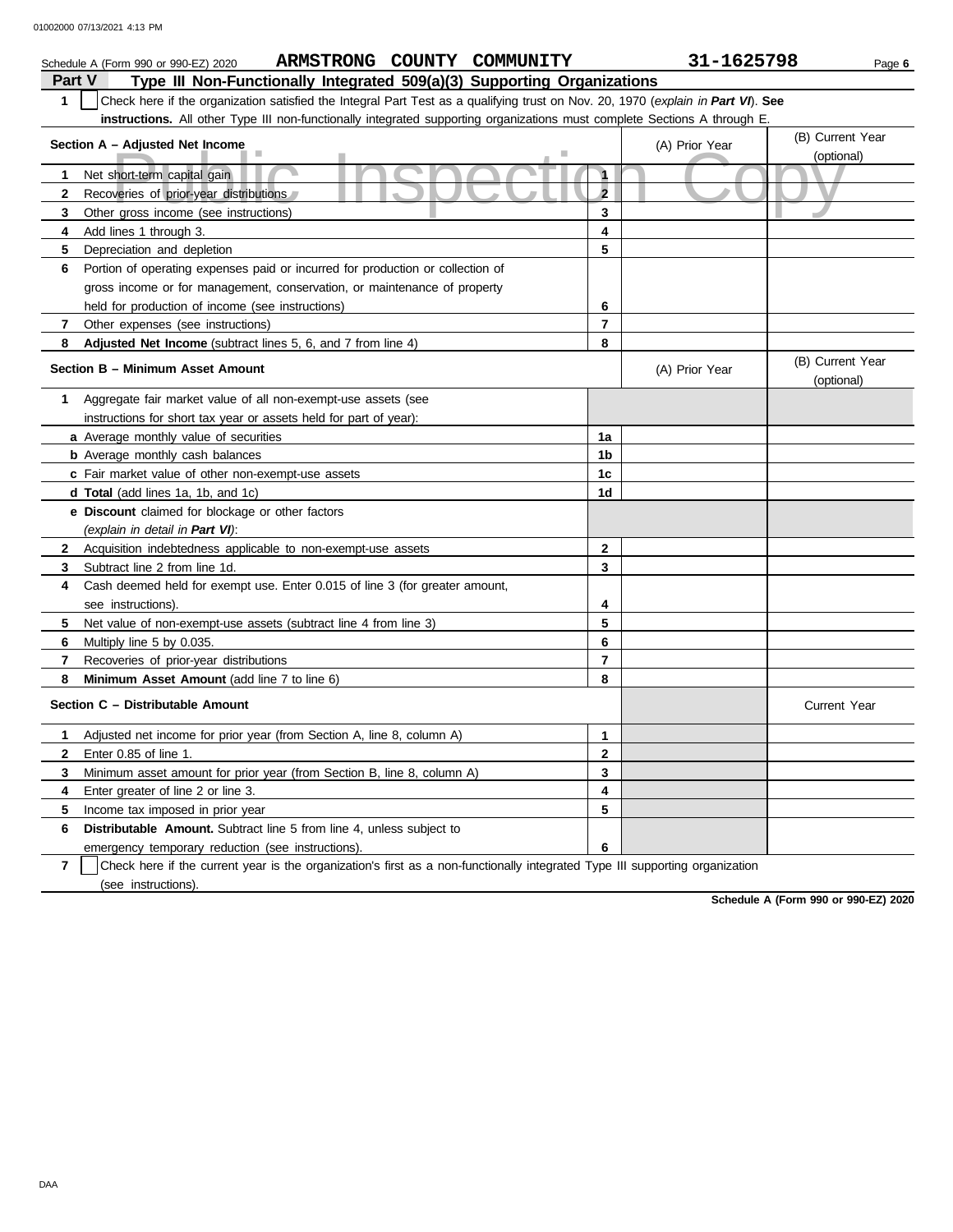|              | ARMSTRONG COUNTY COMMUNITY<br>Schedule A (Form 990 or 990-EZ) 2020                                                                       |                             | 31-1625798                            | Page 7                                  |
|--------------|------------------------------------------------------------------------------------------------------------------------------------------|-----------------------------|---------------------------------------|-----------------------------------------|
| Part V       | Type III Non-Functionally Integrated 509(a)(3) Supporting Organizations (continued)                                                      |                             |                                       |                                         |
|              | Section D - Distributions                                                                                                                |                             |                                       | <b>Current Year</b>                     |
| 1            | Amounts paid to supported organizations to accomplish exempt purposes                                                                    |                             |                                       |                                         |
| $\mathbf{2}$ | Amounts paid to perform activity that directly furthers exempt purposes of supported<br>organizations, in excess of income from activity |                             |                                       |                                         |
| 3            | Administrative expenses paid to accomplish exempt purposes of supported organizations                                                    |                             |                                       |                                         |
| 4            | Amounts paid to acquire exempt-use assets                                                                                                |                             |                                       |                                         |
| 5            | Qualified set-aside amounts (prior IRS approval required—provide details in Part VI)                                                     |                             |                                       |                                         |
| 6            | Other distributions (describe in Part VI). See instructions.                                                                             |                             |                                       |                                         |
| 7            | Total annual distributions. Add lines 1 through 6.                                                                                       |                             |                                       |                                         |
| 8            | Distributions to attentive supported organizations to which the organization is responsive                                               |                             |                                       |                                         |
|              | (provide details in Part VI). See instructions.                                                                                          |                             |                                       |                                         |
| 9            | Distributable amount for 2020 from Section C, line 6                                                                                     |                             |                                       |                                         |
| 10           | Line 8 amount divided by line 9 amount                                                                                                   |                             |                                       |                                         |
|              |                                                                                                                                          | (i)                         | (ii)                                  | (iii)                                   |
|              | <b>Section E - Distribution Allocations (see instructions)</b>                                                                           | <b>Excess Distributions</b> | <b>Underdistributions</b><br>Pre-2020 | <b>Distributable</b><br>Amount for 2020 |
| 1            | Distributable amount for 2020 from Section C, line 6                                                                                     |                             |                                       |                                         |
| $\mathbf{2}$ | Underdistributions, if any, for years prior to 2020                                                                                      |                             |                                       |                                         |
|              | (reasonable cause required-explain in Part VI). See                                                                                      |                             |                                       |                                         |
|              | instructions.                                                                                                                            |                             |                                       |                                         |
| 3            | Excess distributions carryover, if any, to 2020                                                                                          |                             |                                       |                                         |
|              |                                                                                                                                          |                             |                                       |                                         |
|              |                                                                                                                                          |                             |                                       |                                         |
|              |                                                                                                                                          |                             |                                       |                                         |
|              |                                                                                                                                          |                             |                                       |                                         |
|              |                                                                                                                                          |                             |                                       |                                         |
|              | f Total of lines 3a through 3e                                                                                                           |                             |                                       |                                         |
|              | g Applied to underdistributions of prior years                                                                                           |                             |                                       |                                         |
|              | h Applied to 2020 distributable amount                                                                                                   |                             |                                       |                                         |
| Ť.           | Carryover from 2015 not applied (see instructions)                                                                                       |                             |                                       |                                         |
|              | Remainder. Subtract lines 3g, 3h, and 3i from line 3f.                                                                                   |                             |                                       |                                         |
| 4            | Distributions for 2020 from                                                                                                              |                             |                                       |                                         |
|              | Section D, line 7:<br>\$                                                                                                                 |                             |                                       |                                         |
|              | a Applied to underdistributions of prior years                                                                                           |                             |                                       |                                         |
|              | <b>b</b> Applied to 2020 distributable amount                                                                                            |                             |                                       |                                         |
|              | c Remainder. Subtract lines 4a and 4b from line 4.                                                                                       |                             |                                       |                                         |
| 5            | Remaining underdistributions for years prior to 2020, if                                                                                 |                             |                                       |                                         |
|              | any. Subtract lines 3g and 4a from line 2. For result                                                                                    |                             |                                       |                                         |
|              | greater than zero, explain in Part VI. See instructions.                                                                                 |                             |                                       |                                         |
| 6            | Remaining underdistributions for 2020 Subtract lines 3h                                                                                  |                             |                                       |                                         |
|              | and 4b from line 1. For result greater than zero, explain in                                                                             |                             |                                       |                                         |
|              | Part VI. See instructions.                                                                                                               |                             |                                       |                                         |
| 7            | Excess distributions carryover to 2021. Add lines 3j                                                                                     |                             |                                       |                                         |
|              | and 4c.<br>Breakdown of line 7:                                                                                                          |                             |                                       |                                         |
| 8            |                                                                                                                                          |                             |                                       |                                         |
|              |                                                                                                                                          |                             |                                       |                                         |
|              | <b>b</b> Excess from 2017                                                                                                                |                             |                                       |                                         |
|              |                                                                                                                                          |                             |                                       |                                         |
|              |                                                                                                                                          |                             |                                       |                                         |
|              | e Excess from 2020                                                                                                                       |                             |                                       |                                         |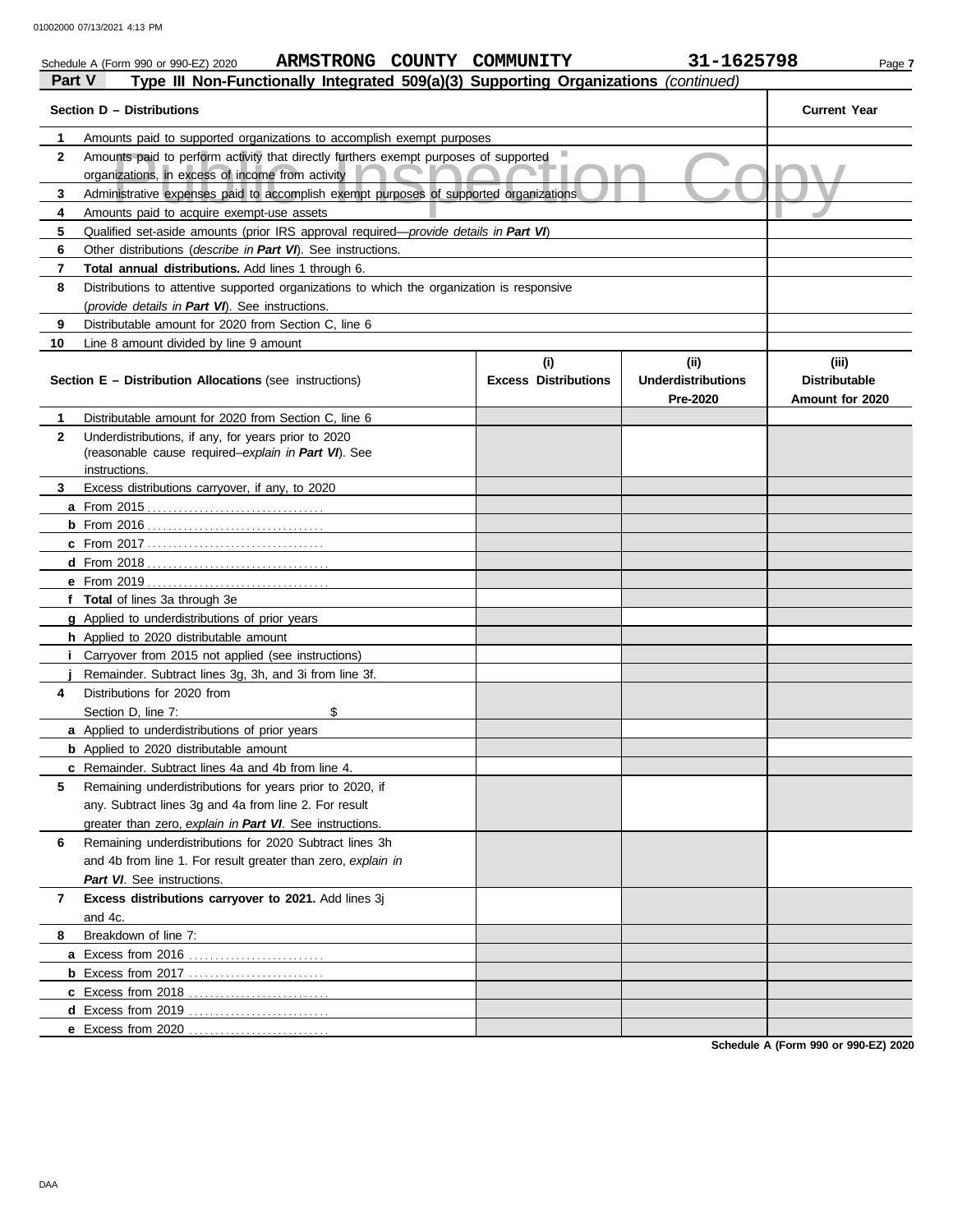|         | Schedule A (Form 990 or 990-EZ) 2020 |                                                                                                                        | ARMSTRONG COUNTY COMMUNITY | 31-1625798 | Page 8 |
|---------|--------------------------------------|------------------------------------------------------------------------------------------------------------------------|----------------------------|------------|--------|
| Part VI |                                      | Supplemental Information. Provide the explanations required by Part II, line 10; Part II, line 17a or 17b; Part        |                            |            |        |
|         |                                      | III, line 12; Part IV, Section A, lines 1, 2, 3b, 3c, 4b, 4c, 5a, 6, 9a, 9b, 9c, 11a, 11b, and 11c; Part IV, Section   |                            |            |        |
|         |                                      | B, lines 1 and 2; Part IV, Section C, line 1; Part IV, Section D, lines 2 and 3; Part IV, Section E, lines 1c, 2a, 2b, |                            |            |        |
|         |                                      |                                                                                                                        |                            |            |        |
|         |                                      | 3a, and 3b; Part V, line 1; Part V, Section B, line 1e; Part V, Section D, lines 5, 6, and 8; and Part V, Section E,   |                            |            |        |
|         |                                      | lines 2, 5, and 6. Also complete this part for any additional information. (See instructions.)                         |                            |            |        |
|         |                                      |                                                                                                                        |                            |            |        |
|         |                                      |                                                                                                                        | UUULIL                     |            |        |
|         |                                      |                                                                                                                        |                            |            |        |
|         |                                      |                                                                                                                        |                            |            |        |
|         |                                      |                                                                                                                        |                            |            |        |
|         |                                      |                                                                                                                        |                            |            |        |
|         |                                      |                                                                                                                        |                            |            |        |
|         |                                      |                                                                                                                        |                            |            |        |
|         |                                      |                                                                                                                        |                            |            |        |
|         |                                      |                                                                                                                        |                            |            |        |
|         |                                      |                                                                                                                        |                            |            |        |
|         |                                      |                                                                                                                        |                            |            |        |
|         |                                      |                                                                                                                        |                            |            |        |
|         |                                      |                                                                                                                        |                            |            |        |
|         |                                      |                                                                                                                        |                            |            |        |
|         |                                      |                                                                                                                        |                            |            |        |
|         |                                      |                                                                                                                        |                            |            |        |
|         |                                      |                                                                                                                        |                            |            |        |
|         |                                      |                                                                                                                        |                            |            |        |
|         |                                      |                                                                                                                        |                            |            |        |
|         |                                      |                                                                                                                        |                            |            |        |
|         |                                      |                                                                                                                        |                            |            |        |
|         |                                      |                                                                                                                        |                            |            |        |
|         |                                      |                                                                                                                        |                            |            |        |
|         |                                      |                                                                                                                        |                            |            |        |
|         |                                      |                                                                                                                        |                            |            |        |
|         |                                      |                                                                                                                        |                            |            |        |
|         |                                      |                                                                                                                        |                            |            |        |
|         |                                      |                                                                                                                        |                            |            |        |
|         |                                      |                                                                                                                        |                            |            |        |
|         |                                      |                                                                                                                        |                            |            |        |
|         |                                      |                                                                                                                        |                            |            |        |
|         |                                      |                                                                                                                        |                            |            |        |
|         |                                      |                                                                                                                        |                            |            |        |
|         |                                      |                                                                                                                        |                            |            |        |
|         |                                      |                                                                                                                        |                            |            |        |
|         |                                      |                                                                                                                        |                            |            |        |
|         |                                      |                                                                                                                        |                            |            |        |
|         |                                      |                                                                                                                        |                            |            |        |
|         |                                      |                                                                                                                        |                            |            |        |
|         |                                      |                                                                                                                        |                            |            |        |
|         |                                      |                                                                                                                        |                            |            |        |
|         |                                      |                                                                                                                        |                            |            |        |
|         |                                      |                                                                                                                        |                            |            |        |
|         |                                      |                                                                                                                        |                            |            |        |
|         |                                      |                                                                                                                        |                            |            |        |
|         |                                      |                                                                                                                        |                            |            |        |
|         |                                      |                                                                                                                        |                            |            |        |
|         |                                      |                                                                                                                        |                            |            |        |
|         |                                      |                                                                                                                        |                            |            |        |
|         |                                      |                                                                                                                        |                            |            |        |
|         |                                      |                                                                                                                        |                            |            |        |
|         |                                      |                                                                                                                        |                            |            |        |
|         |                                      |                                                                                                                        |                            |            |        |
|         |                                      |                                                                                                                        |                            |            |        |
|         |                                      |                                                                                                                        |                            |            |        |
|         |                                      |                                                                                                                        |                            |            |        |
|         |                                      |                                                                                                                        |                            |            |        |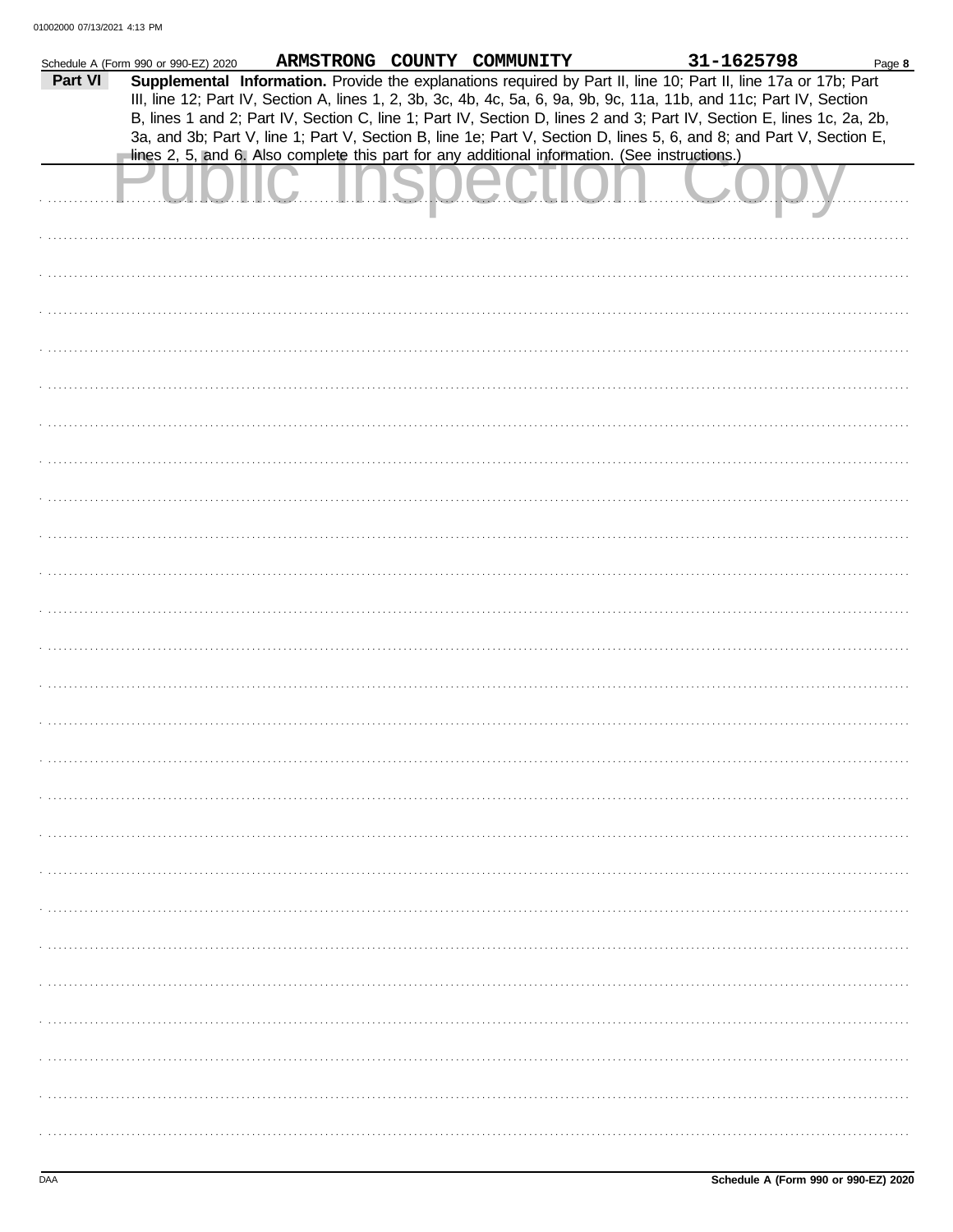| <b>Schedule B</b><br>(Form 990, 990-EZ,<br>or 990-PF)<br>Department of the Treasury<br>Internal Revenue Service<br>Name of the organization<br>ARMSTRONG COUNTY<br><b>FOUNDATION</b><br>Organization type (check one) | <b>Schedule of Contributors</b><br>u Attach to Form 990, Form 990-EZ, or Form 990-PF.<br>u Go to www.irs.gov/Form990 for the latest information.<br>COMMUNITY<br>31-1625798                                                                   | OMB No. 1545-0047<br>Employer identification number |
|-----------------------------------------------------------------------------------------------------------------------------------------------------------------------------------------------------------------------|-----------------------------------------------------------------------------------------------------------------------------------------------------------------------------------------------------------------------------------------------|-----------------------------------------------------|
| Filers of:                                                                                                                                                                                                            | Section:                                                                                                                                                                                                                                      |                                                     |
| Form 990 or 990-EZ                                                                                                                                                                                                    | X<br>501(c)<br>) (enter number) organization<br>3                                                                                                                                                                                             |                                                     |
|                                                                                                                                                                                                                       | 4947(a)(1) nonexempt charitable trust not treated as a private foundation                                                                                                                                                                     |                                                     |
|                                                                                                                                                                                                                       | 527 political organization                                                                                                                                                                                                                    |                                                     |
| Form 990-PF                                                                                                                                                                                                           | 501(c)(3) exempt private foundation                                                                                                                                                                                                           |                                                     |
|                                                                                                                                                                                                                       | 4947(a)(1) nonexempt charitable trust treated as a private foundation                                                                                                                                                                         |                                                     |
|                                                                                                                                                                                                                       | 501(c)(3) taxable private foundation                                                                                                                                                                                                          |                                                     |
|                                                                                                                                                                                                                       |                                                                                                                                                                                                                                               |                                                     |
| instructions.                                                                                                                                                                                                         | Check if your organization is covered by the General Rule or a Special Rule.<br><b>Note:</b> Only a section 501(c)(7), (8), or (10) organization can check boxes for both the General Rule and a Special Rule. See                            |                                                     |
| <b>General Rule</b>                                                                                                                                                                                                   |                                                                                                                                                                                                                                               |                                                     |
| contributor's total contributions.                                                                                                                                                                                    | For an organization filing Form 990, 990-EZ, or 990-PF that received, during the year, contributions totaling \$5,000<br>or more (in money or property) from any one contributor. Complete Parts I and II. See instructions for determining a |                                                     |
| <b>Special Rules</b>                                                                                                                                                                                                  |                                                                                                                                                                                                                                               |                                                     |

X For an organization described in section 501(c)(3) filing Form 990 or 990-EZ that met the 33<sup>1</sup>/3% support test of the regulations under sections 509(a)(1) and 170(b)(1)(A)(vi), that checked Schedule A (Form 990 or 990-EZ), Part II, line 13, 16a, or 16b, and that received from any one contributor, during the year, total contributions of the greater of **(1)** \$5,000; or **(2)** 2% of the amount on (i) Form 990, Part VIII, line 1h; or (ii) Form 990-EZ, line 1. Complete Parts I and II.

literary, or educational purposes, or for the prevention of cruelty to children or animals. Complete Parts I (entering For an organization described in section  $501(c)(7)$ , (8), or (10) filing Form 990 or 990-EZ that received from any one contributor, during the year, total contributions of more than \$1,000 *exclusively* for religious, charitable, scientific, "N/A" in column (b) instead of the contributor name and address), II, and III.

For an organization described in section 501(c)(7), (8), or (10) filing Form 990 or 990-EZ that received from any one contributor, during the year, contributions *exclusively* for religious, charitable, etc., purposes, but no such contributions totaled more than \$1,000. If this box is checked, enter here the total contributions that were received during the year for an *exclusively* religious, charitable, etc., purpose. Don't complete any of the parts unless the **General Rule** applies to this organization because it received *nonexclusively* religious, charitable, etc., contributions totaling \$5,000 or more during the year . . . . . . . . . . . . . . . . . . . . . . . . . . . . . . . . . . . . . . . . . . . . . . . . . . . . . . . . . . . . . . . . . . . . . . . . . . . . . . . .

990-EZ, or 990-PF), but it **must** answer "No" on Part IV, line 2, of its Form 990; or check the box on line H of its Form 990-EZ or on its Form 990-PF, Part I, line 2, to certify that it doesn't meet the filing requirements of Schedule B (Form 990, 990-EZ, or 990-PF). **Caution:** An organization that isn't covered by the General Rule and/or the Special Rules doesn't file Schedule B (Form 990,

**For Paperwork Reduction Act Notice, see the instructions for Form 990, 990-EZ, or 990-PF.**

 $\triangleright$   $\updownarrow$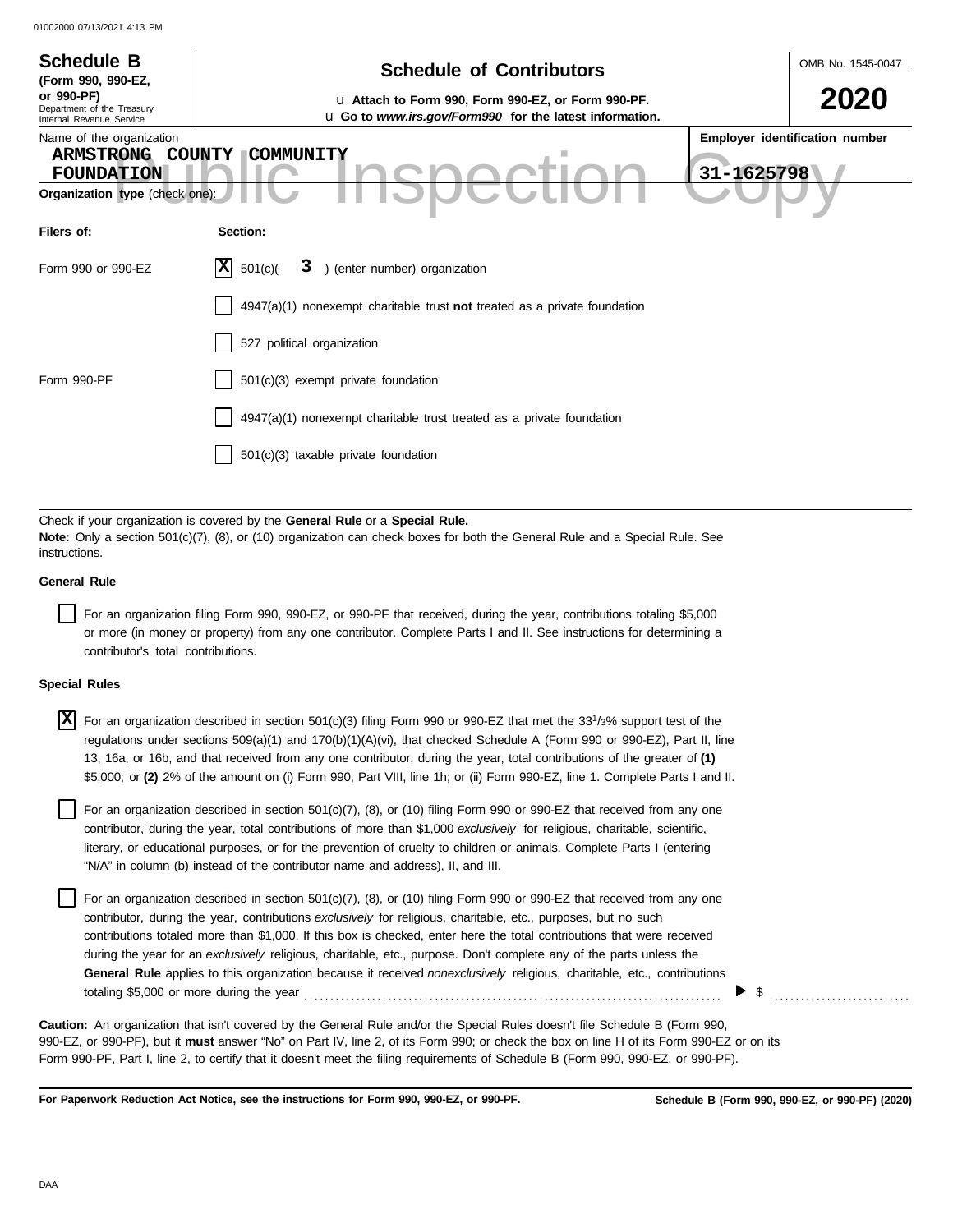|                            | Name of organization                                                                                  |                                                              | Page 2<br>Employer identification number                                                                                                   |
|----------------------------|-------------------------------------------------------------------------------------------------------|--------------------------------------------------------------|--------------------------------------------------------------------------------------------------------------------------------------------|
|                            | <b>ARMSTRONG COUNTY</b><br>COMMUNITY                                                                  |                                                              | 31-1625798                                                                                                                                 |
| Part I                     | <b>Contributors</b> (see instructions). Use duplicate copies of Part I if additional space is needed. |                                                              |                                                                                                                                            |
| (a)<br>No.<br>$\mathbf{1}$ | (b)<br>Name, address, and ZIP + 4                                                                     | (c)<br><b>Total contributions</b><br>15,000<br>$\frac{1}{2}$ | (d)<br>Type of contribution<br>$\overline{\mathbf{x}}$<br>Person<br>Payroll<br>Noncash<br>(Complete Part II for<br>noncash contributions.) |
| (a)                        | (b)                                                                                                   | (c)                                                          | (d)                                                                                                                                        |
| No.                        | Name, address, and ZIP + 4                                                                            | <b>Total contributions</b>                                   | Type of contribution                                                                                                                       |
| $\frac{2}{\cdot}$          |                                                                                                       | 200,000<br>\$                                                | X<br>Person<br>Payroll<br>Noncash<br>(Complete Part II for<br>noncash contributions.)                                                      |
| (a)                        | (b)                                                                                                   | (c)                                                          | (d)                                                                                                                                        |
| No.                        | Name, address, and ZIP + 4                                                                            | <b>Total contributions</b>                                   | Type of contribution                                                                                                                       |
| 3 <sub>1</sub>             |                                                                                                       | 100,000<br>\$                                                | X<br>Person<br>Payroll<br>Noncash<br>(Complete Part II for<br>noncash contributions.)                                                      |
| (a)                        | (b)                                                                                                   | (c)                                                          | (d)                                                                                                                                        |
| No.                        | Name, address, and ZIP + 4                                                                            | <b>Total contributions</b>                                   | Type of contribution                                                                                                                       |
| $\frac{4}{1}$              |                                                                                                       | 112,540<br>\$                                                | х<br>Person<br>Payroll<br><b>Noncash</b><br>(Complete Part II for<br>noncash contributions.)                                               |
| (a)<br>No.                 | (b)                                                                                                   | (c)                                                          | (d)<br>Type of contribution                                                                                                                |
|                            | Name, address, and ZIP + 4                                                                            | <b>Total contributions</b>                                   |                                                                                                                                            |
| 5                          |                                                                                                       | 20,000<br>\$                                                 | Person<br>Payroll<br><b>Noncash</b><br>(Complete Part II for<br>noncash contributions.)                                                    |
| (a)                        | (b)                                                                                                   | (c)                                                          | (d)                                                                                                                                        |
| No.                        | Name, address, and ZIP + 4                                                                            | <b>Total contributions</b>                                   | Type of contribution                                                                                                                       |
| 6                          |                                                                                                       | 15,000<br>\$                                                 | Person<br>Payroll<br>Noncash<br>(Complete Part II for<br>noncash contributions.)                                                           |

**Schedule B (Form 990, 990-EZ, or 990-PF) (2020)**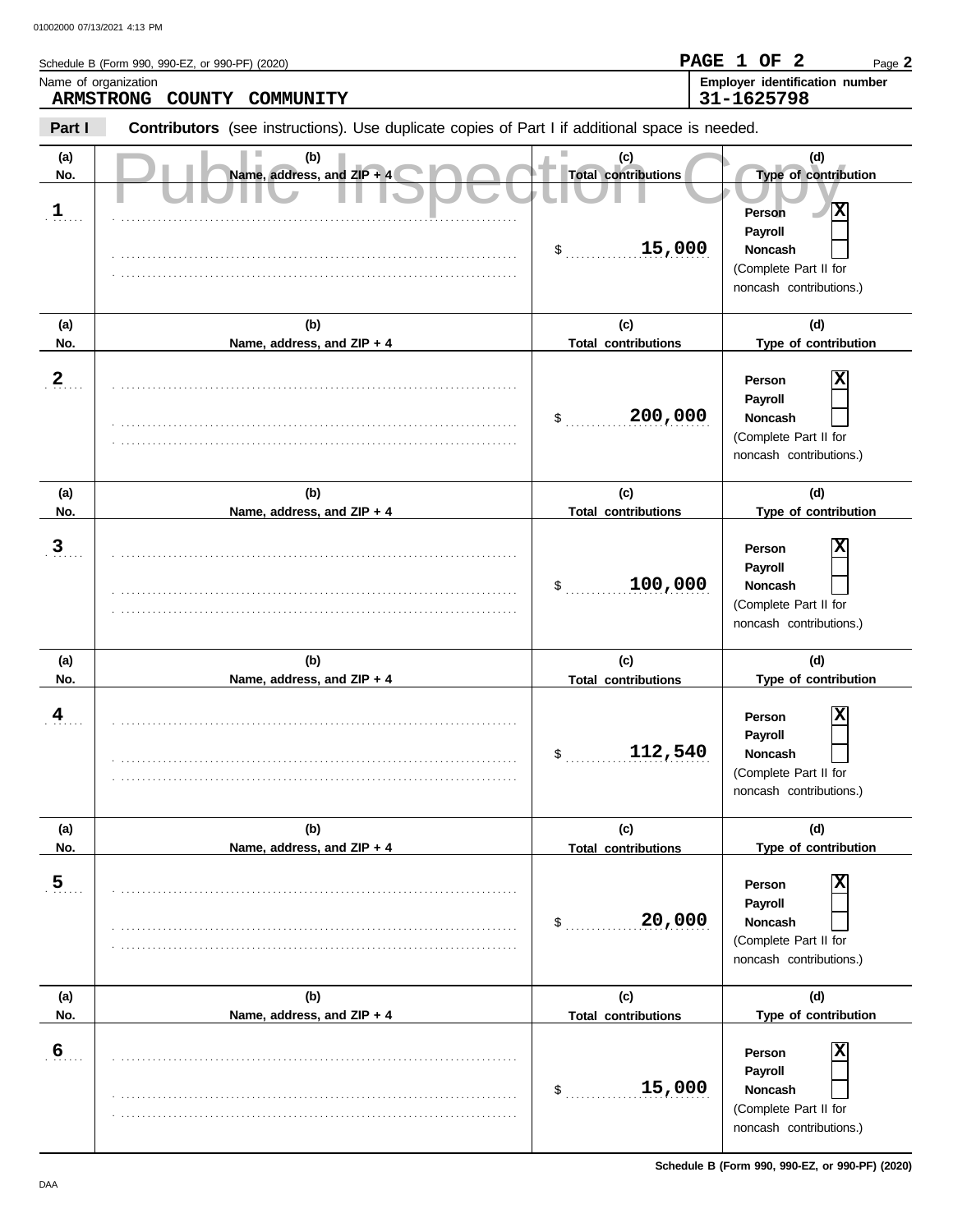| Name of organization | Schedule B (Form 990, 990-EZ, or 990-PF) (2020)                                                |                                                              | PAGE 2 OF<br>$\mathbf{2}$<br>Page 2<br>Employer identification number                                                        |
|----------------------|------------------------------------------------------------------------------------------------|--------------------------------------------------------------|------------------------------------------------------------------------------------------------------------------------------|
| <b>ARMSTRONG</b>     | COUNTY<br>COMMUNITY                                                                            |                                                              | 31-1625798                                                                                                                   |
| Part I               | Contributors (see instructions). Use duplicate copies of Part I if additional space is needed. |                                                              |                                                                                                                              |
| (a)<br>No.<br>7      | (b)<br>Name, address, and ZIP + 4                                                              | (c)<br><b>Total contributions</b><br>20,807<br>$\frac{1}{2}$ | (d)<br>Type of contribution<br>Ιx<br><b>Person</b><br>Payroll<br>Noncash<br>(Complete Part II for<br>noncash contributions.) |
| (a)                  | (b)                                                                                            | (c)                                                          | (d)                                                                                                                          |
| No.                  | Name, address, and ZIP + 4                                                                     | <b>Total contributions</b>                                   | Type of contribution                                                                                                         |
|                      |                                                                                                | \$                                                           | Person<br>Payroll<br>Noncash<br>(Complete Part II for<br>noncash contributions.)                                             |
| (a)                  | (b)                                                                                            | (c)                                                          | (d)                                                                                                                          |
| No.                  | Name, address, and ZIP + 4                                                                     | <b>Total contributions</b>                                   | Type of contribution                                                                                                         |
|                      |                                                                                                | \$                                                           | Person<br>Payroll<br>Noncash<br>(Complete Part II for<br>noncash contributions.)                                             |
| (a)                  | (b)                                                                                            | (c)                                                          | (d)                                                                                                                          |
| No.                  | Name, address, and ZIP + 4                                                                     | <b>Total contributions</b>                                   | Type of contribution                                                                                                         |
|                      |                                                                                                | \$                                                           | Person<br>Payroll<br><b>Noncash</b><br>(Complete Part II for<br>noncash contributions.)                                      |
| (a)                  | (b)                                                                                            | (c)                                                          | (d)                                                                                                                          |
| No.                  | Name, address, and ZIP + 4                                                                     | <b>Total contributions</b><br>\$                             | Type of contribution<br>Person<br>Payroll<br><b>Noncash</b><br>(Complete Part II for<br>noncash contributions.)              |
| (a)                  | (b)                                                                                            | (c)                                                          | (d)                                                                                                                          |
| No.                  | Name, address, and ZIP + 4                                                                     | <b>Total contributions</b>                                   | Type of contribution                                                                                                         |
|                      |                                                                                                | \$                                                           | Person<br>Payroll<br>Noncash<br>(Complete Part II for<br>noncash contributions.)                                             |

**Schedule B (Form 990, 990-EZ, or 990-PF) (2020)**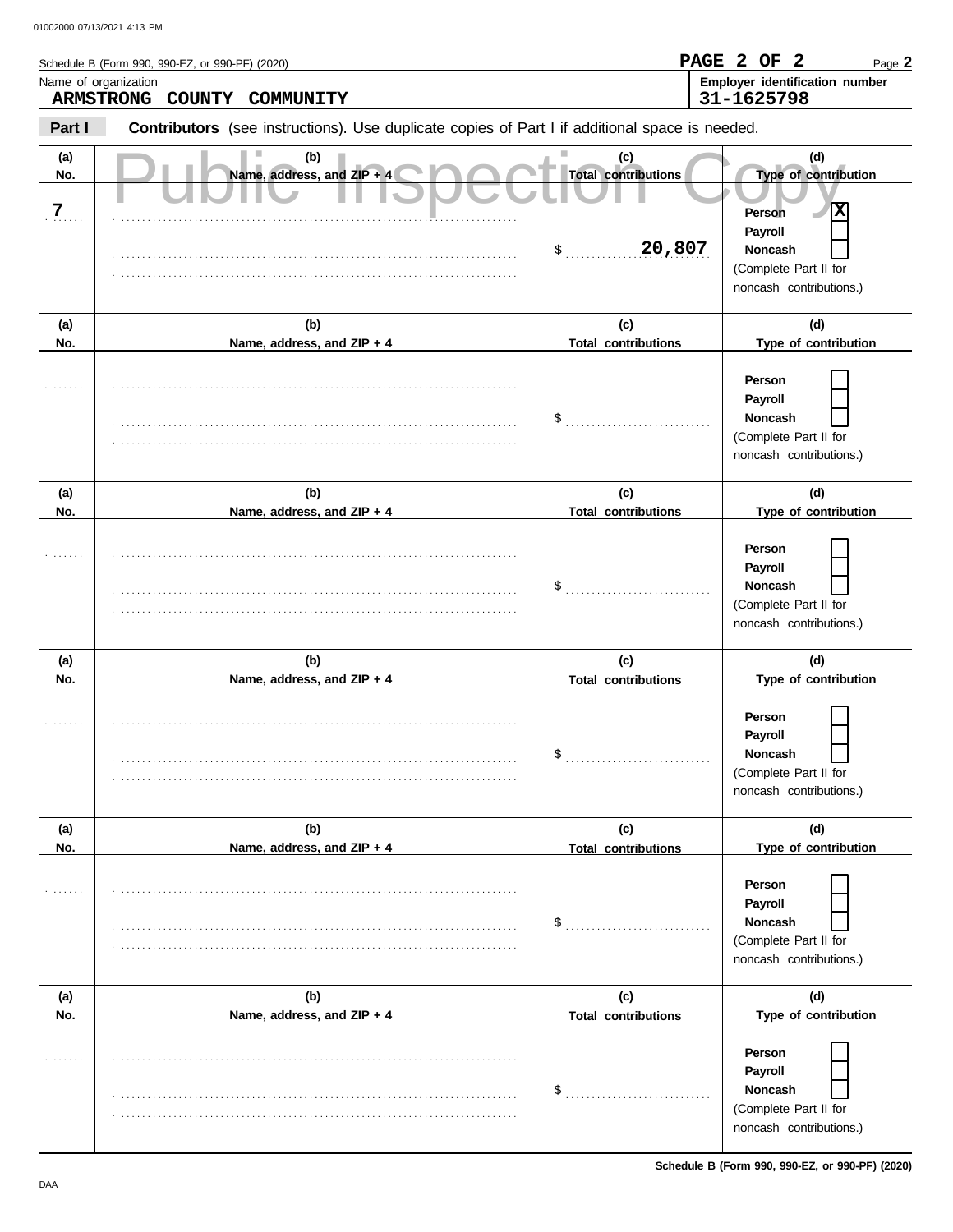|                                                        | <b>SCHEDULE D</b>                         |                                                                                                                                                                                                                                                                        | Supplemental Financial Statements                                                                                                      |                                | OMB No. 1545-0047               |
|--------------------------------------------------------|-------------------------------------------|------------------------------------------------------------------------------------------------------------------------------------------------------------------------------------------------------------------------------------------------------------------------|----------------------------------------------------------------------------------------------------------------------------------------|--------------------------------|---------------------------------|
|                                                        | (Form 990)                                |                                                                                                                                                                                                                                                                        | u Complete if the organization answered "Yes" on Form 990,<br>Part IV, line 6, 7, 8, 9, 10, 11a, 11b, 11c, 11d, 11e, 11f, 12a, or 12b. |                                |                                 |
| Department of the Treasury<br>Internal Revenue Service |                                           |                                                                                                                                                                                                                                                                        | u Attach to Form 990.                                                                                                                  |                                | Open to Public                  |
|                                                        | Name of the organization                  |                                                                                                                                                                                                                                                                        | <b>u</b> Go to <i>www.irs.gov/Form990</i> for instructions and the latest information.                                                 | Employer identification number | <b>Inspection</b>               |
|                                                        | <b>ARMSTRONG</b>                          | <b>COUNTY</b><br><b>COMMUNITY</b>                                                                                                                                                                                                                                      |                                                                                                                                        |                                |                                 |
|                                                        | <b>FOUNDATION</b>                         |                                                                                                                                                                                                                                                                        |                                                                                                                                        | 31-1625798                     |                                 |
|                                                        | Part I                                    | Organizations Maintaining Donor Advised Funds or Other Similar Funds or Accounts.                                                                                                                                                                                      |                                                                                                                                        |                                |                                 |
|                                                        |                                           | Complete if the organization answered "Yes" on Form 990, Part IV, line 6.                                                                                                                                                                                              |                                                                                                                                        |                                |                                 |
|                                                        |                                           |                                                                                                                                                                                                                                                                        | (a) Donor advised funds<br>26                                                                                                          |                                | (b) Funds and other accounts    |
| 1.<br>2                                                |                                           |                                                                                                                                                                                                                                                                        | 12,740                                                                                                                                 |                                |                                 |
| 3                                                      |                                           |                                                                                                                                                                                                                                                                        | 256,825                                                                                                                                |                                |                                 |
| 4                                                      |                                           |                                                                                                                                                                                                                                                                        | 6,303,710                                                                                                                              |                                |                                 |
| 5                                                      |                                           | Did the organization inform all donors and donor advisors in writing that the assets held in donor advised                                                                                                                                                             |                                                                                                                                        |                                |                                 |
|                                                        |                                           |                                                                                                                                                                                                                                                                        |                                                                                                                                        |                                | $ {\bf X} $<br>Yes<br>No        |
| 6                                                      |                                           | Did the organization inform all grantees, donors, and donor advisors in writing that grant funds can be used                                                                                                                                                           |                                                                                                                                        |                                |                                 |
|                                                        |                                           | only for charitable purposes and not for the benefit of the donor or donor advisor, or for any other purpose                                                                                                                                                           |                                                                                                                                        |                                |                                 |
|                                                        |                                           |                                                                                                                                                                                                                                                                        |                                                                                                                                        |                                | x <br><b>Yes</b><br>No          |
|                                                        | Part II                                   | <b>Conservation Easements.</b>                                                                                                                                                                                                                                         |                                                                                                                                        |                                |                                 |
|                                                        |                                           | Complete if the organization answered "Yes" on Form 990, Part IV, line 7.                                                                                                                                                                                              |                                                                                                                                        |                                |                                 |
| 1                                                      |                                           | Purpose(s) of conservation easements held by the organization (check all that apply).                                                                                                                                                                                  |                                                                                                                                        |                                |                                 |
|                                                        |                                           | Preservation of land for public use (for example, recreation or education)                                                                                                                                                                                             | Preservation of a historically important land area                                                                                     |                                |                                 |
|                                                        | Protection of natural habitat             |                                                                                                                                                                                                                                                                        | Preservation of a certified historic structure                                                                                         |                                |                                 |
|                                                        | Preservation of open space                |                                                                                                                                                                                                                                                                        |                                                                                                                                        |                                |                                 |
| 2                                                      |                                           | Complete lines 2a through 2d if the organization held a qualified conservation contribution in the form of a conservation                                                                                                                                              |                                                                                                                                        |                                |                                 |
|                                                        | easement on the last day of the tax year. |                                                                                                                                                                                                                                                                        |                                                                                                                                        |                                | Held at the End of the Tax Year |
| а                                                      | Total number of conservation easements    |                                                                                                                                                                                                                                                                        |                                                                                                                                        | 2a                             |                                 |
| b                                                      |                                           |                                                                                                                                                                                                                                                                        |                                                                                                                                        | 2b                             |                                 |
| c                                                      |                                           | Number of conservation easements on a certified historic structure included in (a) [[[[[ [ [ ]]]                                                                                                                                                                       |                                                                                                                                        | 2c                             |                                 |
|                                                        |                                           | d Number of conservation easements included in (c) acquired after 7/25/06, and not on a                                                                                                                                                                                |                                                                                                                                        |                                |                                 |
|                                                        |                                           | historic structure listed in the National Register                                                                                                                                                                                                                     |                                                                                                                                        | 2d                             |                                 |
| 3                                                      |                                           | Number of conservation easements modified, transferred, released, extinguished, or terminated by the organization during the                                                                                                                                           |                                                                                                                                        |                                |                                 |
|                                                        | tax year $\mathbf{u}$                     |                                                                                                                                                                                                                                                                        |                                                                                                                                        |                                |                                 |
|                                                        |                                           | Number of states where property subject to conservation easement is located u<br>Does the organization have a written policy regarding the periodic monitoring, inspection, handling of                                                                                |                                                                                                                                        |                                |                                 |
| 5                                                      |                                           |                                                                                                                                                                                                                                                                        |                                                                                                                                        |                                |                                 |
| 6                                                      |                                           |                                                                                                                                                                                                                                                                        |                                                                                                                                        |                                |                                 |
|                                                        |                                           | Staff and volunteer hours devoted to monitoring, inspecting, handling of violations, and enforcing conservation easements during the year                                                                                                                              |                                                                                                                                        |                                |                                 |
| 7                                                      | $\mathbf{u}$                              | Amount of expenses incurred in monitoring, inspecting, handling of violations, and enforcing conservation easements during the year                                                                                                                                    |                                                                                                                                        |                                |                                 |
|                                                        | $\mathbf{u} \mathbf{\,}\mathbf{\$}$       |                                                                                                                                                                                                                                                                        |                                                                                                                                        |                                |                                 |
| 8                                                      |                                           | Does each conservation easement reported on line 2(d) above satisfy the requirements of section 170(h)(4)(B)(i)                                                                                                                                                        |                                                                                                                                        |                                |                                 |
|                                                        |                                           |                                                                                                                                                                                                                                                                        |                                                                                                                                        |                                | Yes<br>No                       |
| 9                                                      |                                           | In Part XIII, describe how the organization reports conservation easements in its revenue and expense statement and                                                                                                                                                    |                                                                                                                                        |                                |                                 |
|                                                        |                                           | balance sheet, and include, if applicable, the text of the footnote to the organization's financial statements that describes the                                                                                                                                      |                                                                                                                                        |                                |                                 |
|                                                        |                                           | organization's accounting for conservation easements.                                                                                                                                                                                                                  |                                                                                                                                        |                                |                                 |
|                                                        | Part III                                  | Organizations Maintaining Collections of Art, Historical Treasures, or Other Similar Assets.                                                                                                                                                                           |                                                                                                                                        |                                |                                 |
|                                                        |                                           | Complete if the organization answered "Yes" on Form 990, Part IV, line 8.                                                                                                                                                                                              |                                                                                                                                        |                                |                                 |
|                                                        |                                           | 1a If the organization elected, as permitted under FASB ASC 958, not to report in its revenue statement and balance sheet works                                                                                                                                        |                                                                                                                                        |                                |                                 |
|                                                        |                                           | of art, historical treasures, or other similar assets held for public exhibition, education, or research in furtherance of public                                                                                                                                      |                                                                                                                                        |                                |                                 |
|                                                        |                                           | service, provide in Part XIII the text of the footnote to its financial statements that describes these items.                                                                                                                                                         |                                                                                                                                        |                                |                                 |
| b                                                      |                                           | If the organization elected, as permitted under FASB ASC 958, to report in its revenue statement and balance sheet works of<br>art, historical treasures, or other similar assets held for public exhibition, education, or research in furtherance of public service, |                                                                                                                                        |                                |                                 |
|                                                        |                                           | provide the following amounts relating to these items:                                                                                                                                                                                                                 |                                                                                                                                        |                                |                                 |
|                                                        |                                           |                                                                                                                                                                                                                                                                        |                                                                                                                                        |                                |                                 |
|                                                        |                                           |                                                                                                                                                                                                                                                                        |                                                                                                                                        | u \$                           |                                 |
| 2                                                      | (ii) Assets included in Form 990, Part X  | If the organization received or held works of art, historical treasures, or other similar assets for financial gain, provide the                                                                                                                                       |                                                                                                                                        |                                |                                 |
|                                                        |                                           | following amounts required to be reported under FASB ASC 958 relating to these items:                                                                                                                                                                                  |                                                                                                                                        |                                |                                 |
|                                                        |                                           |                                                                                                                                                                                                                                                                        |                                                                                                                                        | u \$                           |                                 |
|                                                        |                                           |                                                                                                                                                                                                                                                                        |                                                                                                                                        |                                |                                 |
|                                                        |                                           |                                                                                                                                                                                                                                                                        |                                                                                                                                        |                                |                                 |

**For Paperwork Reduction Act Notice, see the Instructions for Form 990.**<br><sub>DAA</sub>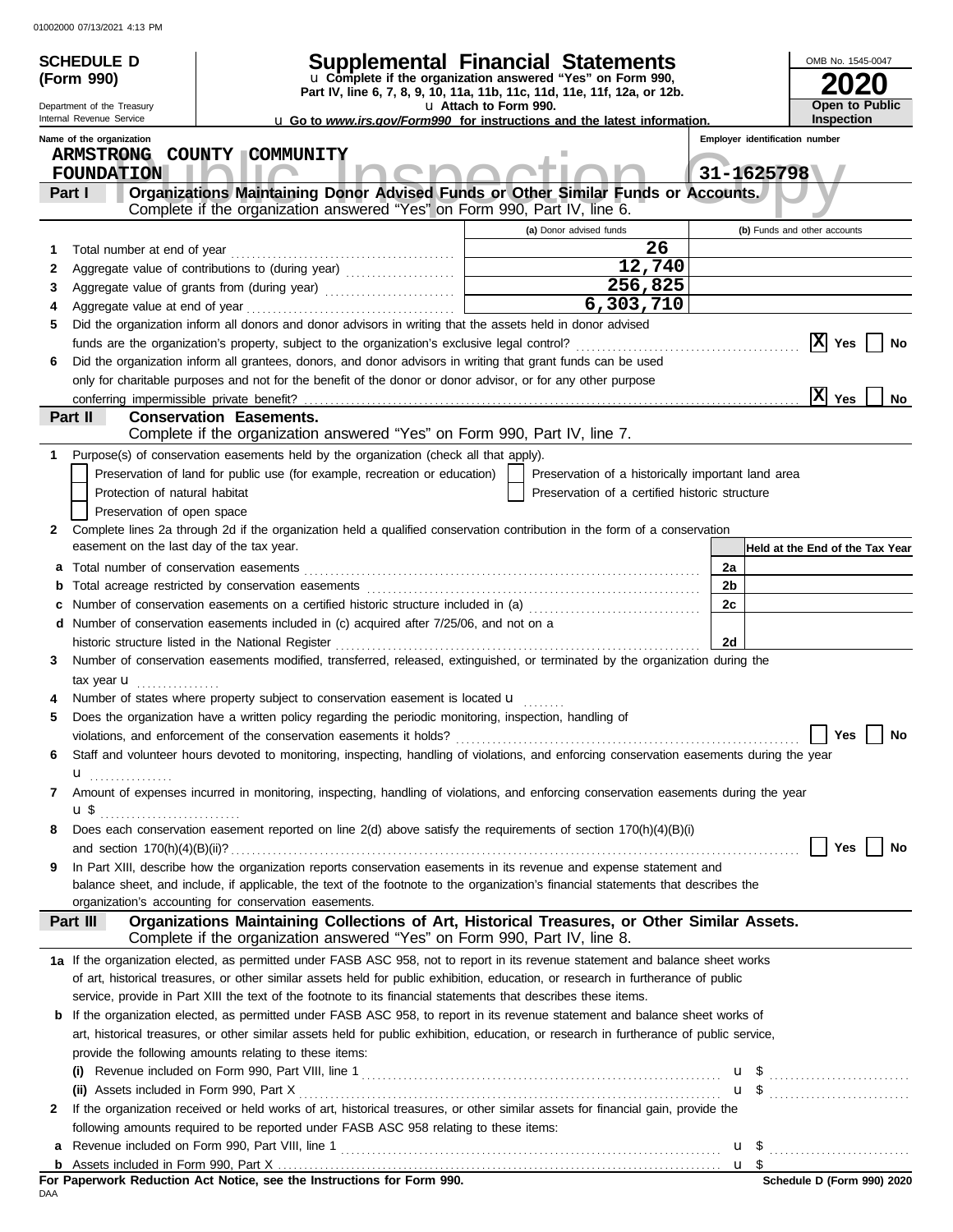|   | Schedule D (Form 990) 2020                                                                                                                                                    | ARMSTRONG COUNTY COMMUNITY       |                             |                                 | 31-1625798      |                      |         |                     |         | Page 2 |
|---|-------------------------------------------------------------------------------------------------------------------------------------------------------------------------------|----------------------------------|-----------------------------|---------------------------------|-----------------|----------------------|---------|---------------------|---------|--------|
|   | Organizations Maintaining Collections of Art, Historical Treasures, or Other Similar Assets (continued)<br>Part III                                                           |                                  |                             |                                 |                 |                      |         |                     |         |        |
|   | 3 Using the organization's acquisition, accession, and other records, check any of the following that make significant use of its<br>collection items (check all that apply): |                                  |                             |                                 |                 |                      |         |                     |         |        |
| a | Public exhibition                                                                                                                                                             | d                                | Loan or exchange program    |                                 |                 |                      |         |                     |         |        |
| b | Scholarly research                                                                                                                                                            | е                                | Other                       |                                 |                 |                      |         |                     |         |        |
| c | Preservation for future generations                                                                                                                                           |                                  |                             |                                 |                 |                      |         |                     |         |        |
|   | Provide a description of the organization's collections and explain how they further the organization's exempt purpose in Part                                                |                                  |                             |                                 |                 |                      |         |                     |         |        |
|   | XIII.                                                                                                                                                                         |                                  |                             |                                 |                 |                      |         |                     |         |        |
|   | 5 During the year, did the organization solicit or receive donations of art, historical treasures, or other similar                                                           |                                  |                             |                                 |                 |                      |         |                     |         |        |
|   |                                                                                                                                                                               |                                  |                             |                                 |                 |                      |         | Yes                 |         | No     |
|   | <b>Escrow and Custodial Arrangements.</b><br>Part IV                                                                                                                          |                                  |                             |                                 |                 |                      |         |                     |         |        |
|   | Complete if the organization answered "Yes" on Form 990, Part IV, line 9, or reported an amount on Form                                                                       |                                  |                             |                                 |                 |                      |         |                     |         |        |
|   | 990, Part X, line 21.                                                                                                                                                         |                                  |                             |                                 |                 |                      |         |                     |         |        |
|   | 1a Is the organization an agent, trustee, custodian or other intermediary for contributions or other assets not                                                               |                                  |                             |                                 |                 |                      |         |                     |         |        |
|   | included on Form 990, Part X?                                                                                                                                                 |                                  |                             |                                 |                 |                      |         | Yes                 |         | No     |
|   | <b>b</b> If "Yes," explain the arrangement in Part XIII and complete the following table:                                                                                     |                                  |                             |                                 |                 |                      |         |                     |         |        |
|   |                                                                                                                                                                               |                                  |                             |                                 |                 |                      |         | Amount              |         |        |
|   | c Beginning balance                                                                                                                                                           |                                  |                             |                                 |                 | 1c                   |         |                     |         |        |
|   |                                                                                                                                                                               |                                  |                             |                                 |                 | 1 <sub>d</sub>       |         |                     |         |        |
|   |                                                                                                                                                                               |                                  |                             |                                 |                 | 1е                   |         |                     |         |        |
| f |                                                                                                                                                                               |                                  |                             |                                 |                 | 1f                   |         |                     |         |        |
|   | 2a Did the organization include an amount on Form 990, Part X, line 21, for escrow or custodial account liability?                                                            |                                  |                             |                                 |                 |                      |         | <b>Yes</b>          |         | No     |
|   | b If "Yes," explain the arrangement in Part XIII. Check here if the explanation has been provided on Part XIII                                                                |                                  |                             |                                 |                 |                      |         |                     |         |        |
|   | Part V<br><b>Endowment Funds.</b><br>Complete if the organization answered "Yes" on Form 990, Part IV, line 10.                                                               |                                  |                             |                                 |                 |                      |         |                     |         |        |
|   |                                                                                                                                                                               |                                  |                             |                                 |                 | (d) Three years back |         | (e) Four years back |         |        |
|   |                                                                                                                                                                               | (a) Current year<br>12, 154, 408 | (b) Prior year<br>8,315,460 | (c) Two years back<br>9,014,699 |                 | 7,613,561            |         | 7,211,340           |         |        |
|   | 1a Beginning of year balance                                                                                                                                                  | 490,001                          | 2,627,500                   |                                 | 436,994         |                      | 802,094 |                     | 383,751 |        |
|   | <b>b</b> Contributions                                                                                                                                                        |                                  |                             |                                 |                 |                      |         |                     |         |        |
|   | c Net investment earnings, gains, and                                                                                                                                         | 1,500,380                        | 1,913,690                   |                                 | 462,638         | 1,322,377            |         |                     | 520,239 |        |
|   | losses<br>d Grants or scholarships                                                                                                                                            | 749,937                          | 585,470                     |                                 | 591,564         |                      | 529,943 |                     | 439,291 |        |
|   | e Other expenditures for facilities and                                                                                                                                       |                                  |                             |                                 |                 |                      |         |                     |         |        |
|   |                                                                                                                                                                               | 46,090                           | 51,962                      |                                 | 20,631          |                      | 138,279 |                     | 10,673  |        |
|   | programs<br>f Administrative expenses                                                                                                                                         | 80,582                           | 64,810                      |                                 | 61,400          |                      | 55,111  |                     | 51,805  |        |
| a | End of year balance                                                                                                                                                           | 13,268,180                       | 12, 154, 408                | 8,315,460                       |                 | 9,014,699            |         | 7,613,561           |         |        |
| 2 | Provide the estimated percentage of the current year end balance (line 1g, column (a)) held as:                                                                               |                                  |                             |                                 |                 |                      |         |                     |         |        |
|   | a Board designated or quasi-endowment u                                                                                                                                       | %                                |                             |                                 |                 |                      |         |                     |         |        |
|   | Permanent endowment u 100.00 %                                                                                                                                                |                                  |                             |                                 |                 |                      |         |                     |         |        |
| c | Term endowment <b>u</b> %                                                                                                                                                     |                                  |                             |                                 |                 |                      |         |                     |         |        |
|   | The percentages on lines 2a, 2b, and 2c should equal 100%.                                                                                                                    |                                  |                             |                                 |                 |                      |         |                     |         |        |
|   | 3a Are there endowment funds not in the possession of the organization that are held and administered for the                                                                 |                                  |                             |                                 |                 |                      |         |                     |         |        |
|   | organization by:                                                                                                                                                              |                                  |                             |                                 |                 |                      |         |                     | Yes     | No     |
|   | (i) Unrelated organizations                                                                                                                                                   |                                  |                             |                                 |                 |                      |         | 3a(i)               |         | X      |
|   |                                                                                                                                                                               |                                  |                             |                                 |                 |                      |         | 3a(ii)              |         | X      |
|   |                                                                                                                                                                               |                                  |                             |                                 |                 |                      |         | 3b                  |         |        |
|   | Describe in Part XIII the intended uses of the organization's endowment funds.                                                                                                |                                  |                             |                                 |                 |                      |         |                     |         |        |
|   | Part VI<br>Land, Buildings, and Equipment.                                                                                                                                    |                                  |                             |                                 |                 |                      |         |                     |         |        |
|   | Complete if the organization answered "Yes" on Form 990, Part IV, line 11a. See Form 990, Part X, line 10.                                                                    |                                  |                             |                                 |                 |                      |         |                     |         |        |
|   | Description of property                                                                                                                                                       | (a) Cost or other basis          | (b) Cost or other basis     |                                 | (c) Accumulated |                      |         | (d) Book value      |         |        |
|   |                                                                                                                                                                               | (investment)                     | (other)                     |                                 | depreciation    |                      |         |                     |         |        |
|   | <b>1a</b> Land                                                                                                                                                                |                                  |                             |                                 |                 |                      |         |                     |         |        |
|   |                                                                                                                                                                               |                                  |                             |                                 |                 |                      |         |                     |         |        |
|   | c Leasehold improvements                                                                                                                                                      |                                  |                             |                                 |                 |                      |         |                     |         |        |
|   |                                                                                                                                                                               |                                  |                             |                                 |                 |                      |         |                     |         |        |
|   |                                                                                                                                                                               |                                  |                             | $\overline{20,000}$             |                 | 20,000               |         |                     |         |        |
|   |                                                                                                                                                                               |                                  |                             |                                 |                 | $\mathbf u$          |         |                     |         |        |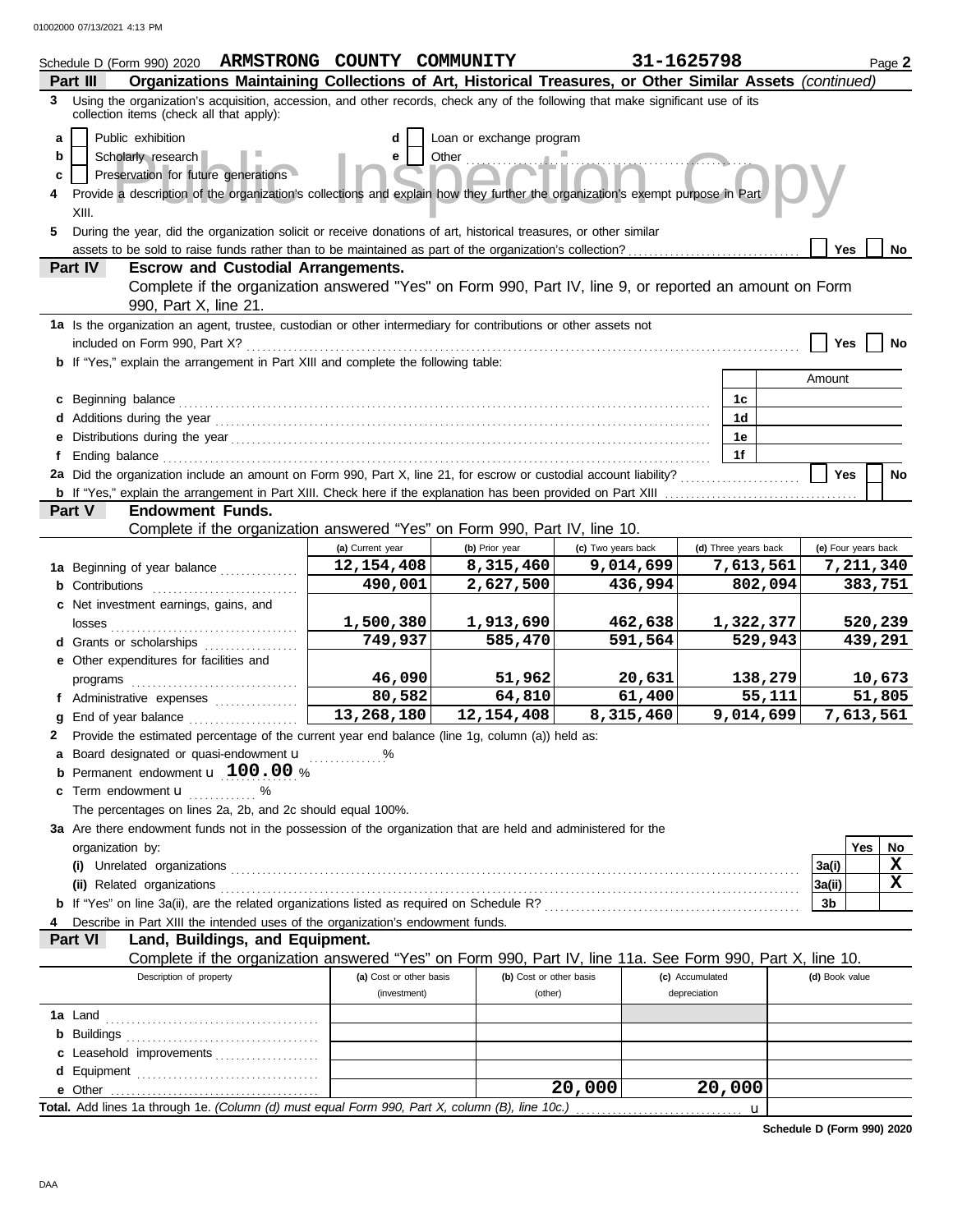| Schedule D (Form 990) 2020 |                                                                    | ARMSTRONG COUNTY COMMUNITY              |                 |             |                | 31-1625798                                                                                                 | Page 3         |
|----------------------------|--------------------------------------------------------------------|-----------------------------------------|-----------------|-------------|----------------|------------------------------------------------------------------------------------------------------------|----------------|
| Part VII                   |                                                                    | <b>Investments - Other Securities.</b>  |                 |             |                |                                                                                                            |                |
|                            |                                                                    |                                         |                 |             |                | Complete if the organization answered "Yes" on Form 990, Part IV, line 11b. See Form 990, Part X, line 12. |                |
|                            |                                                                    | (a) Description of security or category |                 |             | (b) Book value | (c) Method of valuation:                                                                                   |                |
|                            |                                                                    | (including name of security)            |                 |             |                | Cost or end-of-year market value                                                                           |                |
| (1) Financial derivatives  |                                                                    |                                         |                 |             |                |                                                                                                            |                |
| $(3)$ Other                | (2) Closely held equity interests                                  |                                         |                 |             |                |                                                                                                            |                |
| (A)                        |                                                                    |                                         |                 |             |                |                                                                                                            |                |
| (B)                        |                                                                    |                                         |                 |             |                |                                                                                                            |                |
| (C)                        |                                                                    |                                         |                 |             |                |                                                                                                            |                |
| $\mathcal{L}(\mathsf{D})$  |                                                                    |                                         |                 |             |                |                                                                                                            |                |
| $\mathcal{L}(\mathsf{E})$  |                                                                    |                                         |                 |             |                |                                                                                                            |                |
| (F)                        |                                                                    |                                         |                 |             |                |                                                                                                            |                |
| (G)                        |                                                                    |                                         |                 |             |                |                                                                                                            |                |
| (H)                        |                                                                    |                                         |                 |             |                |                                                                                                            |                |
|                            | Total. (Column (b) must equal Form 990, Part X, col. (B) line 12.) |                                         |                 | u           |                |                                                                                                            |                |
| Part VIII                  |                                                                    | Investments - Program Related.          |                 |             |                | Complete if the organization answered "Yes" on Form 990, Part IV, line 11c. See Form 990, Part X, line 13. |                |
|                            |                                                                    | (a) Description of investment           |                 |             | (b) Book value | (c) Method of valuation:                                                                                   |                |
|                            |                                                                    |                                         |                 |             |                | Cost or end-of-year market value                                                                           |                |
| (1)                        |                                                                    |                                         |                 |             |                |                                                                                                            |                |
| (2)                        |                                                                    |                                         |                 |             |                |                                                                                                            |                |
| (3)                        |                                                                    |                                         |                 |             |                |                                                                                                            |                |
| (4)                        |                                                                    |                                         |                 |             |                |                                                                                                            |                |
| (5)                        |                                                                    |                                         |                 |             |                |                                                                                                            |                |
| (6)                        |                                                                    |                                         |                 |             |                |                                                                                                            |                |
| (7)                        |                                                                    |                                         |                 |             |                |                                                                                                            |                |
| (8)                        |                                                                    |                                         |                 |             |                |                                                                                                            |                |
| (9)                        | Total. (Column (b) must equal Form 990, Part X, col. (B) line 13.) |                                         |                 | $\mathbf u$ |                |                                                                                                            |                |
| Part IX                    | Other Assets.                                                      |                                         |                 |             |                |                                                                                                            |                |
|                            |                                                                    |                                         |                 |             |                | Complete if the organization answered "Yes" on Form 990, Part IV, line 11d. See Form 990, Part X, line 15. |                |
|                            |                                                                    |                                         | (a) Description |             |                |                                                                                                            | (b) Book value |
| (1)                        |                                                                    |                                         |                 |             |                |                                                                                                            |                |
| (2)                        |                                                                    |                                         |                 |             |                |                                                                                                            |                |
| (3)                        |                                                                    |                                         |                 |             |                |                                                                                                            |                |
| (4)                        |                                                                    |                                         |                 |             |                |                                                                                                            |                |
| (5)                        |                                                                    |                                         |                 |             |                |                                                                                                            |                |
| (6)<br>(7)                 |                                                                    |                                         |                 |             |                |                                                                                                            |                |
| (8)                        |                                                                    |                                         |                 |             |                |                                                                                                            |                |
| (9)                        |                                                                    |                                         |                 |             |                |                                                                                                            |                |
|                            | Total. (Column (b) must equal Form 990, Part X, col. (B) line 15.) |                                         |                 |             |                | u                                                                                                          |                |
| Part X                     | Other Liabilities.                                                 |                                         |                 |             |                |                                                                                                            |                |
|                            |                                                                    |                                         |                 |             |                | Complete if the organization answered "Yes" on Form 990, Part IV, line 11e or 11f. See Form 990, Part X,   |                |
|                            | line 25.                                                           |                                         |                 |             |                |                                                                                                            |                |
| 1.                         |                                                                    | (a) Description of liability            |                 |             |                |                                                                                                            | (b) Book value |
| (1)                        | Federal income taxes                                               |                                         |                 |             |                |                                                                                                            |                |
| (2)                        |                                                                    |                                         |                 |             |                |                                                                                                            |                |
| (3)<br>(4)                 |                                                                    |                                         |                 |             |                |                                                                                                            |                |
| (5)                        |                                                                    |                                         |                 |             |                |                                                                                                            |                |
| (6)                        |                                                                    |                                         |                 |             |                |                                                                                                            |                |
| (7)                        |                                                                    |                                         |                 |             |                |                                                                                                            |                |
| (8)                        |                                                                    |                                         |                 |             |                |                                                                                                            |                |
| (9)                        |                                                                    |                                         |                 |             |                |                                                                                                            |                |
|                            | Total. (Column (b) must equal Form 990, Part X, col. (B) line 25.) |                                         |                 |             |                | u                                                                                                          |                |

Liability for uncertain tax positions. In Part XIII, provide the text of the footnote to the organization's financial statements that reports the **2.** organization's liability for uncertain tax positions under FASB ASC 740. Check here if the text of the footnote has been provided in Part XIII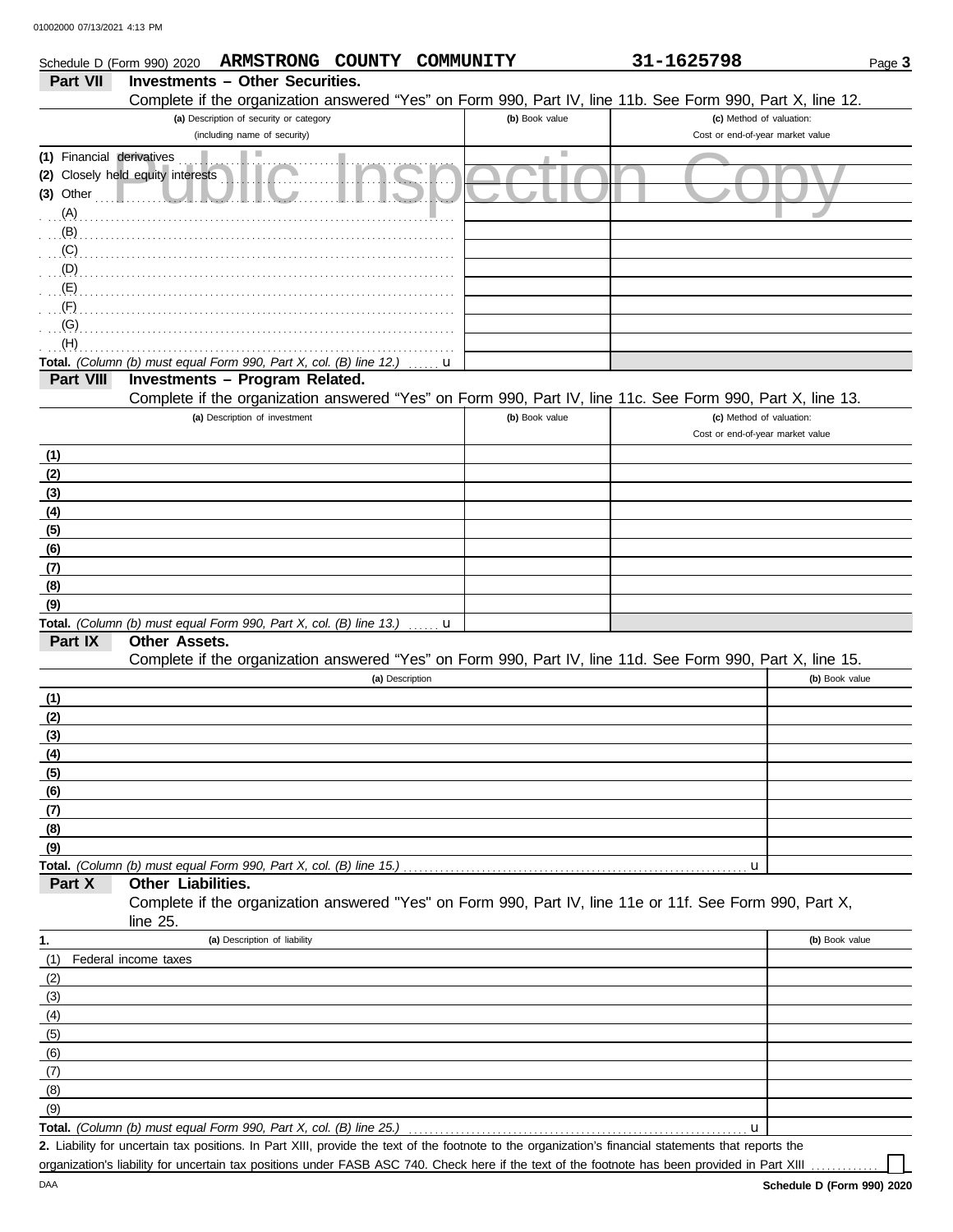|        | Schedule D (Form 990) 2020 ARMSTRONG COUNTY COMMUNITY                                                                                              |                      | 31-1625798 |              | Page 4                 |
|--------|----------------------------------------------------------------------------------------------------------------------------------------------------|----------------------|------------|--------------|------------------------|
|        | Reconciliation of Revenue per Audited Financial Statements With Revenue per Return.<br>Part XI                                                     |                      |            |              |                        |
|        | Complete if the organization answered "Yes" on Form 990, Part IV, line 12a.                                                                        |                      |            |              |                        |
| 1      | Total revenue, gains, and other support per audited financial statements                                                                           |                      |            | 1            | $\sqrt{2,093,155}$     |
| 2      | Amounts included on line 1 but not on Form 990, Part VIII, line 12:                                                                                |                      | $-208,910$ |              |                        |
|        | a Net unrealized gains (losses) on investments<br>Donated services and use of facilities                                                           | 2a<br>2 <sub>b</sub> |            |              |                        |
| b      |                                                                                                                                                    | 2c                   |            |              |                        |
| c<br>d | Recoveries of prior year grants <b>the contract of the contract of prior</b>                                                                       | 2d                   |            |              |                        |
| е      |                                                                                                                                                    |                      |            | 2e           | $-208,910$             |
| 3      |                                                                                                                                                    |                      |            | 3            | $\overline{2,302,065}$ |
| 4      | Amounts included on Form 990, Part VIII, line 12, but not on line 1:                                                                               |                      |            |              |                        |
|        | a Investment expenses not included on Form 990, Part VIII, line 7b                                                                                 | 4a                   | 80,582     |              |                        |
|        |                                                                                                                                                    | 4 <sub>b</sub>       |            |              |                        |
|        | c Add lines 4a and 4b                                                                                                                              |                      |            | 4c           | 80,582                 |
| 5.     |                                                                                                                                                    |                      |            | 5            | 2,382,647              |
|        | Reconciliation of Expenses per Audited Financial Statements With Expenses per Return.<br>Part XII                                                  |                      |            |              |                        |
|        | Complete if the organization answered "Yes" on Form 990, Part IV, line 12a.                                                                        |                      |            |              |                        |
| 1      | Total expenses and losses per audited financial statements                                                                                         |                      |            | $\mathbf{1}$ | 930,328                |
| 2      | Amounts included on line 1 but not on Form 990, Part IX, line 25:                                                                                  |                      |            |              |                        |
|        |                                                                                                                                                    | 2a                   |            |              |                        |
| b      |                                                                                                                                                    | 2 <sub>b</sub>       |            |              |                        |
|        |                                                                                                                                                    | 2c                   |            |              |                        |
|        |                                                                                                                                                    | 2d                   |            |              |                        |
|        |                                                                                                                                                    |                      |            | 2e           |                        |
| 3      |                                                                                                                                                    |                      |            | 3            | 930,328                |
| 4      | Amounts included on Form 990, Part IX, line 25, but not on line 1:                                                                                 |                      |            |              |                        |
|        | a Investment expenses not included on Form 990, Part VIII, line 7b                                                                                 | 4a                   | 80,582     |              |                        |
|        |                                                                                                                                                    | 4 <sub>b</sub>       |            |              |                        |
|        | c Add lines 4a and 4b                                                                                                                              |                      |            | 4c           | 80,582                 |
|        |                                                                                                                                                    |                      |            | 5            | 1,010,910              |
|        | Part XIII Supplemental Information.                                                                                                                |                      |            |              |                        |
|        | Provide the descriptions required for Part II, lines 3, 5, and 9; Part III, lines 1a and 4; Part IV, lines 1b and 2b; Part V, line 4; Part X, line |                      |            |              |                        |
|        | 2; Part XI, lines 2d and 4b; and Part XII, lines 2d and 4b. Also complete this part to provide any additional information.                         |                      |            |              |                        |
|        |                                                                                                                                                    |                      |            |              |                        |
|        |                                                                                                                                                    |                      |            |              |                        |
|        |                                                                                                                                                    |                      |            |              |                        |
|        |                                                                                                                                                    |                      |            |              |                        |
|        |                                                                                                                                                    |                      |            |              |                        |
|        |                                                                                                                                                    |                      |            |              |                        |
|        |                                                                                                                                                    |                      |            |              |                        |
|        |                                                                                                                                                    |                      |            |              |                        |
|        |                                                                                                                                                    |                      |            |              |                        |
|        |                                                                                                                                                    |                      |            |              |                        |
|        |                                                                                                                                                    |                      |            |              |                        |
|        |                                                                                                                                                    |                      |            |              |                        |
|        |                                                                                                                                                    |                      |            |              |                        |
|        |                                                                                                                                                    |                      |            |              |                        |
|        |                                                                                                                                                    |                      |            |              |                        |
|        |                                                                                                                                                    |                      |            |              |                        |
|        |                                                                                                                                                    |                      |            |              |                        |
|        |                                                                                                                                                    |                      |            |              |                        |
|        |                                                                                                                                                    |                      |            |              |                        |
|        |                                                                                                                                                    |                      |            |              |                        |
|        |                                                                                                                                                    |                      |            |              |                        |
|        |                                                                                                                                                    |                      |            |              |                        |
|        |                                                                                                                                                    |                      |            |              |                        |
|        |                                                                                                                                                    |                      |            |              |                        |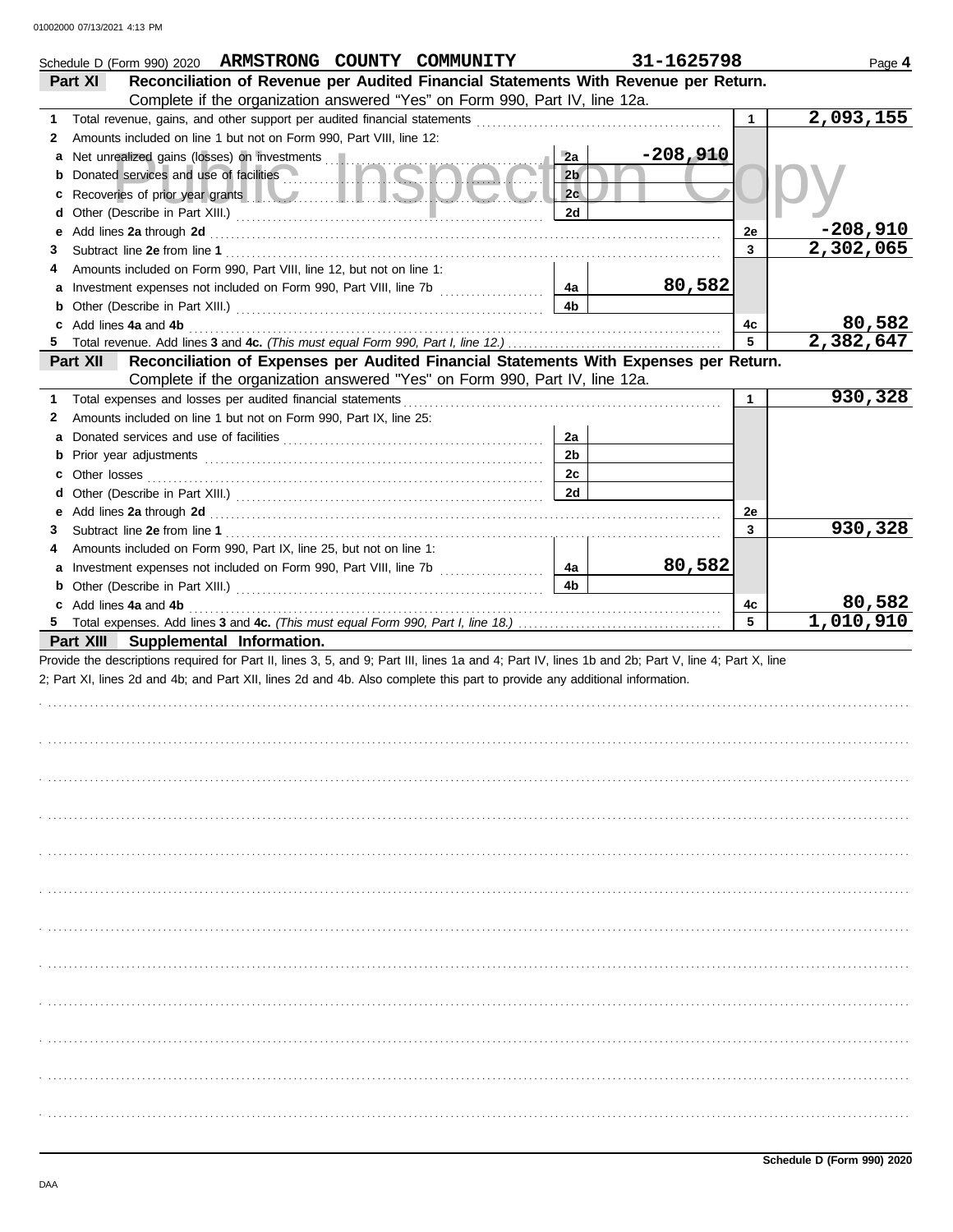|  |                                                | Schedule D (Form 990) 2020 ARMSTRONG COUNTY COMMUNITY | 31-1625798                    | Page 5 |
|--|------------------------------------------------|-------------------------------------------------------|-------------------------------|--------|
|  | Part XIII Supplemental Information (continued) |                                                       |                               |        |
|  |                                                |                                                       |                               |        |
|  |                                                |                                                       |                               |        |
|  |                                                |                                                       |                               |        |
|  |                                                |                                                       | <b>Public Inspection Copy</b> |        |
|  |                                                |                                                       |                               |        |
|  |                                                |                                                       |                               |        |
|  |                                                |                                                       |                               |        |
|  |                                                |                                                       |                               |        |
|  |                                                |                                                       |                               |        |
|  |                                                |                                                       |                               |        |
|  |                                                |                                                       |                               |        |
|  |                                                |                                                       |                               |        |
|  |                                                |                                                       |                               |        |
|  |                                                |                                                       |                               |        |
|  |                                                |                                                       |                               |        |
|  |                                                |                                                       |                               |        |
|  |                                                |                                                       |                               |        |
|  |                                                |                                                       |                               |        |
|  |                                                |                                                       |                               |        |
|  |                                                |                                                       |                               |        |
|  |                                                |                                                       |                               |        |
|  |                                                |                                                       |                               |        |
|  |                                                |                                                       |                               |        |
|  |                                                |                                                       |                               |        |
|  |                                                |                                                       |                               |        |
|  |                                                |                                                       |                               |        |
|  |                                                |                                                       |                               |        |
|  |                                                |                                                       |                               |        |
|  |                                                |                                                       |                               |        |
|  |                                                |                                                       |                               |        |
|  |                                                |                                                       |                               |        |
|  |                                                |                                                       |                               |        |
|  |                                                |                                                       |                               |        |
|  |                                                |                                                       |                               |        |
|  |                                                |                                                       |                               |        |
|  |                                                |                                                       |                               |        |
|  |                                                |                                                       |                               |        |
|  |                                                |                                                       |                               |        |
|  |                                                |                                                       |                               |        |
|  |                                                |                                                       |                               |        |
|  |                                                |                                                       |                               |        |
|  |                                                |                                                       |                               |        |
|  |                                                |                                                       |                               |        |
|  |                                                |                                                       |                               |        |
|  |                                                |                                                       |                               |        |
|  |                                                |                                                       |                               |        |
|  |                                                |                                                       |                               |        |
|  |                                                |                                                       |                               |        |
|  |                                                |                                                       |                               |        |
|  |                                                |                                                       |                               |        |
|  |                                                |                                                       |                               |        |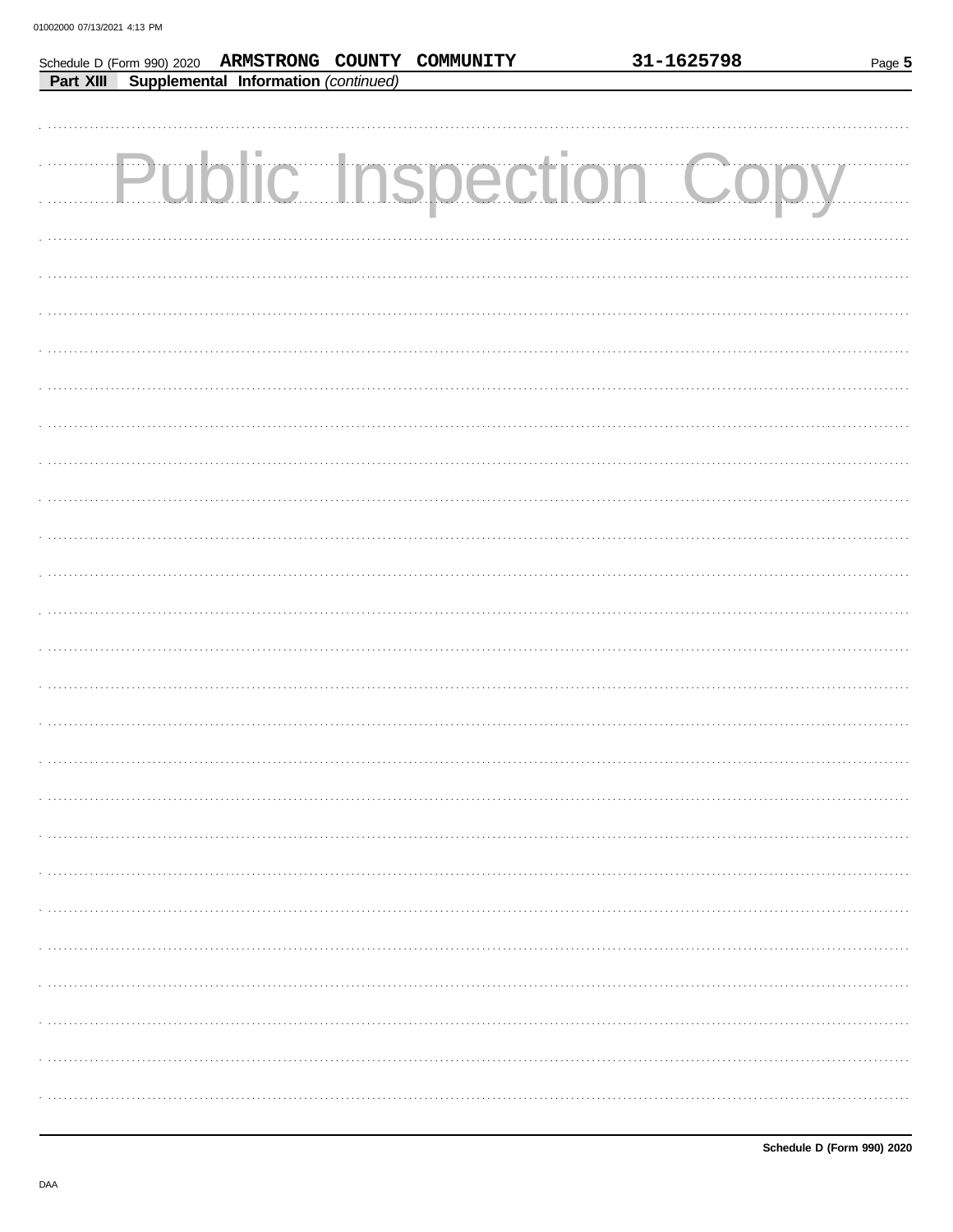| <b>SCHEDULE I</b>                                                                                                                                                                                                                                                                                             |                                                                                                                   |                                       | Grants and Other Assistance to Organizations, |                                       |                                                             |                                          |                       | OMB No. 1545-0047                     |
|---------------------------------------------------------------------------------------------------------------------------------------------------------------------------------------------------------------------------------------------------------------------------------------------------------------|-------------------------------------------------------------------------------------------------------------------|---------------------------------------|-----------------------------------------------|---------------------------------------|-------------------------------------------------------------|------------------------------------------|-----------------------|---------------------------------------|
| (Form 990)<br>Governments, and Individuals in the United States                                                                                                                                                                                                                                               |                                                                                                                   |                                       |                                               |                                       |                                                             |                                          |                       | 2020                                  |
| Complete if the organization answered "Yes" on Form 990, Part IV, line 21 or 22.                                                                                                                                                                                                                              |                                                                                                                   |                                       |                                               |                                       |                                                             |                                          |                       | Open to Public                        |
| u Attach to Form 990.<br>Department of the Treasury<br>u Go to www.irs.gov/Form990 for the latest information.                                                                                                                                                                                                |                                                                                                                   |                                       |                                               |                                       |                                                             |                                          |                       |                                       |
| Internal Revenue Service                                                                                                                                                                                                                                                                                      |                                                                                                                   |                                       |                                               |                                       |                                                             |                                          |                       | Inspection                            |
| ARMSTRONG COUNTY<br><b>COMMUNITY</b><br>Employer identification number<br>Name of the organization<br><b>FOUNDATION</b><br>31-1625798                                                                                                                                                                         |                                                                                                                   |                                       |                                               |                                       |                                                             |                                          |                       |                                       |
| <b>General Information on Grants and Assistance</b><br>Part I                                                                                                                                                                                                                                                 |                                                                                                                   |                                       |                                               |                                       |                                                             |                                          |                       |                                       |
| Does the organization maintain records to substantiate the amount of the grants or assistance, the grantees' eligibility for the grants or assistance, and<br>$\mathbf 1$<br>X Yes<br>∣ No<br>2 Describe in Part IV the organization's procedures for monitoring the use of grant funds in the United States. |                                                                                                                   |                                       |                                               |                                       |                                                             |                                          |                       |                                       |
| Grants and Other Assistance to Domestic Organizations and Domestic Governments. Complete if the organization answered "Yes" on Form 990,<br>Part II                                                                                                                                                           |                                                                                                                   |                                       |                                               |                                       |                                                             |                                          |                       |                                       |
| Part IV, line 21, for any recipient that received more than \$5,000. Part II can be duplicated if additional space is needed.                                                                                                                                                                                 |                                                                                                                   |                                       |                                               |                                       |                                                             |                                          |                       |                                       |
| (a) Name and address of organization<br>$\mathbf{1}$<br>or government                                                                                                                                                                                                                                         | $(b)$ EIN                                                                                                         | (c) IRC<br>section<br>(if applicable) | (d) Amount of cash<br>grant                   | (e) Amount of non-<br>cash assistance | (f) Method of valuation<br>(book, FMV, appraisal,<br>other) | (q) Description of<br>noncash assistance |                       | (h) Purpose of grant<br>or assistance |
| (1) RICHARD G. SNYDER YMCA                                                                                                                                                                                                                                                                                    |                                                                                                                   |                                       |                                               |                                       |                                                             |                                          |                       |                                       |
| 1150 N WATER ST                                                                                                                                                                                                                                                                                               |                                                                                                                   |                                       |                                               |                                       |                                                             |                                          | OPERATING FUND        |                                       |
| PA 16201<br><b>KITTANNING</b>                                                                                                                                                                                                                                                                                 | 25-1034424                                                                                                        |                                       | 207,310                                       |                                       |                                                             |                                          |                       |                                       |
| (2) ST. JOHN'S LUTHERAN CHURCH                                                                                                                                                                                                                                                                                |                                                                                                                   |                                       |                                               |                                       |                                                             |                                          |                       |                                       |
| 218 N JEFFERSON ST                                                                                                                                                                                                                                                                                            |                                                                                                                   |                                       |                                               |                                       |                                                             |                                          | <b>OPERATING FUND</b> |                                       |
| <b>KITTANNING</b><br>PA 16201                                                                                                                                                                                                                                                                                 | 25-1044103                                                                                                        |                                       | 10,000                                        |                                       |                                                             |                                          |                       |                                       |
| (3) FORD CITY PUBLIC LIBRARY                                                                                                                                                                                                                                                                                  |                                                                                                                   |                                       |                                               |                                       |                                                             |                                          |                       |                                       |
| 1136 4TH AVE                                                                                                                                                                                                                                                                                                  |                                                                                                                   |                                       |                                               |                                       |                                                             |                                          | <b>OPERATING FUND</b> |                                       |
| PA 16226<br>FORD CITY                                                                                                                                                                                                                                                                                         | 25-6001470                                                                                                        |                                       | 7,250                                         |                                       |                                                             |                                          |                       |                                       |
| (4) HAVIN                                                                                                                                                                                                                                                                                                     |                                                                                                                   |                                       |                                               |                                       |                                                             |                                          |                       |                                       |
| PO BOX 983                                                                                                                                                                                                                                                                                                    |                                                                                                                   |                                       |                                               |                                       |                                                             |                                          | <b>OPERATING FUND</b> |                                       |
| PA 16201<br><b>KITTANNING</b>                                                                                                                                                                                                                                                                                 | 25-1393025                                                                                                        |                                       | 26,195                                        |                                       |                                                             |                                          |                       |                                       |
| (5) TRINITY CHRISTIAN SCHOOL                                                                                                                                                                                                                                                                                  |                                                                                                                   |                                       |                                               |                                       |                                                             |                                          |                       |                                       |
| 200 TRINITY WAY                                                                                                                                                                                                                                                                                               |                                                                                                                   |                                       |                                               |                                       |                                                             |                                          | <b>OPERATING FUND</b> |                                       |
| WV 26507<br><b>MORGANTOWN</b>                                                                                                                                                                                                                                                                                 | 30-0637587                                                                                                        |                                       | 21,250                                        |                                       |                                                             |                                          |                       |                                       |
| (6) ARMSTRONG COUNTY COMMUNITY ACTION A                                                                                                                                                                                                                                                                       |                                                                                                                   |                                       |                                               |                                       |                                                             |                                          |                       |                                       |
| 705 BUTLER RD                                                                                                                                                                                                                                                                                                 |                                                                                                                   |                                       |                                               |                                       |                                                             |                                          | <b>OPERATING FUND</b> |                                       |
| <b>KITTANNING</b><br>PA 16201                                                                                                                                                                                                                                                                                 | 25-6069264                                                                                                        |                                       | 22,950                                        |                                       |                                                             |                                          |                       |                                       |
| (7) BLESSINGS IN A BACKPACK                                                                                                                                                                                                                                                                                   |                                                                                                                   |                                       |                                               |                                       |                                                             |                                          |                       |                                       |
| 210 CARPENTER RD                                                                                                                                                                                                                                                                                              |                                                                                                                   |                                       |                                               |                                       |                                                             |                                          | <b>OPERATING FUND</b> |                                       |
| <b>KITTANNING</b><br>PA 16201                                                                                                                                                                                                                                                                                 | 26-1964620                                                                                                        |                                       | 6,250                                         |                                       |                                                             |                                          |                       |                                       |
| (8) EYE AND EAR FOUNDATION INC                                                                                                                                                                                                                                                                                |                                                                                                                   |                                       |                                               |                                       |                                                             |                                          |                       |                                       |
| 203 LOTHROP ST STE 251                                                                                                                                                                                                                                                                                        |                                                                                                                   |                                       |                                               |                                       |                                                             |                                          | <b>OPERATING FUND</b> |                                       |
| <b>PITTSBURGH</b><br>PA 15213                                                                                                                                                                                                                                                                                 | 25-1439732                                                                                                        |                                       | 20,000                                        |                                       |                                                             |                                          |                       |                                       |
| (9) FREEPORT MEALS ON WHEELS                                                                                                                                                                                                                                                                                  |                                                                                                                   |                                       |                                               |                                       |                                                             |                                          |                       |                                       |
| 211 FOURTH STREET                                                                                                                                                                                                                                                                                             |                                                                                                                   |                                       |                                               |                                       |                                                             |                                          | <b>OPERATING FUND</b> |                                       |
| PA 16229<br><b>FREEPORT</b>                                                                                                                                                                                                                                                                                   | 27-0583556                                                                                                        |                                       | 6,000                                         |                                       |                                                             |                                          |                       |                                       |
|                                                                                                                                                                                                                                                                                                               | 2 Enter total number of section 501(c)(3) and government organizations listed in the line 1 table<br>$\mathbf{u}$ |                                       |                                               |                                       |                                                             |                                          |                       |                                       |
| 3                                                                                                                                                                                                                                                                                                             |                                                                                                                   |                                       |                                               |                                       |                                                             |                                          | . <b>. u</b>          |                                       |
|                                                                                                                                                                                                                                                                                                               |                                                                                                                   |                                       |                                               |                                       |                                                             |                                          |                       |                                       |

**For Paperwork Reduction Act Notice, see the Instructions for Form 990. Schedule I (Form 990) (2020)** DAA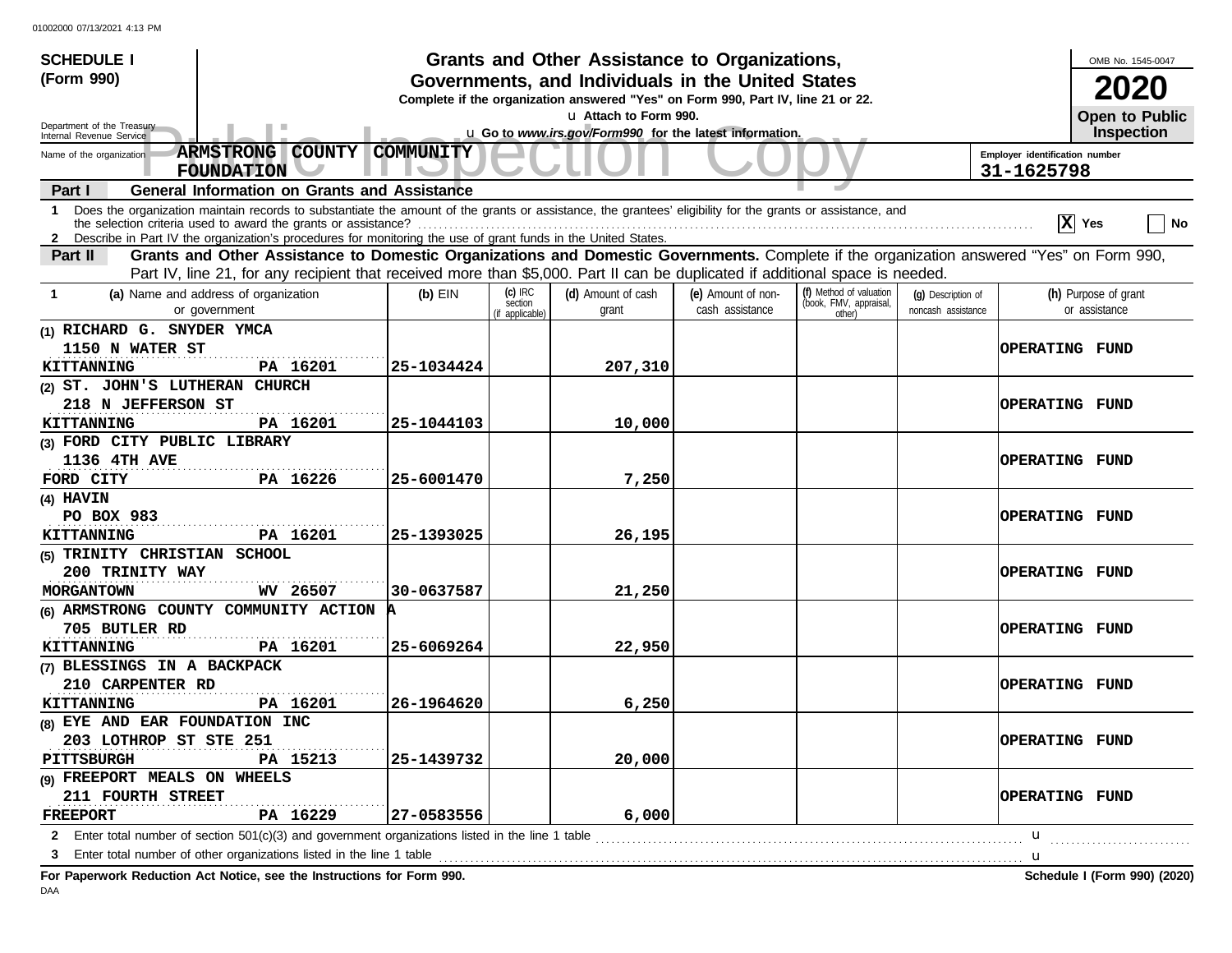| <b>SCHEDULE I</b>                                                                                                                                                                                                                                                                                                                                 |                                                                                                                                       |                                         | Grants and Other Assistance to Organizations,           |                                       |                                                             |                                          |                       | OMB No. 1545-0047                     |  |
|---------------------------------------------------------------------------------------------------------------------------------------------------------------------------------------------------------------------------------------------------------------------------------------------------------------------------------------------------|---------------------------------------------------------------------------------------------------------------------------------------|-----------------------------------------|---------------------------------------------------------|---------------------------------------|-------------------------------------------------------------|------------------------------------------|-----------------------|---------------------------------------|--|
| (Form 990)                                                                                                                                                                                                                                                                                                                                        | Governments, and Individuals in the United States<br>Complete if the organization answered "Yes" on Form 990, Part IV, line 21 or 22. |                                         |                                                         |                                       |                                                             |                                          |                       |                                       |  |
| u Attach to Form 990.<br>Department of the Treasury                                                                                                                                                                                                                                                                                               |                                                                                                                                       |                                         |                                                         |                                       |                                                             |                                          | <b>Open to Public</b> |                                       |  |
| Internal Revenue Service                                                                                                                                                                                                                                                                                                                          |                                                                                                                                       |                                         | u Go to www.irs.gov/Form990 for the latest information. |                                       |                                                             |                                          |                       | Inspection                            |  |
| <b>ARMSTRONG COUNTY</b><br>Name of the organization<br><b>FOUNDATION</b>                                                                                                                                                                                                                                                                          | <b>COMMUNITY</b><br>Employer identification number<br>31-1625798                                                                      |                                         |                                                         |                                       |                                                             |                                          |                       |                                       |  |
| <b>General Information on Grants and Assistance</b><br>Part I                                                                                                                                                                                                                                                                                     |                                                                                                                                       |                                         |                                                         |                                       |                                                             |                                          |                       |                                       |  |
| 1 Does the organization maintain records to substantiate the amount of the grants or assistance, the grantees' eligibility for the grants or assistance, and<br>the selection criteria used to award the grants or assistance?<br>2 Describe in Part IV the organization's procedures for monitoring the use of grant funds in the United States. |                                                                                                                                       |                                         |                                                         |                                       |                                                             |                                          |                       | Yes<br>∣ No                           |  |
| Grants and Other Assistance to Domestic Organizations and Domestic Governments. Complete if the organization answered "Yes" on Form 990,<br>Part II<br>Part IV, line 21, for any recipient that received more than \$5,000. Part II can be duplicated if additional space is needed.                                                              |                                                                                                                                       |                                         |                                                         |                                       |                                                             |                                          |                       |                                       |  |
| (a) Name and address of organization<br>-1<br>or government                                                                                                                                                                                                                                                                                       | $(b)$ EIN                                                                                                                             | $(c)$ IRC<br>section<br>(if applicable) | (d) Amount of cash<br>grant                             | (e) Amount of non-<br>cash assistance | (f) Method of valuation<br>(book, FMV, appraisal,<br>other) | (q) Description of<br>noncash assistance |                       | (h) Purpose of grant<br>or assistance |  |
| (1) RED CROSS GREATER PITTSBURGH REGION<br>2801 LIBERTY AVE<br><b>PITTSBURGH</b><br>PA 15222                                                                                                                                                                                                                                                      |                                                                                                                                       |                                         | 16,250                                                  |                                       |                                                             |                                          | <b>OPERATING FUND</b> |                                       |  |
| (2) SALVATION ARMY<br>205 S JEFFERSON ST<br>PA 16201<br><b>KITTANNING</b>                                                                                                                                                                                                                                                                         | 13-5562351                                                                                                                            |                                         | 17,460                                                  |                                       | OPERATING FUND                                              |                                          |                       |                                       |  |
| (3) THE BLIND ASSOCIATION OF BUTLER &<br>322 N CEDAR ST                                                                                                                                                                                                                                                                                           |                                                                                                                                       |                                         |                                                         |                                       |                                                             |                                          | <b>OPERATING FUND</b> |                                       |  |
| <b>BUTLER</b><br>PA 16001                                                                                                                                                                                                                                                                                                                         | 25-1000717                                                                                                                            |                                         | 16,250                                                  |                                       |                                                             |                                          |                       |                                       |  |
| (4) WESTERN PA HUMANE SOCIETY<br>1101 WESTERN AVE                                                                                                                                                                                                                                                                                                 |                                                                                                                                       |                                         |                                                         |                                       |                                                             |                                          | <b>OPERATING FUND</b> |                                       |  |
| PITTSBURGH<br>PA 15233                                                                                                                                                                                                                                                                                                                            | 25-0965608                                                                                                                            |                                         | 16,250                                                  |                                       |                                                             |                                          |                       |                                       |  |
| (5)                                                                                                                                                                                                                                                                                                                                               |                                                                                                                                       |                                         |                                                         |                                       |                                                             |                                          |                       |                                       |  |
| (6)                                                                                                                                                                                                                                                                                                                                               |                                                                                                                                       |                                         |                                                         |                                       |                                                             |                                          |                       |                                       |  |
|                                                                                                                                                                                                                                                                                                                                                   |                                                                                                                                       |                                         |                                                         |                                       |                                                             |                                          |                       |                                       |  |
| (7)                                                                                                                                                                                                                                                                                                                                               |                                                                                                                                       |                                         |                                                         |                                       |                                                             |                                          |                       |                                       |  |
|                                                                                                                                                                                                                                                                                                                                                   |                                                                                                                                       |                                         |                                                         |                                       |                                                             |                                          |                       |                                       |  |
| (8)                                                                                                                                                                                                                                                                                                                                               |                                                                                                                                       |                                         |                                                         |                                       |                                                             |                                          |                       |                                       |  |
|                                                                                                                                                                                                                                                                                                                                                   |                                                                                                                                       |                                         |                                                         |                                       |                                                             |                                          |                       |                                       |  |
| (9)                                                                                                                                                                                                                                                                                                                                               |                                                                                                                                       |                                         |                                                         |                                       |                                                             |                                          |                       |                                       |  |
|                                                                                                                                                                                                                                                                                                                                                   |                                                                                                                                       |                                         |                                                         |                                       |                                                             |                                          |                       |                                       |  |
| $\mathbf{2}$                                                                                                                                                                                                                                                                                                                                      |                                                                                                                                       |                                         |                                                         |                                       |                                                             |                                          | u                     |                                       |  |
| 3                                                                                                                                                                                                                                                                                                                                                 |                                                                                                                                       |                                         |                                                         |                                       |                                                             |                                          |                       |                                       |  |
| For Paperwork Reduction Act Notice, see the Instructions for Form 990.                                                                                                                                                                                                                                                                            |                                                                                                                                       |                                         |                                                         |                                       |                                                             |                                          |                       | Schedule I (Form 990) (2020)          |  |

DAA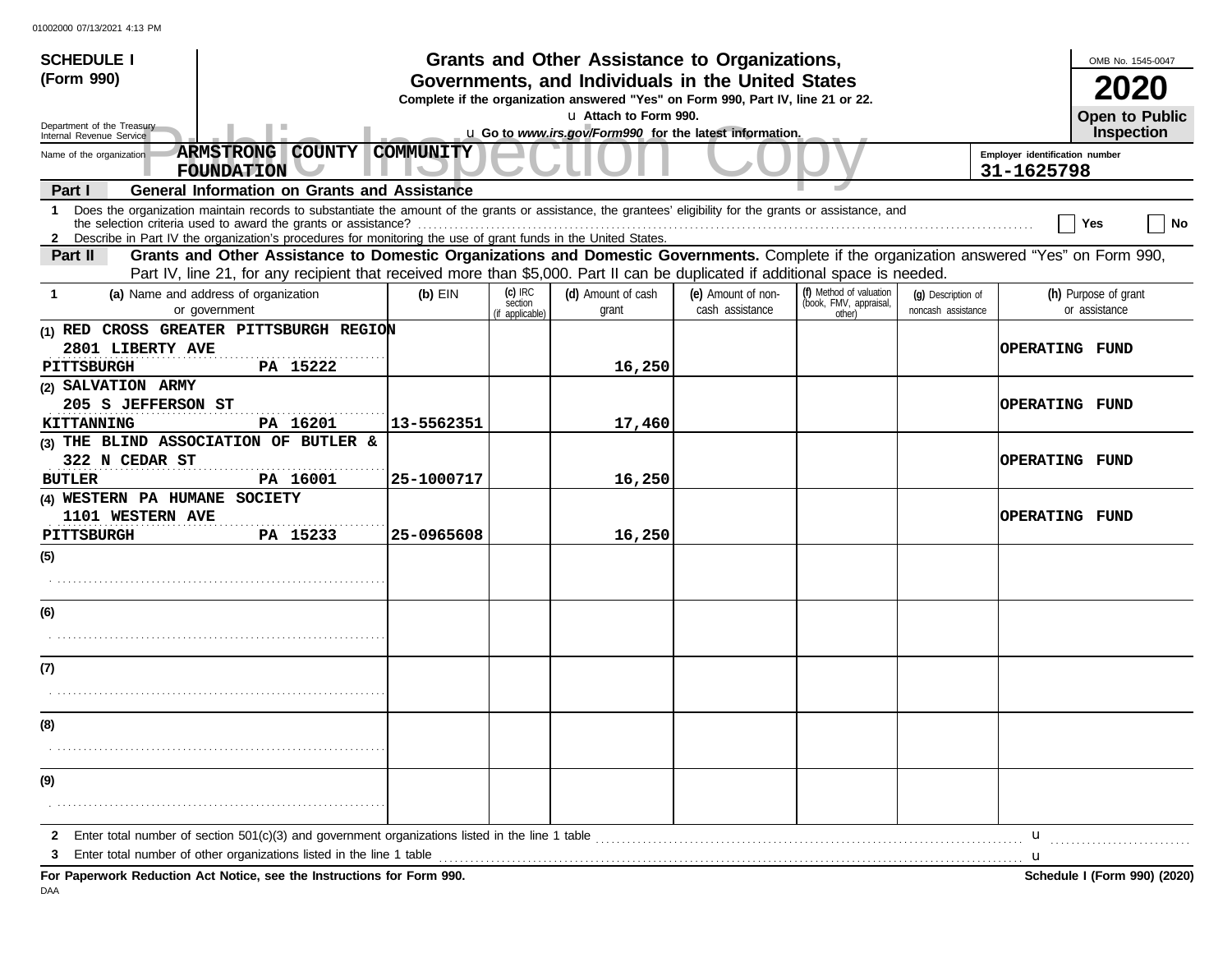|                                                                         | Schedule I (Form 990) (2020) ARMSTRONG COUNTY COMMUNITY                                                                                   |               |               | 31-1625798                  |                                | Page 2                                |  |  |
|-------------------------------------------------------------------------|-------------------------------------------------------------------------------------------------------------------------------------------|---------------|---------------|-----------------------------|--------------------------------|---------------------------------------|--|--|
| Part III                                                                | Grants and Other Assistance to Domestic Individuals. Complete if the organization answered "Yes" on Form 990, Part IV, line 22.           |               |               |                             |                                |                                       |  |  |
|                                                                         | Part III can be duplicated if additional space is needed.                                                                                 |               |               |                             |                                |                                       |  |  |
|                                                                         | (a) Type of grant or assistance                                                                                                           | (b) Number of | (c) Amount of | (d) Amount of               | (e) Method of valuation (book, | (f) Description of noncash assistance |  |  |
|                                                                         | ٠                                                                                                                                         | recipients    | cash grant    | noncash assistance          | FMV, appraisal, other)         |                                       |  |  |
|                                                                         | 1 POST-SECONDARY SCHOLARSHI                                                                                                               | 58            | 72,725        |                             |                                |                                       |  |  |
|                                                                         |                                                                                                                                           |               |               |                             |                                |                                       |  |  |
|                                                                         | 2 EDUCATIONAL INCOME TAX CR                                                                                                               | 371           | 176,322       |                             |                                |                                       |  |  |
|                                                                         |                                                                                                                                           |               |               |                             |                                |                                       |  |  |
| $\mathbf{3}$                                                            |                                                                                                                                           |               |               |                             |                                |                                       |  |  |
|                                                                         |                                                                                                                                           |               |               |                             |                                |                                       |  |  |
|                                                                         |                                                                                                                                           |               |               |                             |                                |                                       |  |  |
|                                                                         |                                                                                                                                           |               |               |                             |                                |                                       |  |  |
| 5                                                                       |                                                                                                                                           |               |               |                             |                                |                                       |  |  |
|                                                                         |                                                                                                                                           |               |               |                             |                                |                                       |  |  |
| 6                                                                       |                                                                                                                                           |               |               |                             |                                |                                       |  |  |
|                                                                         |                                                                                                                                           |               |               |                             |                                |                                       |  |  |
|                                                                         |                                                                                                                                           |               |               |                             |                                |                                       |  |  |
| Part IV                                                                 | Supplemental Information. Provide the information required in Part I, line 2; Part III, column (b); and any other additional information. |               |               |                             |                                |                                       |  |  |
|                                                                         | PART I, LINE 2 - PROCEDURES FOR MONITORING THE USE OF GRANT FUNDS                                                                         |               |               |                             |                                |                                       |  |  |
| ORGANIZATIONS AND INDIVIDUALS RECEIVING GRANTS FROM THE FOUNDATION ARE  |                                                                                                                                           |               |               |                             |                                |                                       |  |  |
| REQUIRED TO SPEND THE FUNDS WITHIN ONE YEAR OF THE CHECK DATE, AND MUST |                                                                                                                                           |               |               |                             |                                |                                       |  |  |
|                                                                         | SUBMIT A FINAL GRANT & BUDGET REPORT.                                                                                                     |               |               | THE FORM FOR THIS REPORT IS |                                |                                       |  |  |
|                                                                         | PROVIDED BY THE FOUNDATION AND ADDRESSES THE AMOUNTS AND PURPOSES FOR                                                                     |               |               |                             |                                |                                       |  |  |
|                                                                         |                                                                                                                                           |               |               |                             |                                |                                       |  |  |
|                                                                         | WHICH THE GRANT WAS USED, AS WELL AS THE OUTCOMES ACHIEVED.                                                                               |               |               |                             |                                |                                       |  |  |
|                                                                         |                                                                                                                                           |               |               |                             |                                |                                       |  |  |
|                                                                         |                                                                                                                                           |               |               |                             |                                |                                       |  |  |
|                                                                         |                                                                                                                                           |               |               |                             |                                |                                       |  |  |
|                                                                         |                                                                                                                                           |               |               |                             |                                |                                       |  |  |
|                                                                         |                                                                                                                                           |               |               |                             |                                |                                       |  |  |
|                                                                         |                                                                                                                                           |               |               |                             |                                |                                       |  |  |
|                                                                         |                                                                                                                                           |               |               |                             |                                |                                       |  |  |
|                                                                         |                                                                                                                                           |               |               |                             |                                |                                       |  |  |
|                                                                         |                                                                                                                                           |               |               |                             |                                |                                       |  |  |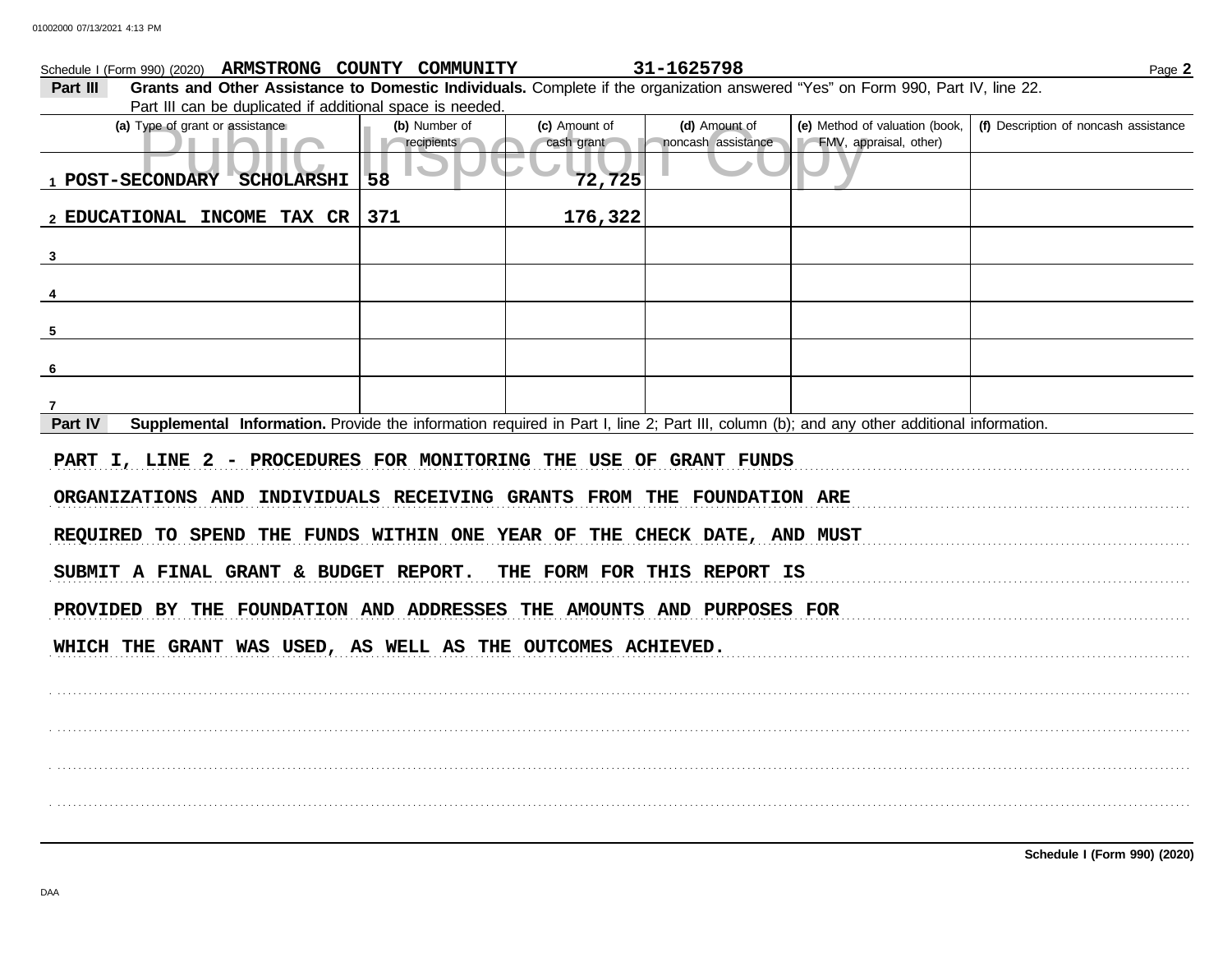| 01002000 07/13/2021 4:13 PM                                                                                                                                                                                                                                                                                                                                                                                                                                                                                                                                                                                                                                                                                                                                                                                                                                                                                                                                                                                                                                                                                                                                                                                                                                                                                                                                                                                            |                                                                                                                                                                         |
|------------------------------------------------------------------------------------------------------------------------------------------------------------------------------------------------------------------------------------------------------------------------------------------------------------------------------------------------------------------------------------------------------------------------------------------------------------------------------------------------------------------------------------------------------------------------------------------------------------------------------------------------------------------------------------------------------------------------------------------------------------------------------------------------------------------------------------------------------------------------------------------------------------------------------------------------------------------------------------------------------------------------------------------------------------------------------------------------------------------------------------------------------------------------------------------------------------------------------------------------------------------------------------------------------------------------------------------------------------------------------------------------------------------------|-------------------------------------------------------------------------------------------------------------------------------------------------------------------------|
| Supplemental Information to Form 990 or 990-EZ<br><b>SCHEDULE O</b><br>(Form 990 or 990-EZ)<br>Complete to provide information for responses to specific questions on<br>Form 990 or 990-EZ or to provide any additional information.<br>La Attach to Form 990 or 990-EZ.<br>Department of the Treasury<br>Internal Revenue Service<br><b>u</b> Go to www.irs.gov/Form990 for the latest information.<br>п<br>Employer identification number<br>Name of the organization<br><b>ARMSTRONG</b><br><b>COUNTY</b><br>COMMUNITY<br>31-1625798<br><b>FOUNDATION</b><br>11B<br>FORM 990, PART VI, LINE<br>ORGANIZATION'S<br><b>PROCESS</b><br><b>REVIEW</b><br>TO<br>$\overline{\phantom{a}}$<br><b>FORM 990</b><br>AND<br><b>ATTACHMENTS</b><br>A<br>COPY OF<br><b>WERE</b><br><b>PROVIDED</b><br>TO<br><b>MEMBERS</b><br>OF<br>990<br><b>BOARD</b><br><b>DIRECTORS.</b><br>ON<br>FORM<br><b>COMMITTEE</b><br>AND<br>OF<br>THE<br><b>INFORMATION</b><br>WAS<br><b>FINANCIAL</b><br><b>INFORMATION</b><br><b>FINANCIAL</b><br><b>STATEMENTS</b><br>TO.<br>THE<br>ON<br>THE<br><b>AUDITED</b><br><b>APPROVED</b><br><b>COMMITTEE.</b><br>BY MEMBERS<br>OF<br>THE<br><b>AUDIT</b><br>THE<br><b>ADDITIONAL</b><br>990<br><b>FORM</b><br>AND<br><b>ATTACHMENTS</b><br><b>RELATED</b><br>QUESTIONS, ETC<br>INCLUDED<br>ON<br>WERE<br><b>APPROVED</b><br><b>AND</b><br>BY MEMBERS<br>OF<br>THE<br><b>AUDIT</b><br><b>COMMITTEE.</b> | OMB No. 1545-0047<br>2020<br><b>Open to Public</b><br><b>Inspection</b><br>FORM 990<br>THE<br><b>AUDIT</b><br>COMPARED<br>AND<br><b>INFORMATION,</b><br><b>REVIEWED</b> |
| 12C - ENFORCEMENT<br>FORM 990, PART VI, LINE<br><b>CONFLICTS</b><br>OF<br><b>POLICY</b><br>THE<br><b>FOUNDATION'S</b><br><b>WRITTEN</b><br><b>CONFLICT</b><br>OF<br><b>INTEREST</b><br><b>POLICY</b><br><b>STATES</b><br>THAT<br><b>OBLIGATION</b><br>TО<br><b>REVEAL</b><br>ANY<br><b>POTENTIAL</b><br><b>CONFLICTS</b><br>AND<br>AN<br>OF<br><b>INTEREST</b><br><b>ACTUAL</b><br>OR POTENTIAL<br><b>CONFLICT</b><br>OF<br><b>INTEREST</b><br>AS<br><b>SOON</b><br>AS<br>IS<br>THE<br>IТ<br><b>BOARD MEMBERS</b><br><b>EMPLOYEES</b><br>WILL REVIEW<br>AND<br>SIGN<br><b>A STATEMENT</b><br><b>AND</b><br>OF<br>ANNUALLY REGARDING THE CONFLICT OF INTEREST POLICY.                                                                                                                                                                                                                                                                                                                                                                                                                                                                                                                                                                                                                                                                                                                                                   | THERE<br>ΙS<br><b>DISCLOSE</b><br><b>ALL</b><br>KNOWN.<br><b>AFFIRMATION</b>                                                                                            |
| FORM 990, PART VI, LINE 15A - COMPENSATION PROCESS FOR TOP OFFICIAL<br>SALARIES ARE REVIEWED ANNUALLY AND COMPARED TO COMPARABILITY DATA.<br>INCREASES MUST BE APPROVED BY THE BOARD OF DIRECTORS AND REPORTED IN BOARD<br><b>MINUTES.</b>                                                                                                                                                                                                                                                                                                                                                                                                                                                                                                                                                                                                                                                                                                                                                                                                                                                                                                                                                                                                                                                                                                                                                                             | <b>SALARY</b>                                                                                                                                                           |
| FORM 990, PART VI, LINE 15B - COMPENSATION PROCESS FOR OFFICERS<br>SALARIES ARE REVIEWED ANNUALLY AND COMPARED TO COMPARABILITY DATA. SALARY                                                                                                                                                                                                                                                                                                                                                                                                                                                                                                                                                                                                                                                                                                                                                                                                                                                                                                                                                                                                                                                                                                                                                                                                                                                                           |                                                                                                                                                                         |

INCREASES MUST BE APPROVED BY THE BOARD OF DIRECTORS AND REPORTED IN BOARD MINUTES .

For Paperwork Reduction Act Notice, see the Instructions for Form 990 or 990-EZ. DAA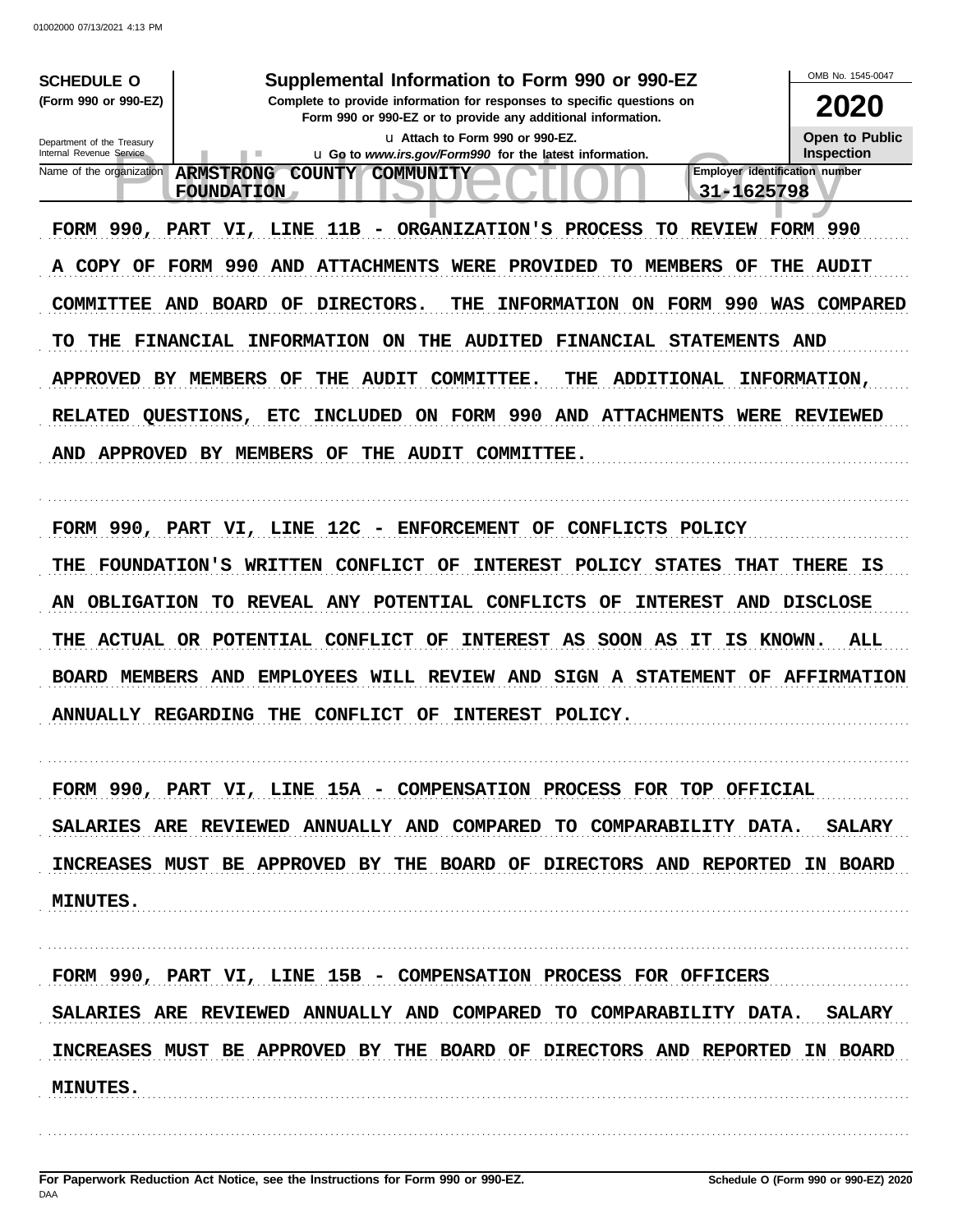| Schedule O (Form 990 or 990-EZ) 2020<br>Name of the organization           | Page 2                                       |
|----------------------------------------------------------------------------|----------------------------------------------|
| ARMSTRONG COUNTY COMMUNITY                                                 | Employer identification number<br>31-1625798 |
| FORM 990, PART VI, LINE 19 - GOVERNING DOCUMENTS DISCLOSURE EXPLANATION    |                                              |
| THE ORGANIZATION'S DOCUMENTS ARE AVAILABLE UPON REQUEST.<br>$\blacksquare$ |                                              |
|                                                                            |                                              |
|                                                                            |                                              |
|                                                                            |                                              |
|                                                                            |                                              |
|                                                                            |                                              |
|                                                                            |                                              |
|                                                                            |                                              |
|                                                                            |                                              |
|                                                                            |                                              |
|                                                                            |                                              |
|                                                                            |                                              |
|                                                                            |                                              |
|                                                                            |                                              |
|                                                                            |                                              |
|                                                                            |                                              |
|                                                                            |                                              |
|                                                                            |                                              |
|                                                                            |                                              |
|                                                                            |                                              |
|                                                                            |                                              |
|                                                                            |                                              |
|                                                                            |                                              |
|                                                                            |                                              |

| <b>DACT</b><br>. |  |  |  |  |
|------------------|--|--|--|--|
|------------------|--|--|--|--|

DAA